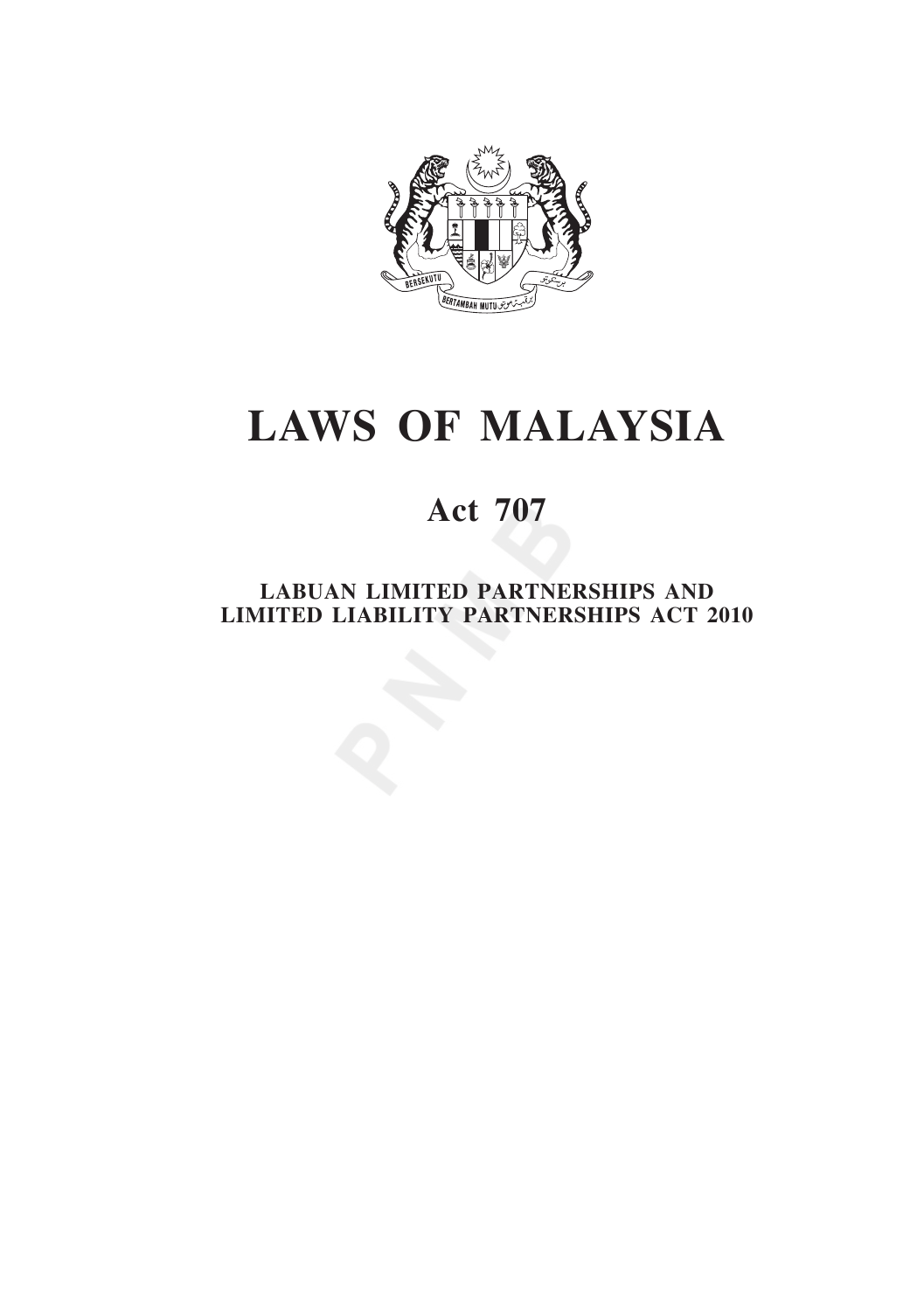| Date of Royal Assent       |          | $\cdots$ | $\cdots$ | 31 January 2010  |
|----------------------------|----------|----------|----------|------------------|
| Date of publication in the |          |          |          |                  |
| <i>Gazette</i>             | $\cdots$ | $\cdots$ | $\cdots$ | 11 February 2010 |

PERCETAKAN NASIONAL MALAYSIA BERHAD<br>All rights reserved. No part of this publication may be reproduced, stored in a retrieval system or transmitted in any form or by any means<br>electronic, mechanical, photocopying, recordin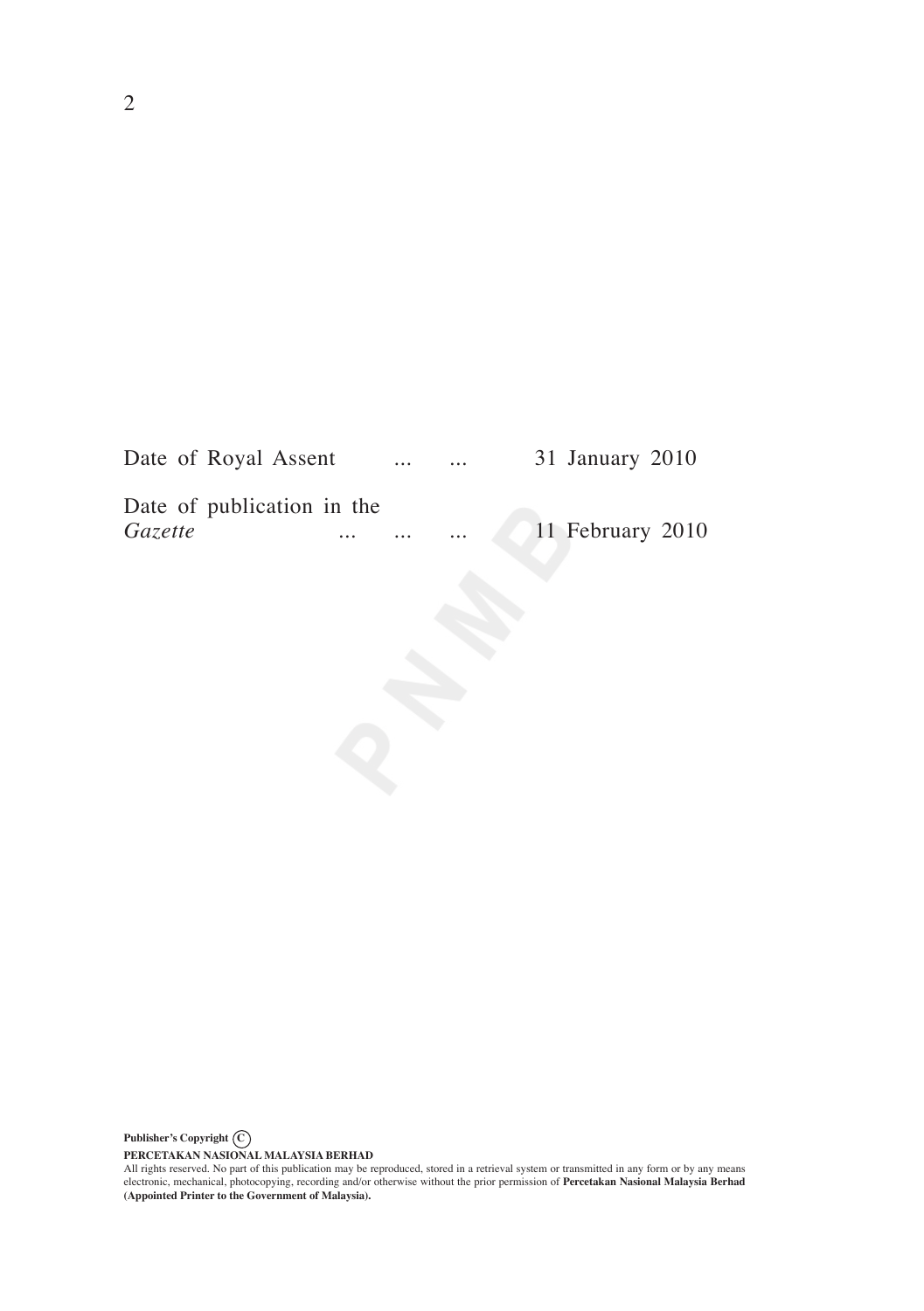#### *Liability Partnerships* **laws of malaysia**

# **Act 707**

# **LABUAN LIMITED PARTNERSHIPS AND LIMITED LIABILITY PARTNERSHIPS ACT 2010**

ARRANGEMENT OF SectionS

#### PART I

#### PRELIMINARY

Section

- 1. Short title and commencement
- 2. Interpretation

## PART II

#### ADMINISTRATION OF THE ACT

3. Administration of the Act

#### PART III

#### LABUAN LIMITED PARTNERSHIPS

#### Chapter 1

#### *Establishment of Labuan limited partnership*

- 4. Labuan limited partnership
- 5. Registration of Labuan limited partnership
- 6. Amendment of partnership agreement
- 7. Name of Labuan limited partnership
- 8. Change of name of Labuan limited partnership
- 9. Registered office of Labuan limited partnership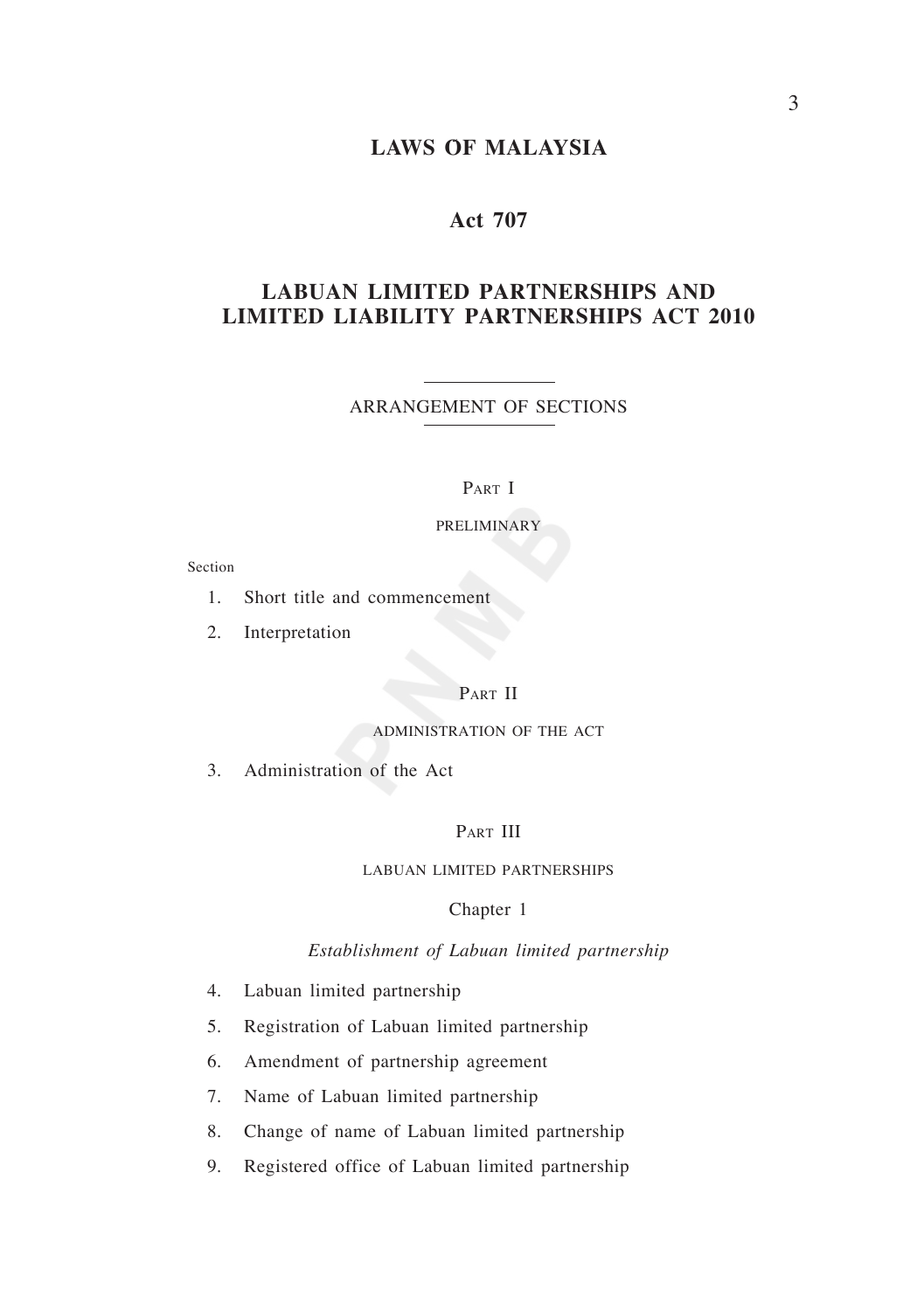#### Chapter 2

*Management and administration of Labuan limited partnership*

Section

- 10. Contribution of limited partner
- 11. Rights and obligations of general partner
- 12. Enforcement of judgments against property of Labuan limited partnership
- 13. Rights of limited partner
- 14. Share of profits
- 15. Dealings by limited partner with Labuan limited partnership
- 16. Limited partners' rights as between themselves
- 17. Return of limited partner's contribution
- 18. Limited partner's liability to Labuan limited partnership
- 19. Limited partner's liability to creditors
- 20. Admission of additional limited partners and general partners
- 21. Assignment
- 22. Legal proceedings and service of documents
- 23. Authority of general partner to sign

#### Chapter 3

#### *Dissolution of Labuan limited partnership*

- 24. Notice of dissolution
- 25. Dissolution of Labuan limited partnership
- 26. Dissolution of Labuan limited partnership on death of general partner
- 27. Power of court to order dissolution
- 28. Settling accounts on dissolution

## Part Iv

#### LABUAN LIMITED LIABILITY PARTNERSHIPS

#### Chapter 1

#### *Establishment of Labuan limited liability partnership*

- 29. Labuan limited liability partnership
- 30. Registration of Labuan limited liability partnership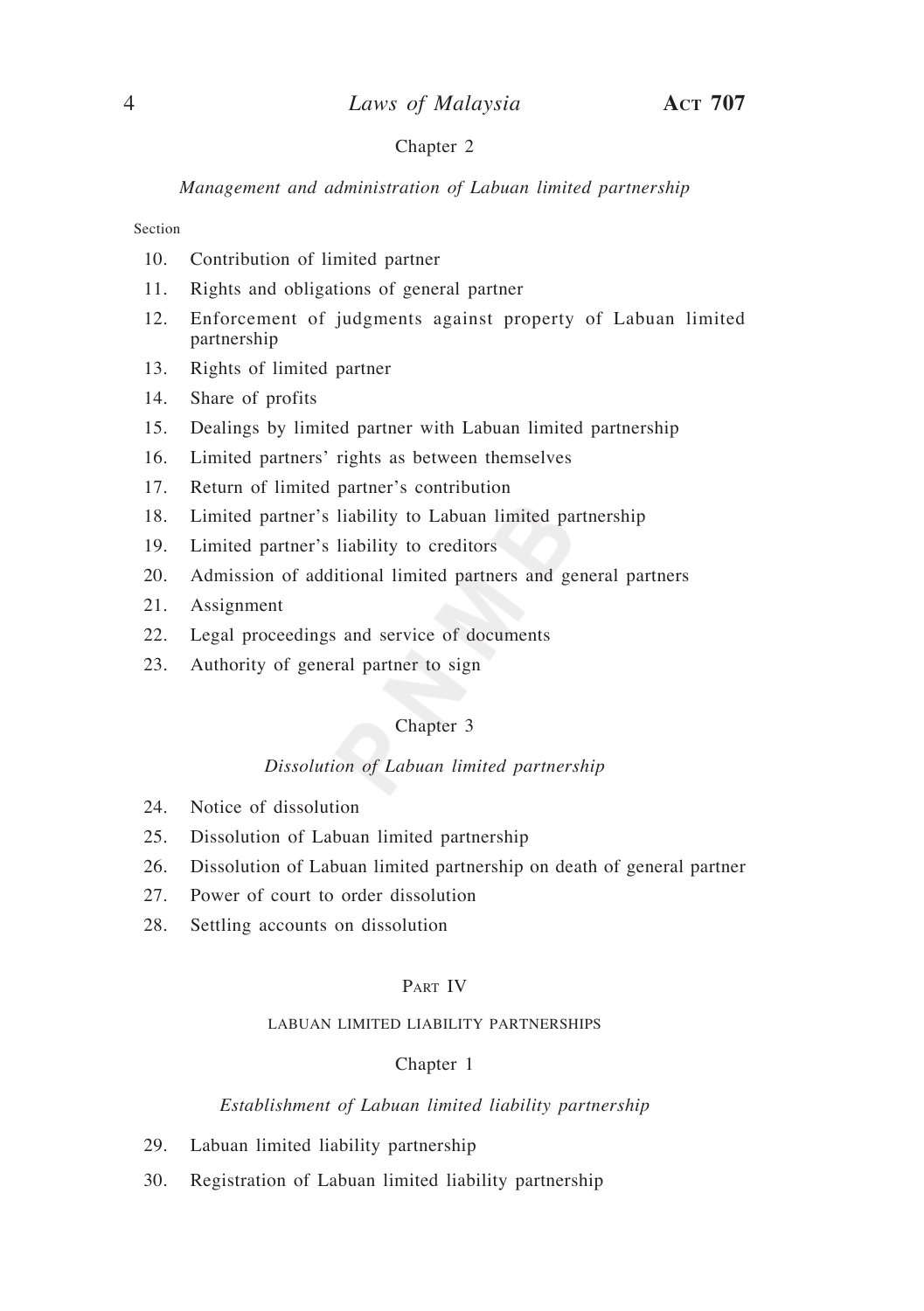#### Section

- 31. Registration of changes in particulars
- 32. Name of Labuan limited liability partnership
- 33. Change of name of Labuan limited liability partnership

#### Chapter 2

#### *Conversion to Labuan limited liability partnership*

- 34. Conversion from Labuan limited partnership to Labuan limited liability partnership
- 35. Conversion from Labuan company to Labuan limited liability partnership
- 36. Statements to be filed
- 37. Registration of conversion
- 38. Effect of registration
- 39. Pending proceedings
- 40. Continuance of conviction, ruling, order or judgment
- 41. Existing agreements
- 42. Existing contracts, *etc*.
- 43. Continuance of employment
- 44. Existing appointment, authority or power
- 45. Application of sections 38 to 44
- 46. Liabilities and obligations of partner before conversion
- 47. Notice of conversion in invoices and correspondence

#### Chapter 3

#### *Recognized limited liability partnership*

- 48. Registration of recognized limited liability partnership
- 49. Name of recognized limited liability partnership
- 50. Registered office of recognized limited liability partnership
- 51. Return to be filed where particulars, *etc*., changed
- 52. Service on recognized limited liability partnership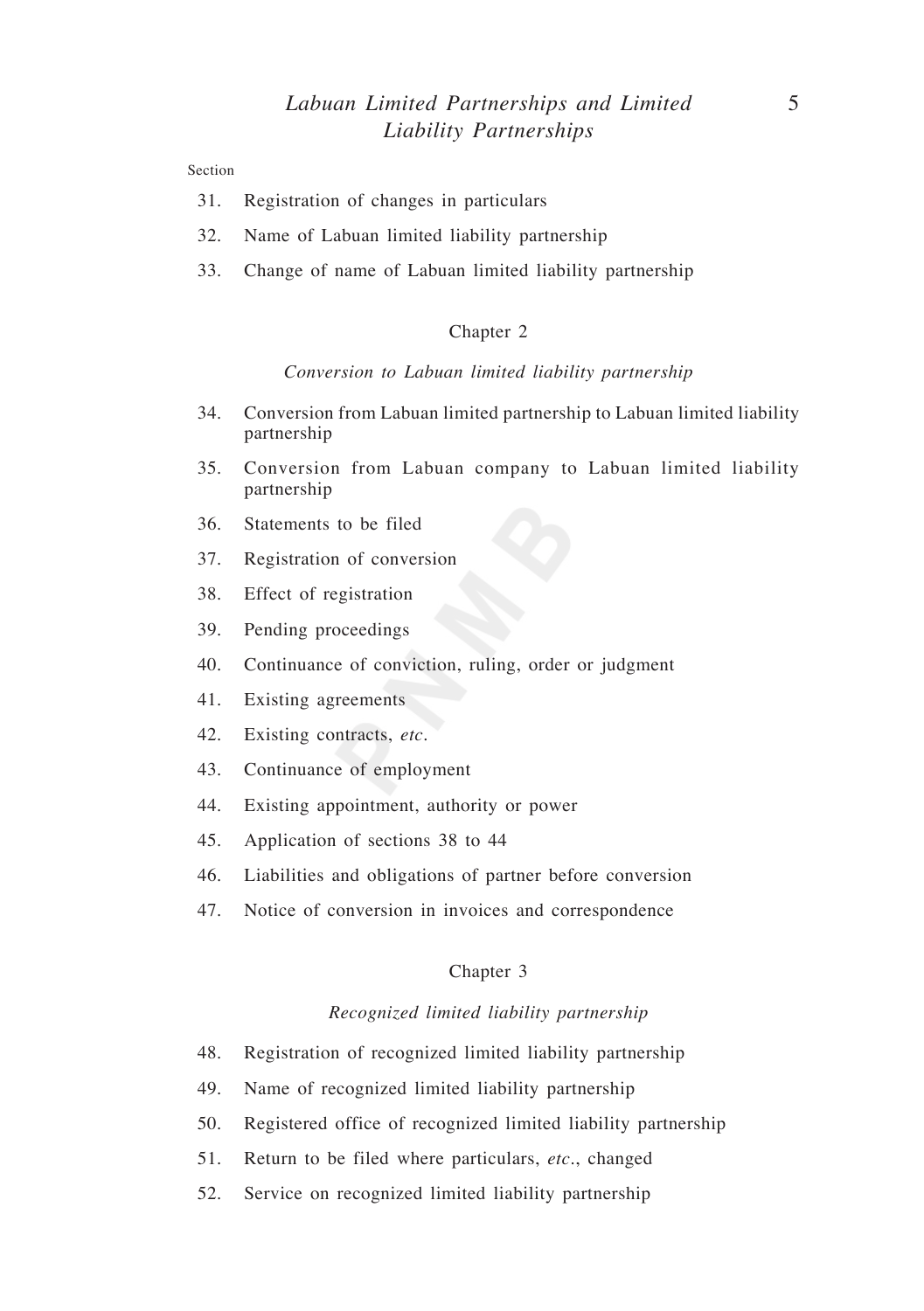#### Section

- 53. Cessation of business in Labuan
- 54. Liquidation or dissolution of recognized limited liability partnership in place of incorporation or origin

#### Chapter 4

*Capacity and transactions of Labuan limited liability partnership*

- 55. Separate legal personality
- 56. Limited liability of partners
- 57. Power of partner to bind the Labuan limited liability partnership
- 58. Relationship of partners
- 59. Dealings by partners with the Labuan limited liability partnership
- 60. Assignment of interest
- 61. Admission and retirement of partners
- 62. Bankruptcy of a partner

## Chapter 5

*Management and administration of Labuan limited liability partnership*

- 63. Registered office of Labuan limited liability partnership
- 64. Designated partner
- 65. Duties and responsibilities of designated partner
- 66. Annual solvency certificate

#### Chapter 6

#### *Dissolution of Labuan limited liability partnership*

- 67. Receivership and winding-up
- 68. Alternative procedure for voluntary winding-up of Labuan limited liability partnership
- 69. Revocation of dissolution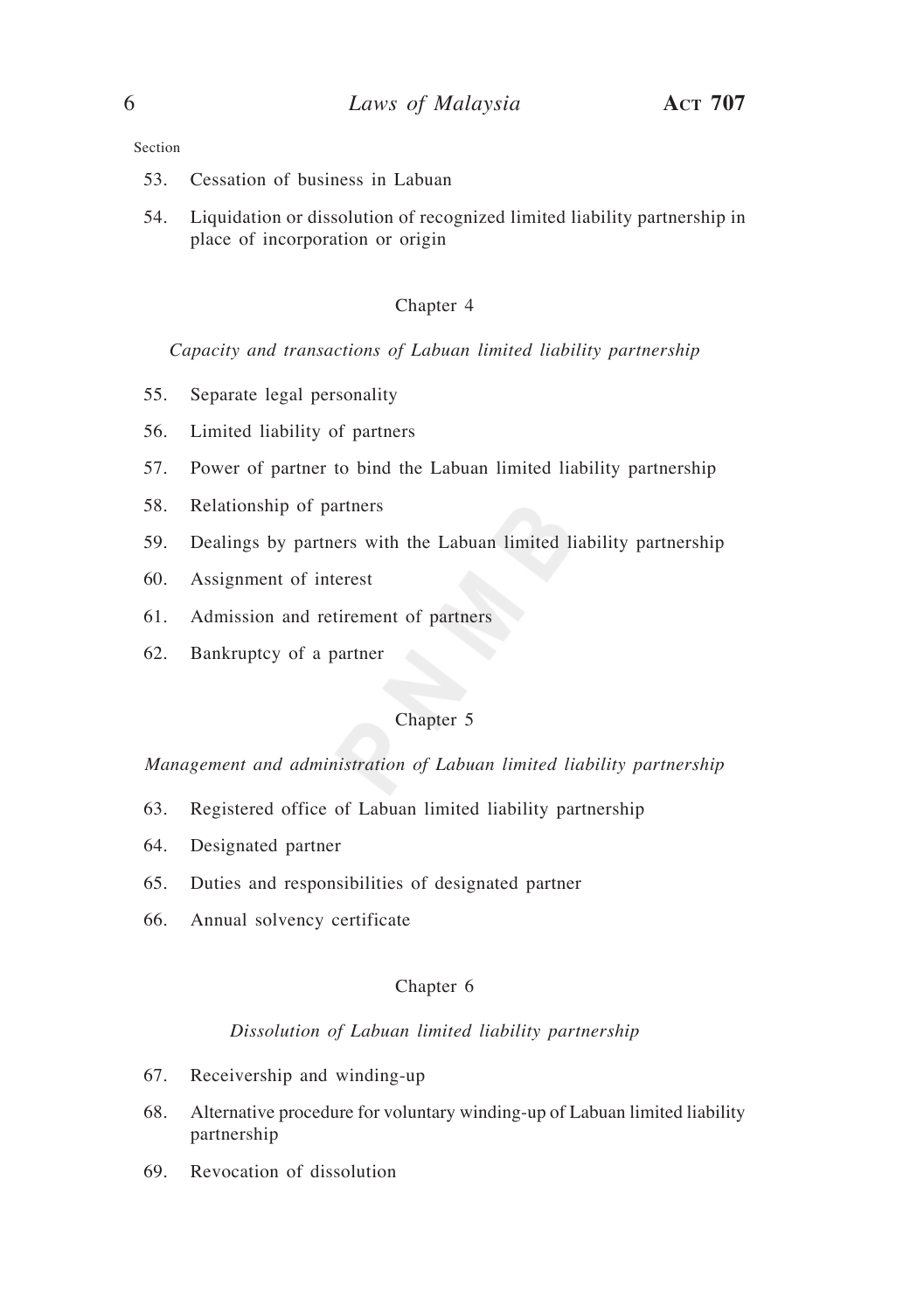# *Labuan Limited Partnerships and Limited* 7 *Liability Partnerships*

## Part V

#### GENERAL

#### Section

- 70. Accounts to be kept
- 71. Permitted purpose of establishment
- 72. Fees
- 73. Inspection and production of documents kept
- 74. Form of records
- 75. Offence by body corporate
- 76. Documents to be filed through Labuan trust company
- 77. General penalty
- 78. Power to impose administrative penalties
- 79. Compounding of offences
- 80. Striking-off
- 81. Restoration to register
- 82. Effect of striking-off
- 83. Secrecy
- 84. Right to information
- 85. Application of the Labuan Financial Services Authority Act 1996
- 86. Application of partnership law
- 87. Procedure where none laid down
- 88. Power to exempt
- 89. Regulations
- 90. Protection against suit and legal proceedings
- 91. Repeal and savings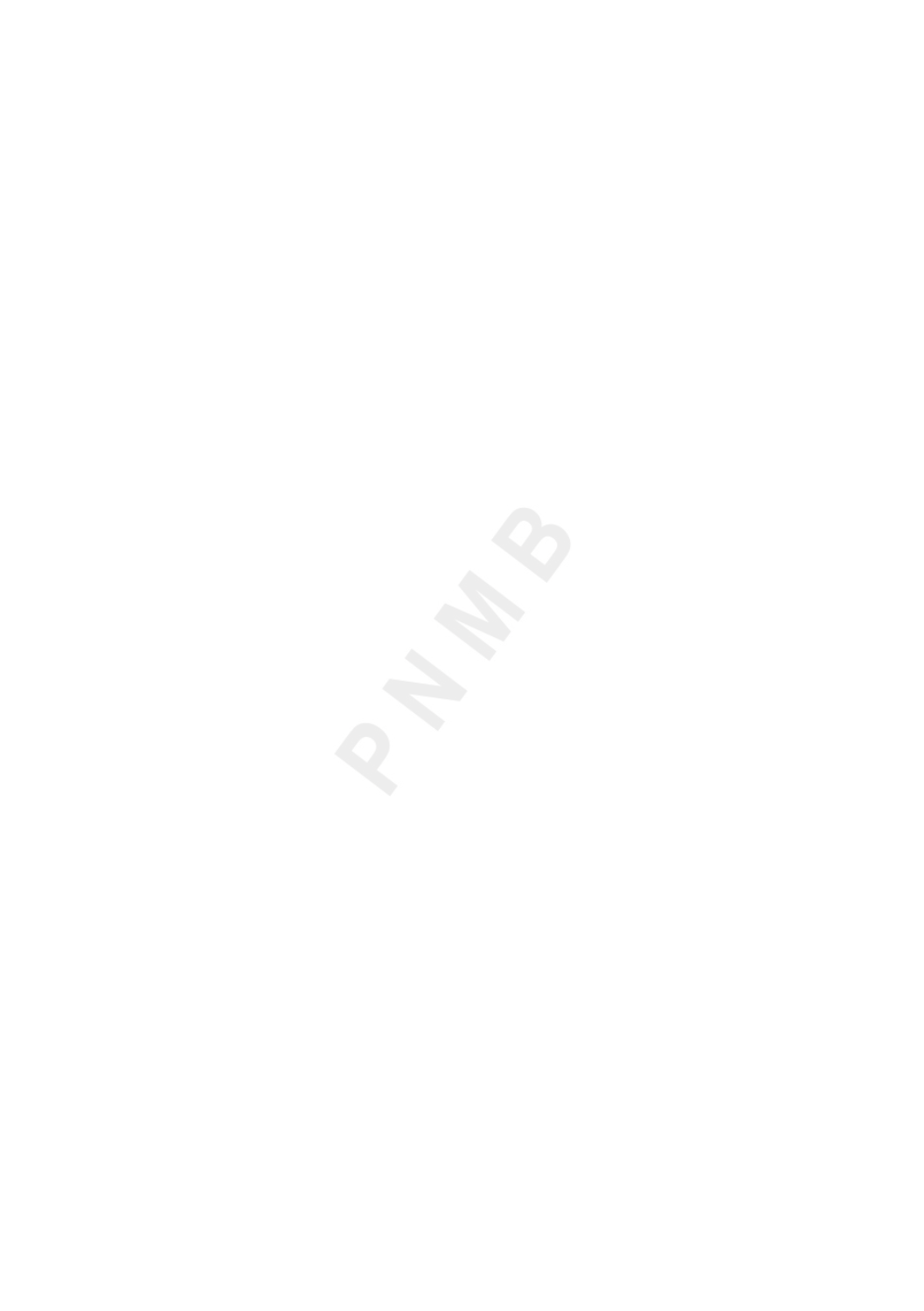#### *Liability Partnerships* **laws of malaysia**

## **Act 707**

# **LABUAN LIMITED PARTNERSHIPS AND LIMITED LIABILITY PARTNERSHIPS ACT 2009**

An Act to provide for the establishment, regulation and dissolution of Labuan limited partnerships and Labuan limited liability partnerships and for matters connected therewith or incidental thereto.

 $[$ 

**ENACTED** by the Parliament of Malaysia as follows:

## Part I

## PRELIMINARY

## **Short title and commencement**

**1.** (1) This Act may be cited as the Labuan Limited Partnerships and Limited Liability Partnerships Act 2010.

(2) This Act comes into operation on a date to be appointed by the Minister by notification in the *Gazette*.

#### **Interpretation**

**2.** (1) In this Act, unless the context otherwise requires—

"approved liquidator" means a person approved under subsection 12(1) of the Labuan Companies Act 1990 [*Act 441*];

"Authority" means the Labuan Financial Services Authority established under section 3 of the Labuan Financial Services Authority Act 1996 [*Act 545*];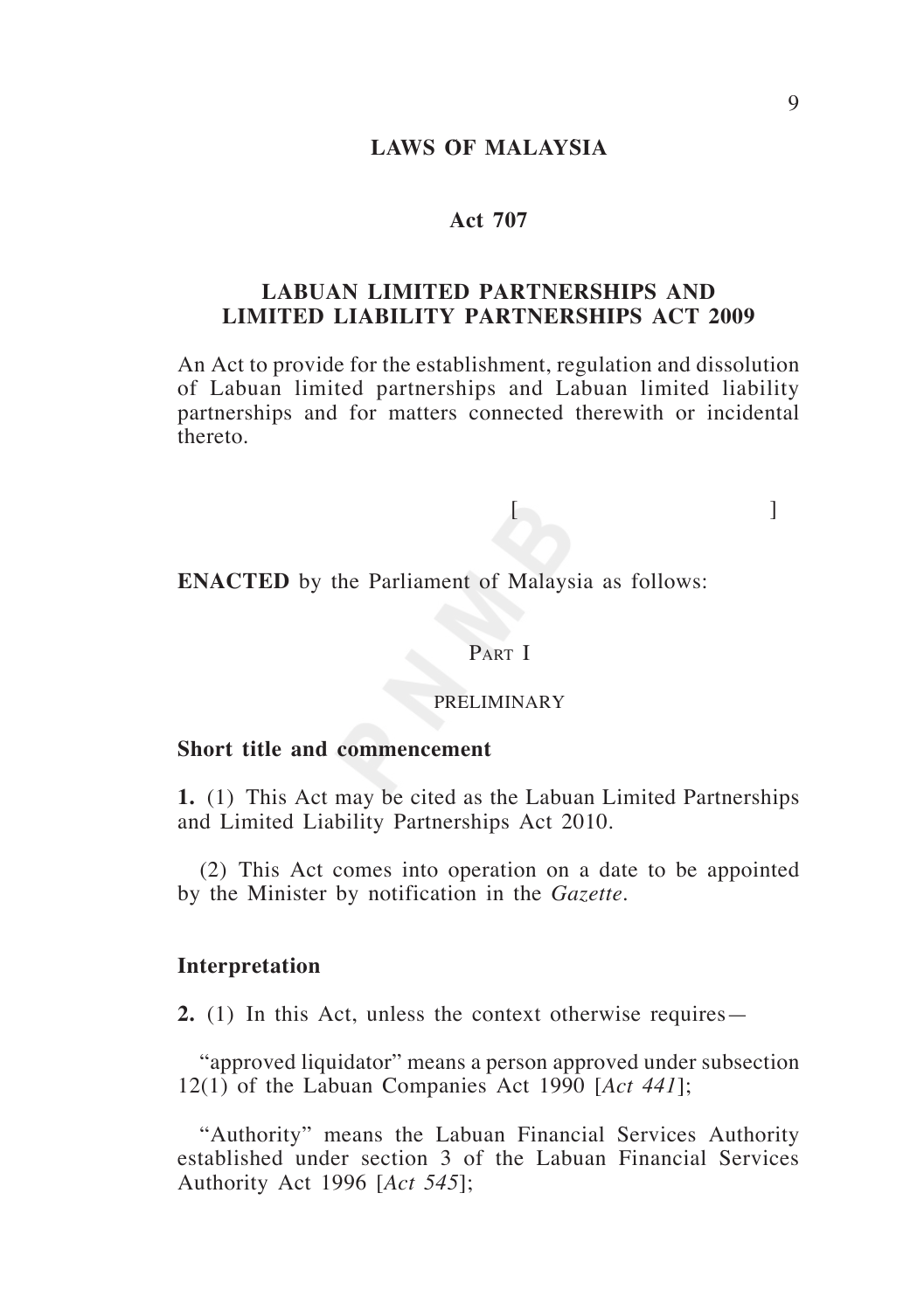"authorized officer" means an officer duly authorized by the Authority under subsection 3(2);

"certificate" means a certificate issued under this Act;

"certified" means certified in the prescribed manner to be a particular document or to be a true copy thereof;

"corporation" means any body corporate formed or incorporated or existing within Malaysia or outside Malaysia and includes a foreign Labuan company but does not include—

- *(a)* a corporation sole;
- *(b)* a trade union registered under any written law as a trade union; and
- *(c)* a society registered under any written law relating to co-operative societies;

"court" means a court of competent jurisdiction;

"designated partner", in relation to a Labuan limited liability partnership, means a partner identified as a designated partner in the application made to the Authority under section 30 or a notice filed under section 31;

"general partner", in relation to a Labuan limited partnership, means a person who is named as a general partner in the partnership agreement filed under subsection 5(2) and if more than one, means each general partner;

"Labuan" means the Federal Territory of Labuan;

"Labuan company" has the meaning assigned to it in the Labuan Companies Act 1990;

"Labuan limited liability partnership" means a limited liability partnership registered under section 30 or 48;

"Labuan limited partnership" means a limited partnership registered under section 5;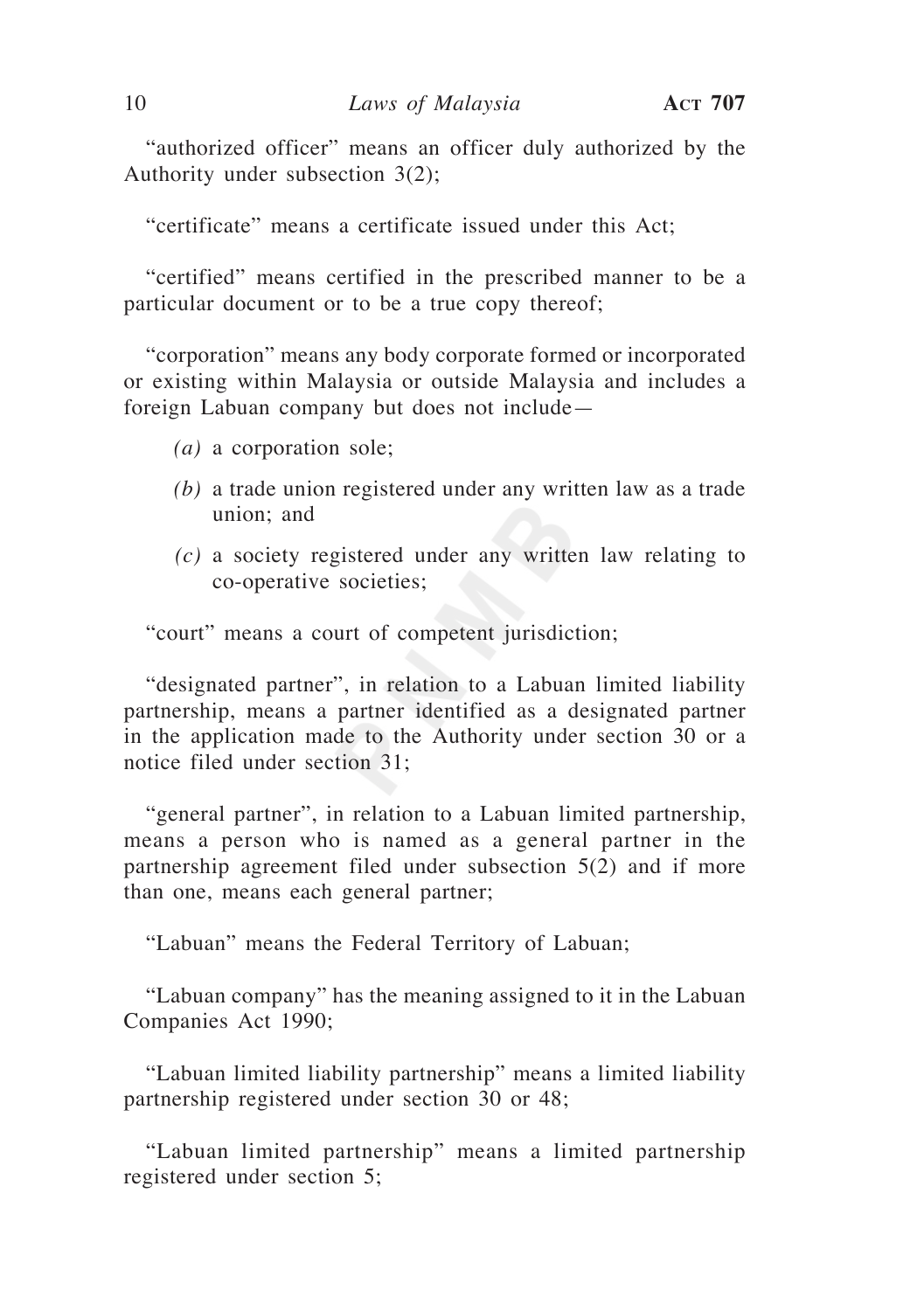# *Labuan Limited Partnerships and Limited* 11 *Liability Partnerships*

"Labuan trust company" means a company registered as a Labuan trust company under Part V of the Labuan Financial Services and Securities Act 2010 [*Act 704*];

"limited partner", in relation to a Labuan limited partnership, means a person who is named as a limited partner in the register kept under subsection 9(5) and if more than one, means each limited partner;

"Minister" means the Minister for the time being charged with the responsibility for finance;

"partner"—

- *(a)* in relation to a Labuan limited partnership, means a limited partner or a general partner; and
- *(b)* in relation to a Labuan limited liability partnership, means a person who is a partner, including a designated partner, in that partnership and named as such in the application made to the Authority under section 30 or a notice filed under section 31,

as the case may be;

"partnership agreement" means an agreement in writing of the partners as to the affairs of a Labuan limited partnership or a Labuan limited liability partnership, as the case may be, and the rights and obligations of the partners among themselves;

"partnership interest" means a partner's share of the profits and losses of a Labuan limited partnership or a Labuan limited liability partnership, as the case may be, and the right to receive distribution of partnership assets and other benefits conferred by the partnership agreement;

"prescribe", where no mode is mentioned, means prescribe from time to time by order published in the *Gazette*, and a power to prescribe includes the power to make different provisions in the order for different persons, classes, categories or descriptions of persons, and "prescribed" shall be construed accordingly;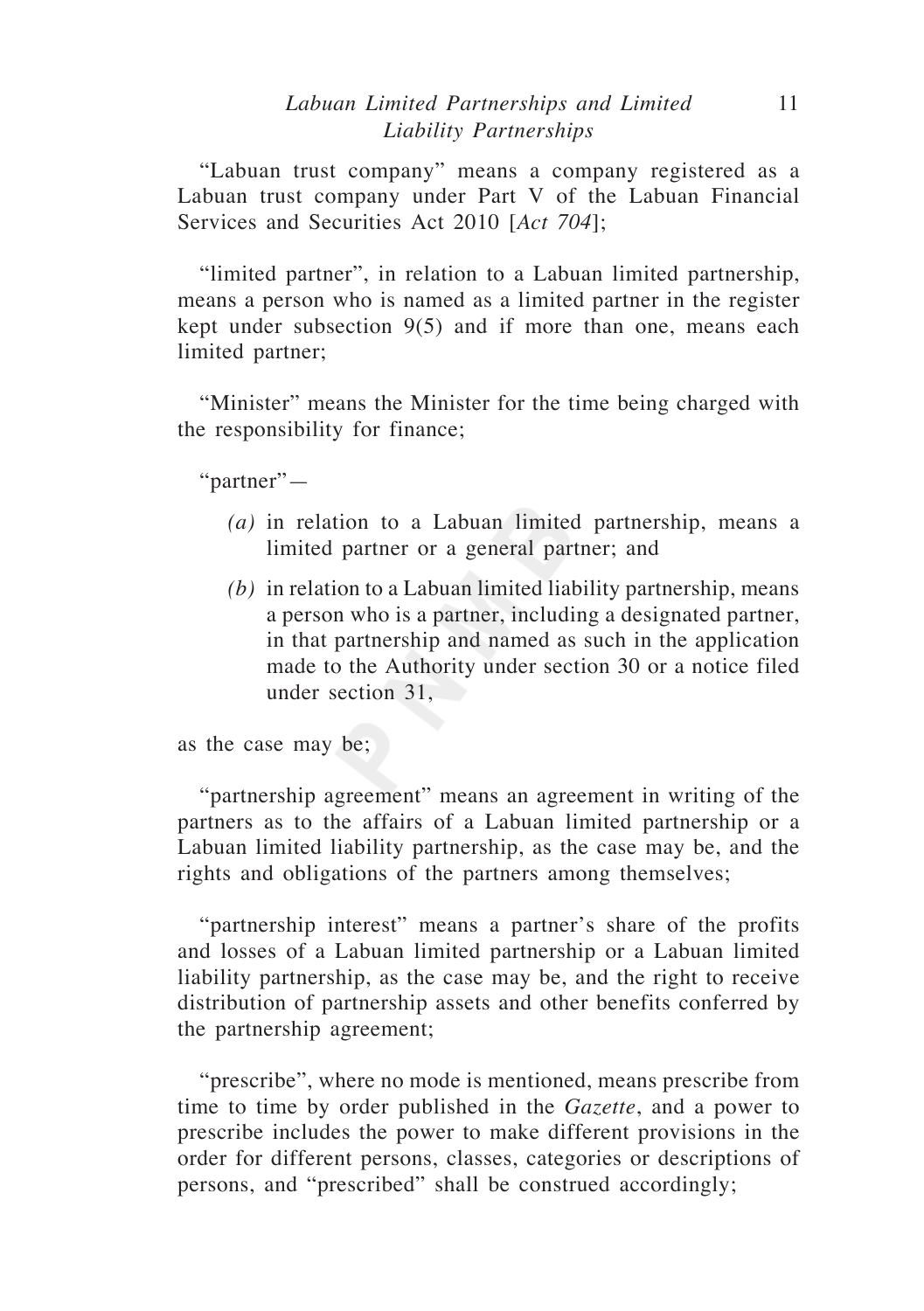"property" includes—

- *(a)* assets of every kind, whether corporeal or incorporeal, movable or immovable, tangible or intangible, however acquired; and
- *(b)* legal documents or instruments in any form, including electronic or digital, evidencing title to or interest in, such assets, including bank cheques, money orders, shares, securities, bonds, bank drafts and letters of credit:

"register"—

- *(a)* in respect of Labuan limited partnerships, means the register maintained under subsection 5(3); and
- *(b)* in respect of Labuan limited liability partnerships, means the register maintained under subsection 30(7);

"resident" means a person who—

- *(a)* in relation to a natural person, is a citizen or permanent resident of Malaysia; and
- *(b)* in relation to any other person, has established a place of business, and is operating, in Malaysia,

and includes a person who is declared to be a resident pursuant to section 43 of the Exchange Control Act 1953 [*Act 17*];

"ringgit" means a ringgit in the currency of Malaysia;

"specify", where no mode is mentioned, means specify from time to time in writing, and a power to specify includes the power to specify differently for different persons, classes, categories or descriptions of persons, and "specified" shall be construed accordingly;

"statutory value" has the meaning assigned to it in subsection  $10(2)$ .

(2) For the purposes of this Act, a Labuan limited partnership is insolvent at a particular time when the general partner is unable to discharge the debts and obligations of the Labuan limited partnership, excluding liabilities to partners in respect of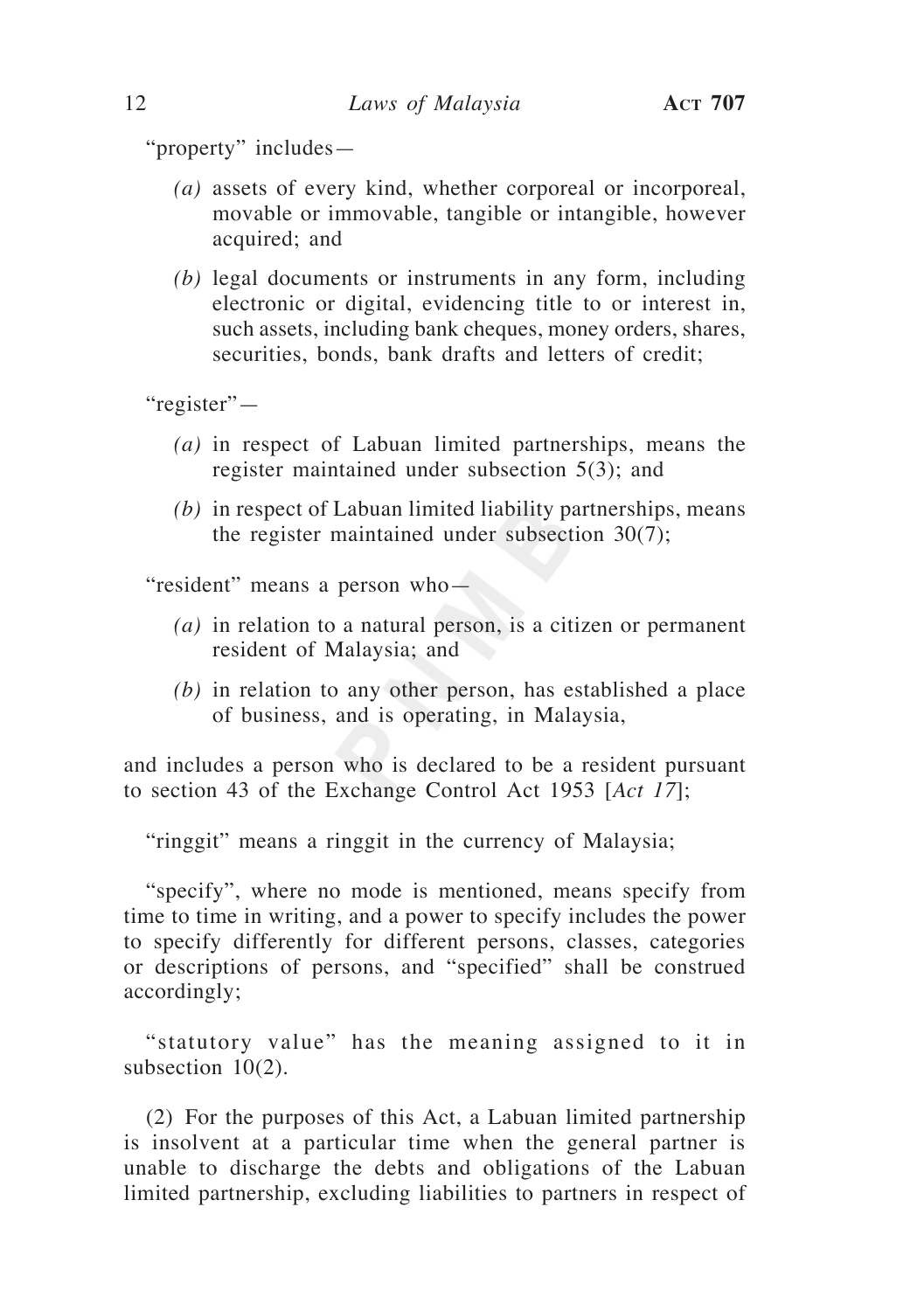# *Labuan Limited Partnerships and Limited* 13 *Liability Partnerships*

their partnership interests, as they fall due, out of the assets of the Labuan limited partnership without recourse to the separate assets of a general partner not contributed to the Labuan limited partnership, and "solvent" shall be construed accordingly.

## PART II

## ADMINISTRATION OF THE ACT

## **Administration of the Act**

**3.** (1) The Authority shall be responsible for the administration of this Act, subject to the general direction and control of the **Minister** 

(2) The Authority may authorize any of its members or officers to perform any of its functions, exercise any of its powers, or discharge any of its duties under this Act.

(3) Subject to such limitations, if any, as may be prescribed, an authorized officer shall perform all the functions, exercise all the powers and discharge all the duties of the Authority and every function so performed, power so exercised and duty so discharged shall be deemed to have been duly performed, exercised and discharged for the purposes of this Act.

(4) All courts, judges and persons acting judicially shall take judicial notice of the seal of the Authority.

## PART III

#### LABUAN LIMITED PARTNERSHIPS

#### Chapter 1

*Establishment of Labuan limited partnership*

## **Labuan limited partnership**

**4.** (1) Subject to the provisions of this Act, a Labuan limited partnership may be formed by any person for any lawful purpose.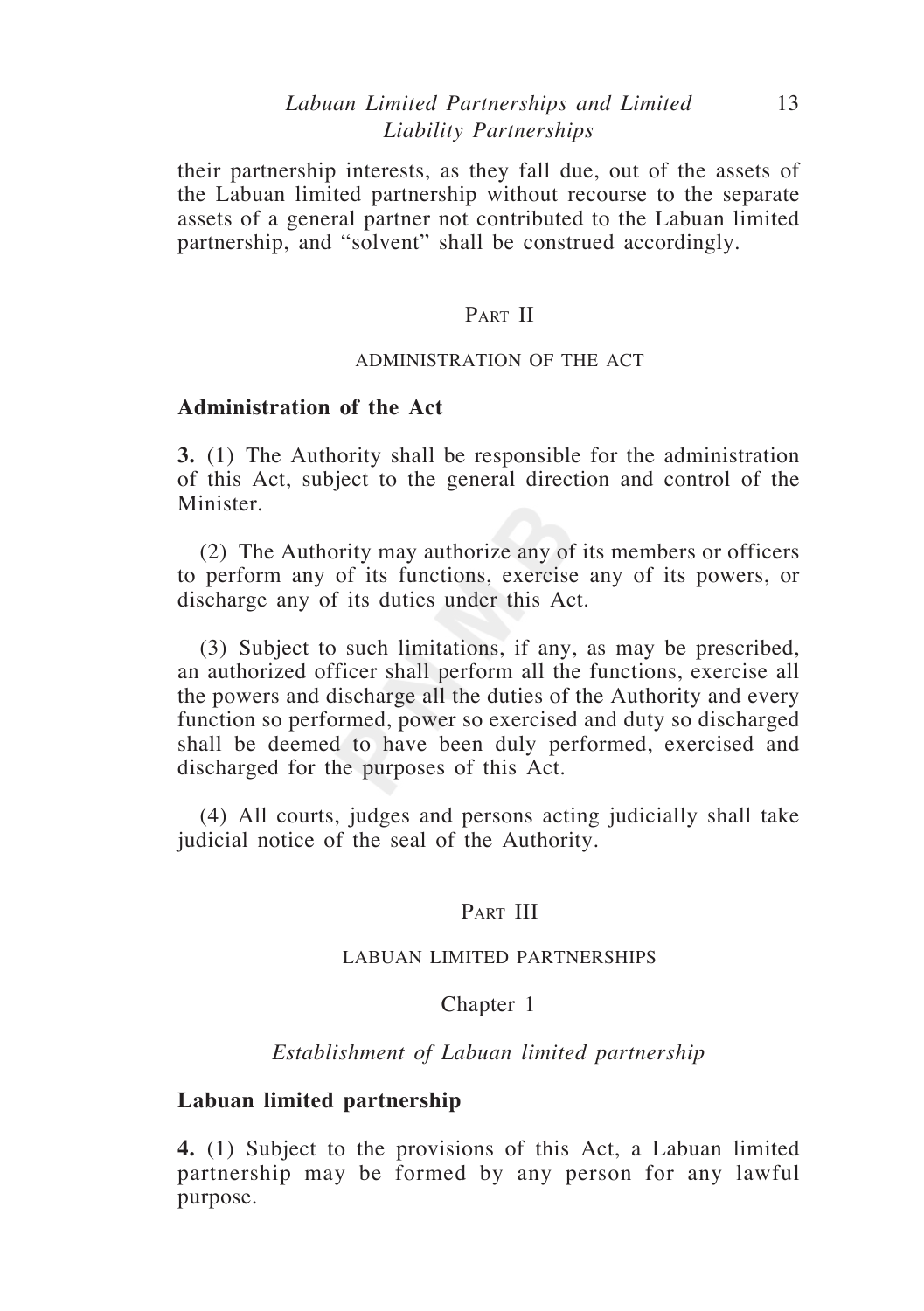(2) A Labuan limited partnership shall consist of not less than two partners and not more than fifty partners who may be any person and of whom—

*(a)* one at least shall be a general partner; and

*(b)* one at least shall be a limited partner.

(3) A person may be a general partner and a limited partner at the same time in the same Labuan limited partnership.

(4) Where a Labuan limited partnership is formed for the purpose of carrying on any professional practice, the Labuan limited partnership—

- *(a)* shall consist of partners none of whom is a corporation; and
- *(b)* shall have in force professional indemnity insurance cover for an amount not less than the prescribed amount with any insurer approved by the Authority.

## **Registration of Labuan limited partnership**

**5.** (1) An application for the registration of a Labuan limited partnership shall be made to the Authority and accompanied by the prescribed fee and such documents as may be specified by the Authority.

(2) The Authority shall not register a Labuan limited partnership unless there has been filed with the Authority a certified copy of a partnership agreement executed by each person who is, on the formation of the Labuan limited partnership, to be a partner and the partnership agreement shall state—

- *(a)* the name under which the Labuan limited partnership is to be conducted;
- *(b)* the intended address of the registered office of the Labuan limited partnership;
- *(c)* the full name and address of each general partner or, in the case of a corporation, the place where it is incorporated and its registered or principal office;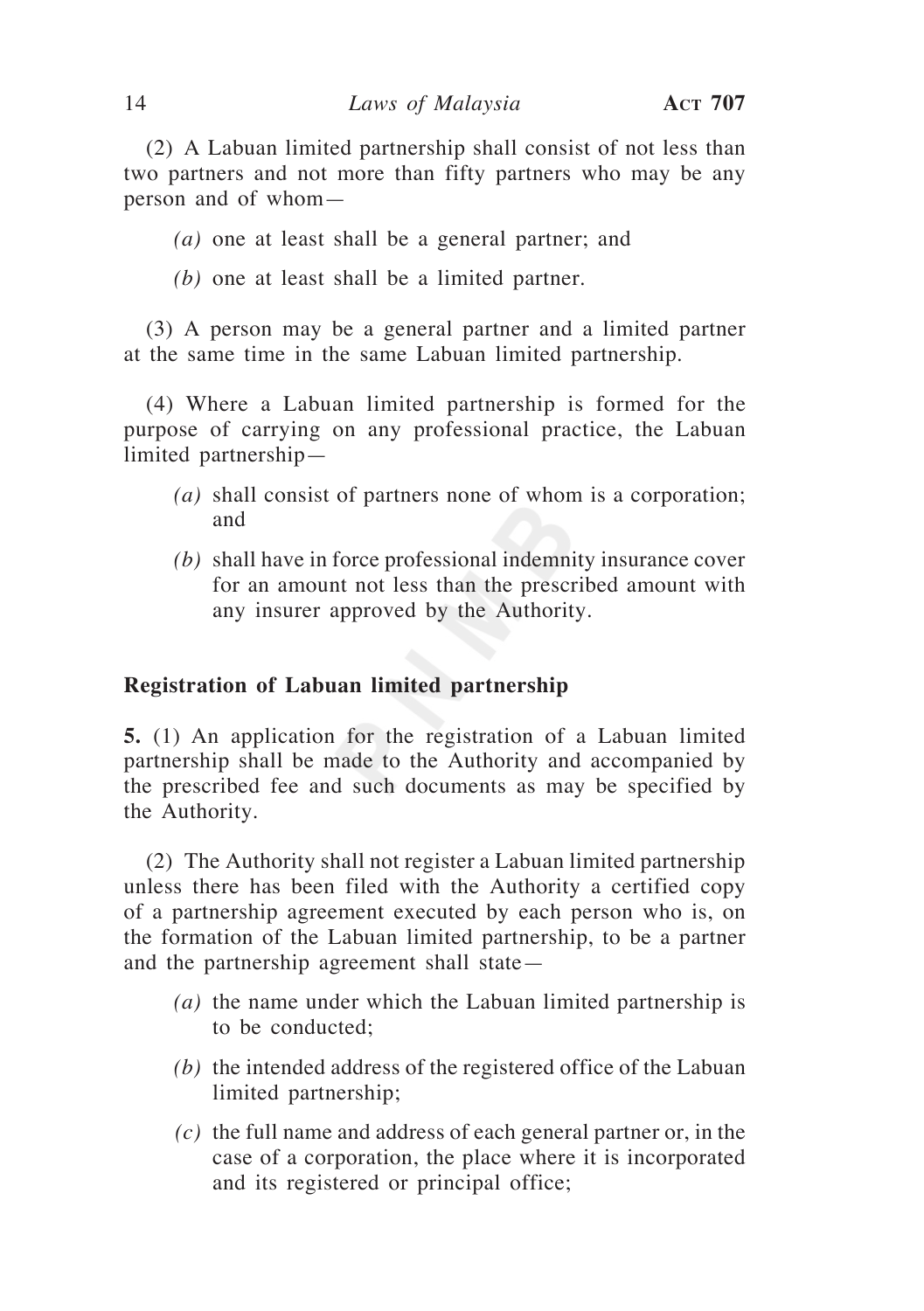- *(d)* the term, if any, for which the Labuan limited partnership is to exist or, if for unlimited duration, a statement to that effect;
- *(e)* the nature of business to be undertaken; and
- *(f)* such other information as may be specified by the Authority.

(3) The Authority shall maintain a register of Labuan limited partnerships registered under this Act.

(4) Upon the registration of a Labuan limited partnership, the Authority shall issue a certificate of registration which shall be signed by the Authority or any of its authorized officers and sealed with its seal.

(5) A certificate issued under subsection (4) shall be conclusive evidence that a Labuan limited partnership has been registered with the Authority.

(6) The Authority may impose or attach any condition, restriction or term as it thinks fit to a registration under this section.

(7) Nothing in this section shall be construed as to require the Authority to register a limited partnership if it is not satisfied with the particulars or other information furnished under this Act.

## **Amendment of partnership agreement**

**6.** (1) If any change is made or occurs in respect of any of the particulars in the partnership agreement of a Labuan limited partnership registered under section 5, the Labuan limited partnership shall, within thirty days, file with the Authority a notice signed by a general partner, specifying the nature of the change.

(2) The Authority shall register the notice referred to in subsection (1), and upon payment of the prescribed fee, the Authority may issue a certificate certifying the registration of the change in particulars in the partnership agreement.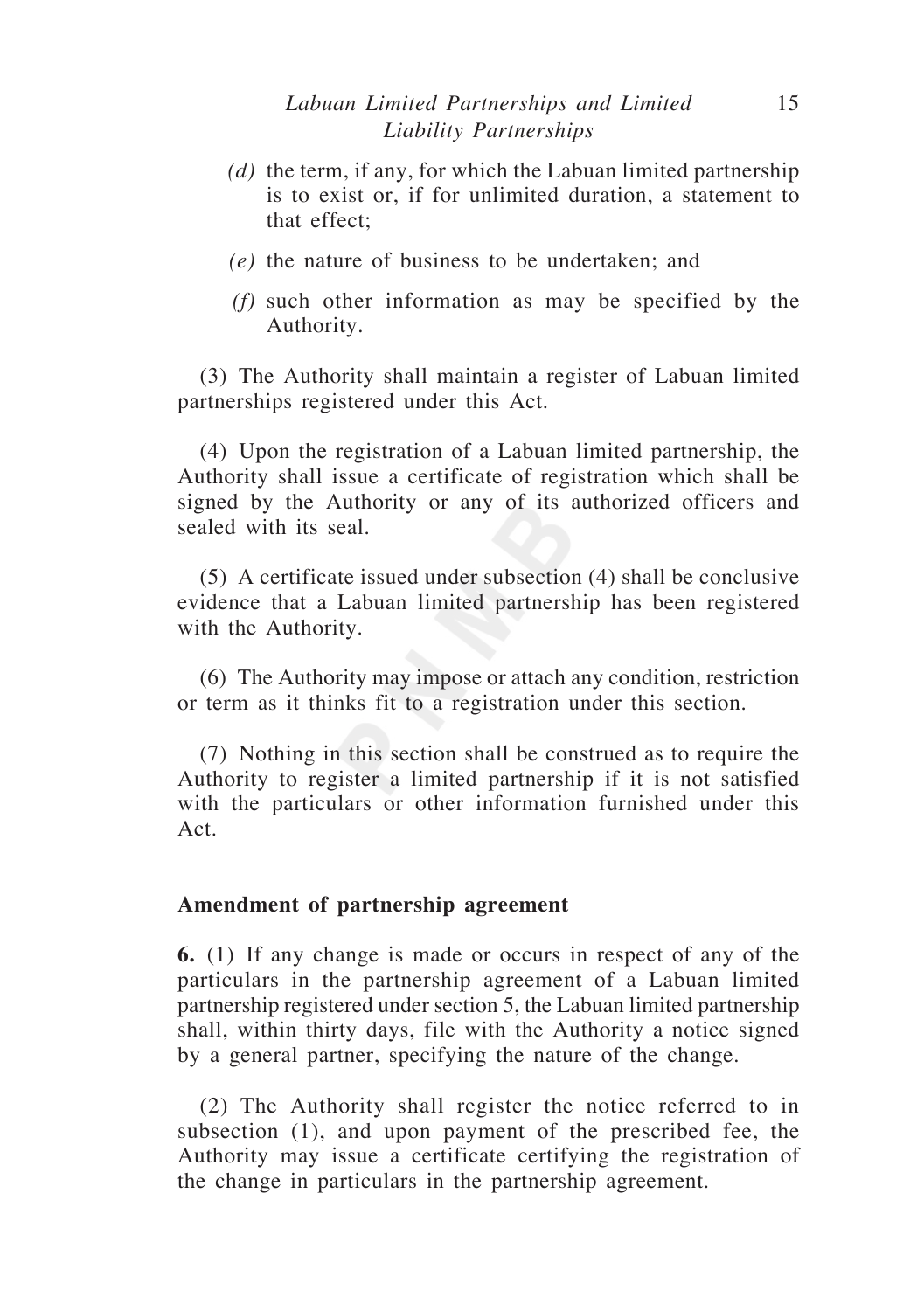(3) The certificate issued under subsection (2) shall be signed by the Authority or any of its authorized officers and sealed with its seal, and that certificate shall be *prima facie* evidence in all courts as to the change.

(4) The Authority may, in any particular case, require a notice filed under subsection (1) to be rectified by the Labuan limited partnership in such manner as the Authority considers fit.

(5) If a Labuan limited partnership fails to comply with subsection (1) or (4), each of the general partners shall be liable to an administrative penalty as specified by the Authority.

## **Name of Labuan limited partnership**

**7.** (1) The name of a Labuan limited partnership shall end with the words "Limited Partnership" in full or the abbreviation "Ltd.P.", "LP", "L.P" or any other form of abbreviation in romanised character or words in the national language of a country which connotes a limited partnership or any abbreviation thereof as may be approved by the Authority.

(2) The name of a Labuan limited partnership may be in foreign characters, alphabet or language provided that an accurate and certified rendition of the name in the English language is employed and is clearly stated in every written communication sent by, or on behalf of, the Labuan limited partnership and every document issued or signed by, or on behalf of, the Labuan limited partnership.

(3) The name of a limited partner shall not appear in the name of a Labuan limited partnership unless it is also the name of one of the general partners or the Labuan limited partnership has been carried on under that name before the admission of that partner as a limited partner.

(4) The corporate name or any part of the corporate name of a limited partner shall not appear in the name of a Labuan limited partnership unless it is also the corporate name or part of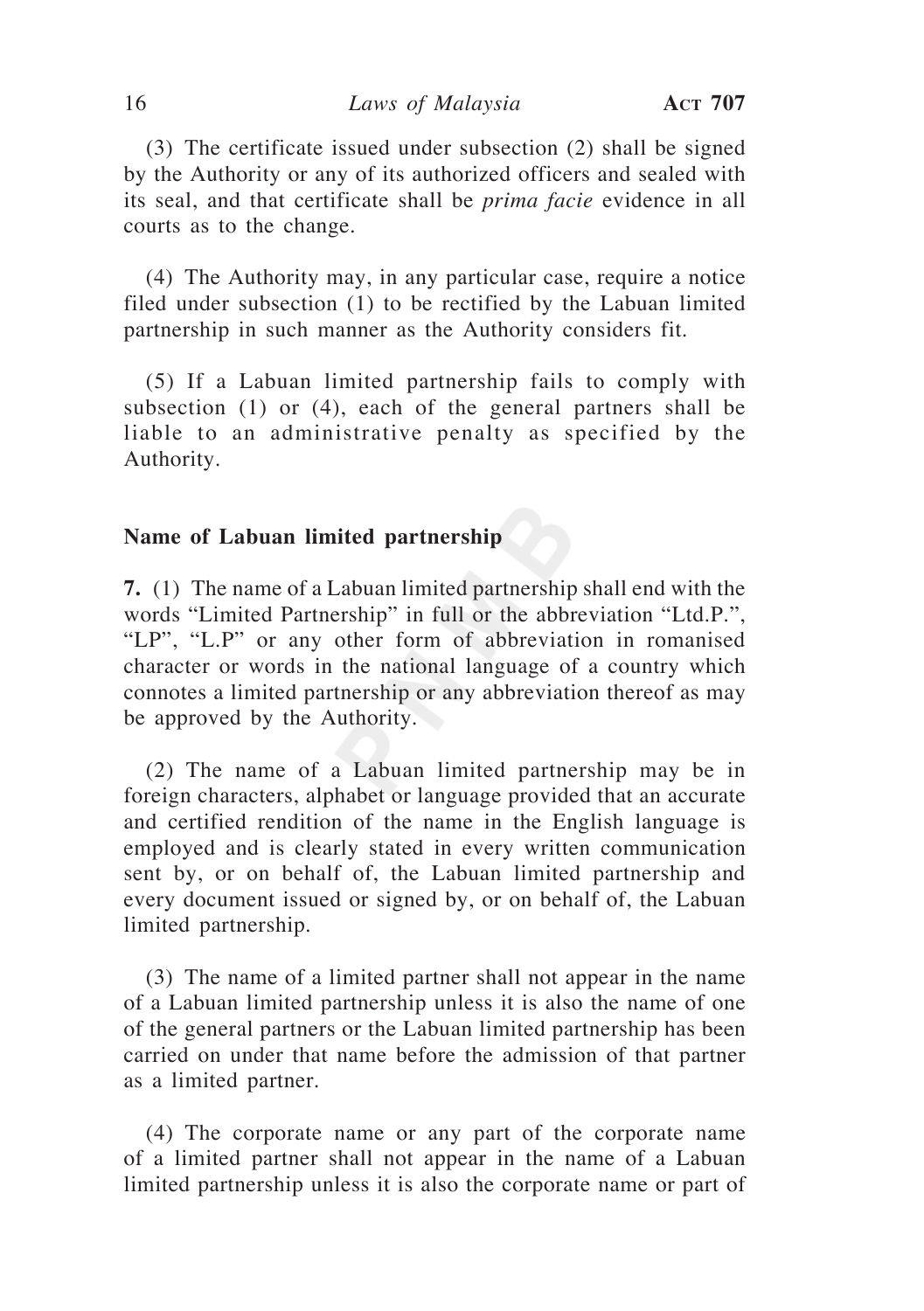# *Labuan Limited Partnerships and Limited* 17 *Liability Partnerships*

the corporate name of one of the general partners or the Labuan limited partnership has been carried on under that name before the admission of that corporate partner as a limited partner.

(5) A limited partner whose name or corporate name appears in the name of the Labuan limited partnership contrary to subsection (3) or (4) shall be liable as a general partner to any creditor of the Labuan limited partnership who has extended credit without actual knowledge that the limited partner is not a general partner.

(6) A Labuan limited partnership shall not be registered where the name of the Labuan limited partnership to be registered is in the opinion of the Authority in any way misleading or otherwise undesirable.

## **Change of name of Labuan limited partnership**

**8.** (1) Subject to subsection (2), a Labuan limited partnership may change its name.

(2) Where a Labuan limited partnership changes its name, it shall, within thirty days, file a notice of the change signed by a general partner to the Authority specifying the nature of the change.

(3) If the Authority approves the change of name, the Authority shall, on payment of the prescribed fee, issue a certificate of registration of the Labuan limited partnership under the new name and upon the issue of the certificate of registration the change of name shall become effective.

(4) If the name of a Labuan limited partnership is, whether through inadvertence or otherwise and whether originally or by a change of name, a name by which the Labuan limited partnership could not be registered without contravention of section 7, the Labuan limited partnership shall change its name to a name to be approved by the Authority and if the Authority so directs, shall so change it within thirty days after the date of direction or such longer period as the Authority allows.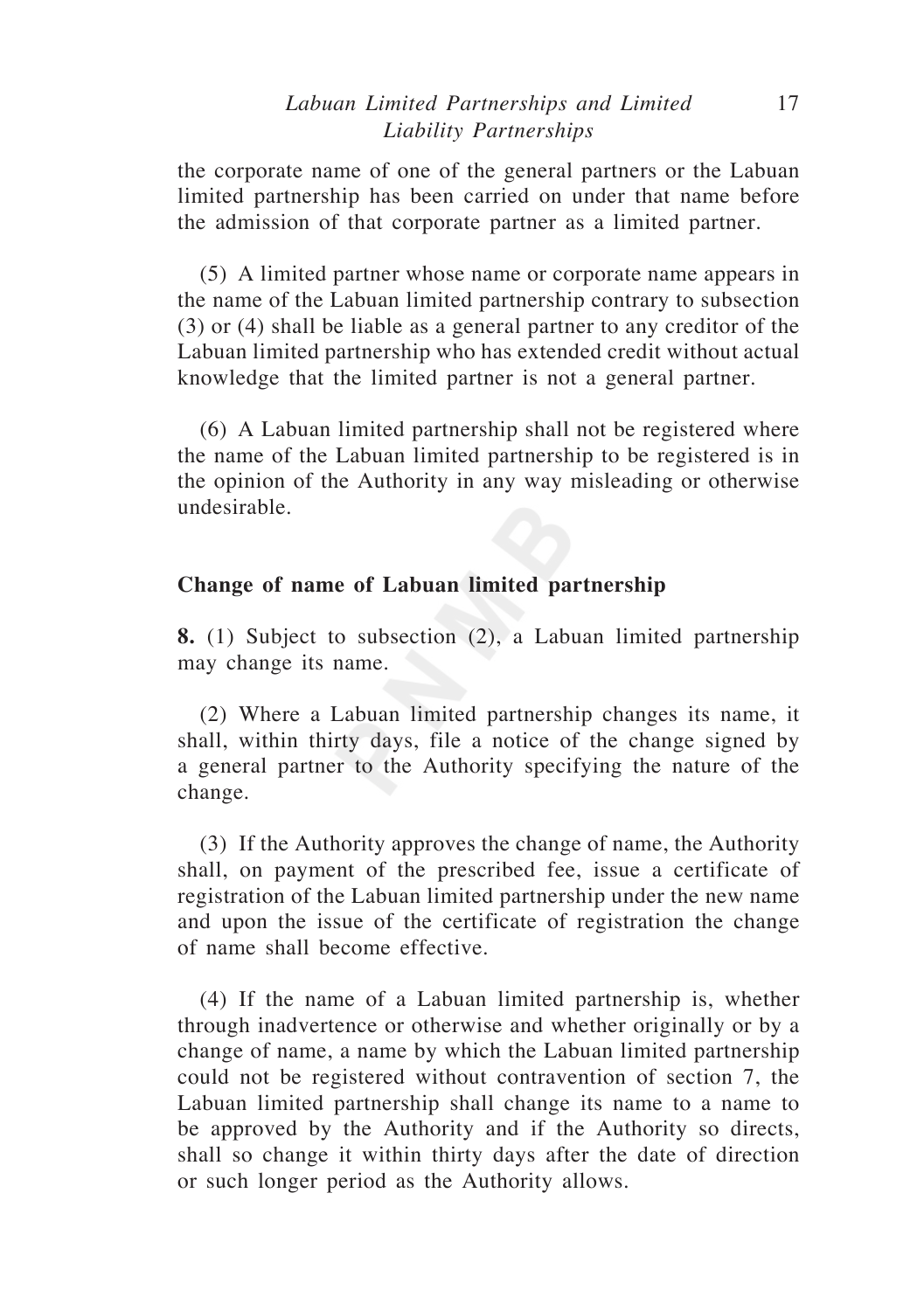(5) If the Labuan limited partnership fails to comply with the direction given by the Authority under subsection (4), it shall be liable to an administrative penalty as specified by the Authority.

(6) A change of name pursuant to this Act shall not affect the identity of the Labuan limited partnership or any rights or obligations of the Labuan limited partnership, or render defective any legal proceedings by or against the Labuan limited partnership.

(7) Any legal proceedings that might have been continued or commenced by or against the Labuan limited partnership by its former name may be continued or commenced by or against the Labuan limited partnership by its new name.

## **Registered office of Labuan limited partnership**

**9.** (1) A Labuan limited partnership shall have a registered office in Labuan which shall be the registered office of a Labuan trust company.

(2) A Labuan limited partnership may change the address of its registered office from time to time by filing a notice of change with the Authority.

(3) The change of address shall be registered by the Authority and shall take effect upon such registration.

(4) Notwithstanding subsection (3), until the end of a period of thirty days beginning on the date on which a change of address of a Labuan limited partnership is registered, a person may validly serve any document on the Labuan limited partnership at its previous registered office.

(5) A Labuan limited partnership shall keep at its registered office—

*(a)* a register—

(i) showing, in the case of an individual, the full name and address for each limited partner and general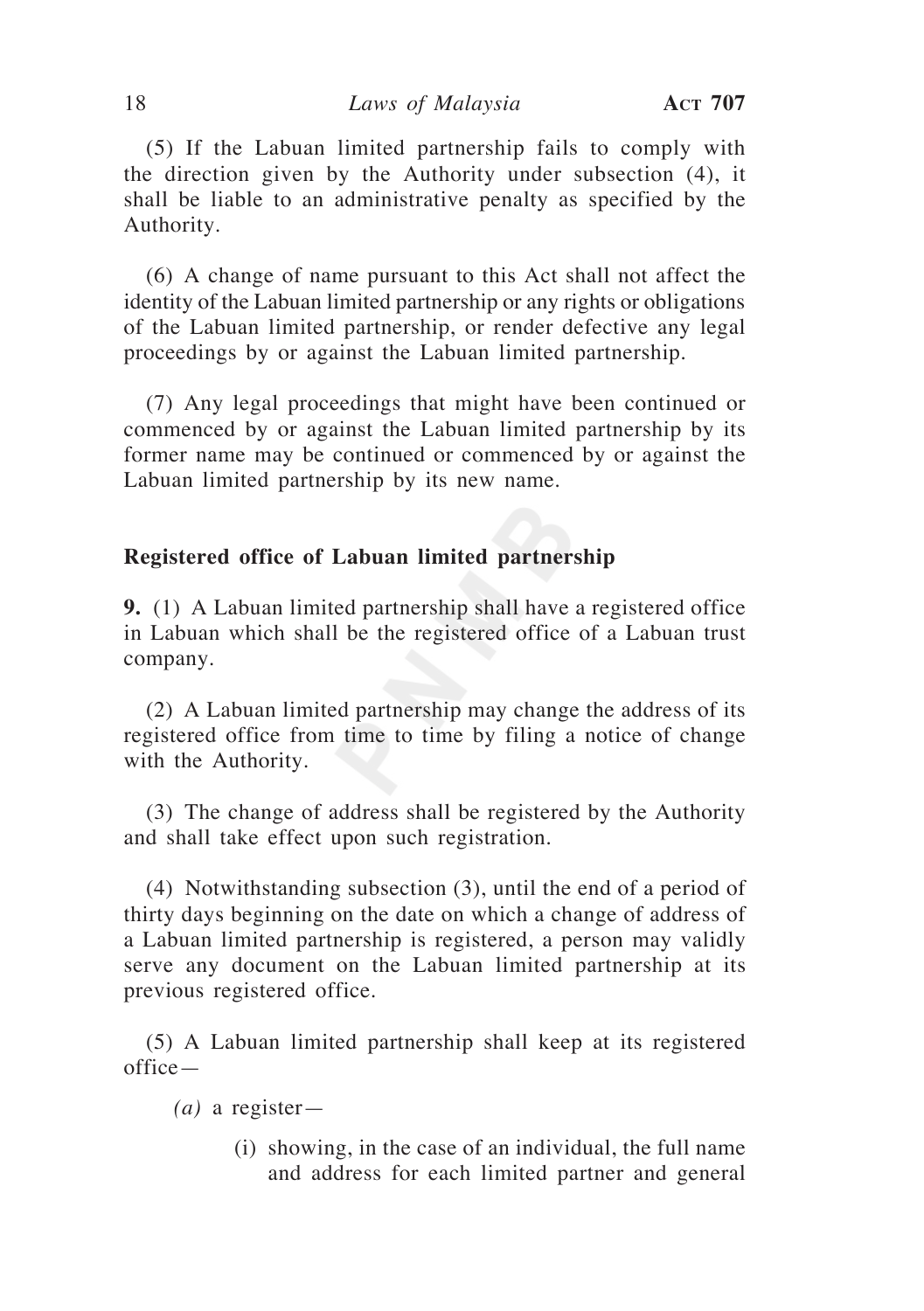partner and, in the case of a corporation, its full name, the place where it is incorporated and its registered or principal office; and

- (ii) showing for each limited partner, where the participation of limited partners is defined by percentage interests or by the number of units or other similar rights held by them, the percentage interest or the number and class of units or other rights held;
- *(b)* a copy of the partnership agreement of the Labuan limited partnership and each amendment made thereto;
- *(c)* a statement of the amount of contributions agreed to be made by limited partners and the time at which, or events on the happening of which, the contributions are to be made;
- *(d)* a statement of the amount of money and the nature and value of any other property contributed by each limited partner and the dates thereof;
- *(e)* a statement of the amount of contributions returned to limited partners and the dates thereof; and
- *(f)* such other information as may be specified by the Authority.
- (6) The documents kept under subsection  $(5)$  shall be—
	- *(a) prima facie* evidence of the particulars contained in, or required to be contained therein;
	- *(b)* amended within thirty days of any change in the particulars; and
	- *(c)* available for inspection and copying without charge during ordinary business hours at the request of a partner.

(7) If a Labuan limited partnership fails to comply with this section, the Labuan limited partnership and each of the general partners shall be liable to an administrative penalty as specified by the Authority.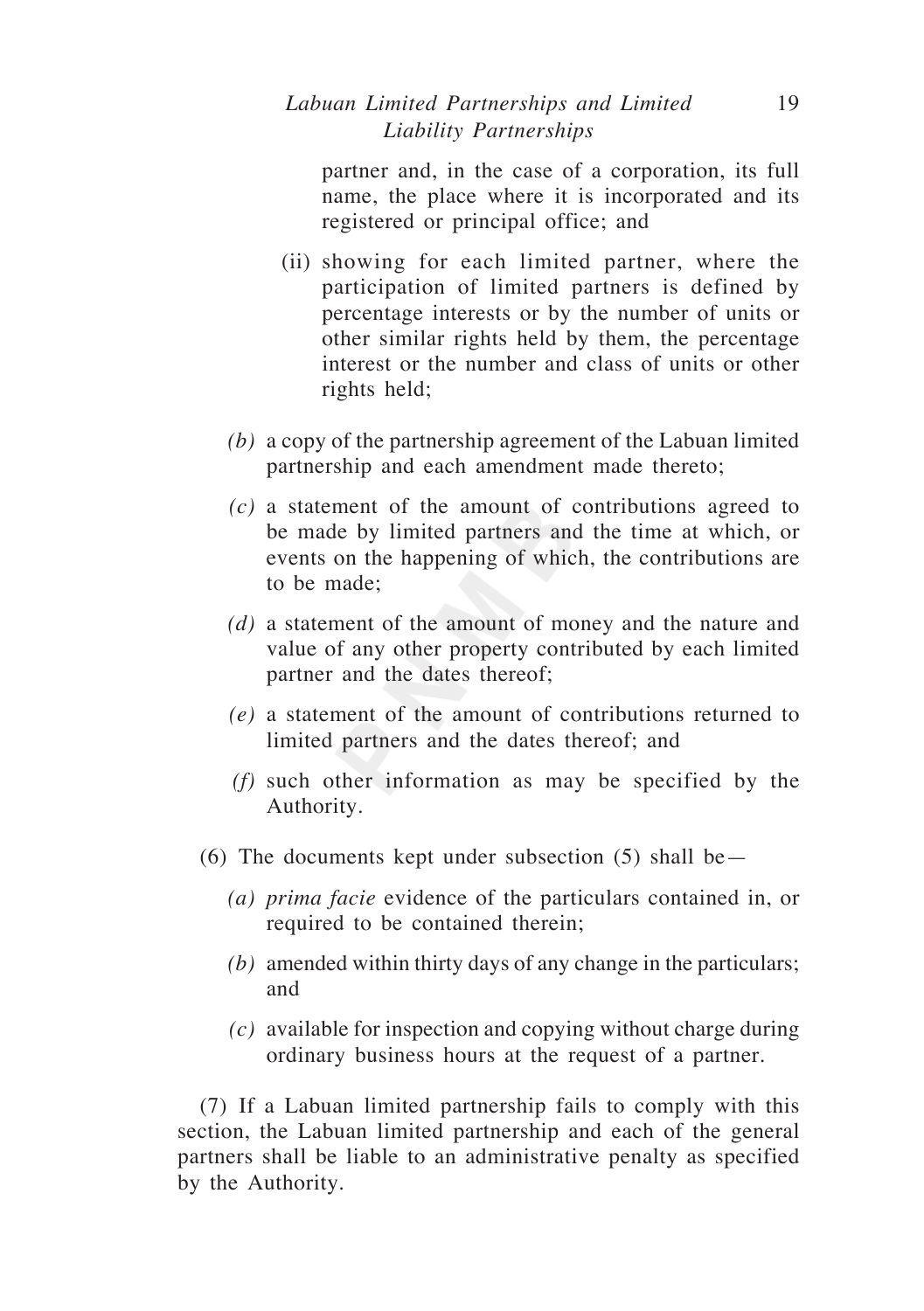# Chapter 2

*Management and administration of Labuan limited partnership*

# **Contribution of limited partner**

**10.** (1) Any contribution to be made by a limited partner to a Labuan limited partnership may be in the form of money in any currency, any other property, or services.

(2) Where the contribution of the limited partner is made or undertaken to be made otherwise than in cash—

- *(a)* there shall forthwith be assigned to that contribution or part of that contribution or to that intended contribution or part of that intended contribution, in accordance with the partnership agreement, a value to be known as a statutory value; and
- *(b)* the statutory value shall, for the purposes of this Act, be accepted as the value of that contribution or that part of the contribution or, of that intended contribution or that part of the intended contribution, as the case may be.

# **Rights and obligations of general partner**

**11.** (1) A general partner in a Labuan limited partnership shall have all the rights and powers and shall be subject to all the restrictions and liabilities of a partner in a partnership without limited partners except that, without the written consent or ratification by all the limited partners, a general partner has no authority to—

- *(a)* do an act which makes it impossible to carry on the activities of the Labuan limited partnership;
- *(b)* possess any Labuan limited partnership property, or dispose of any rights in any Labuan limited partnership property, for other than a partnership purpose; or
- *(c)* admit a person as a general partner or a limited partner, unless the right to do so is given in the partnership agreement.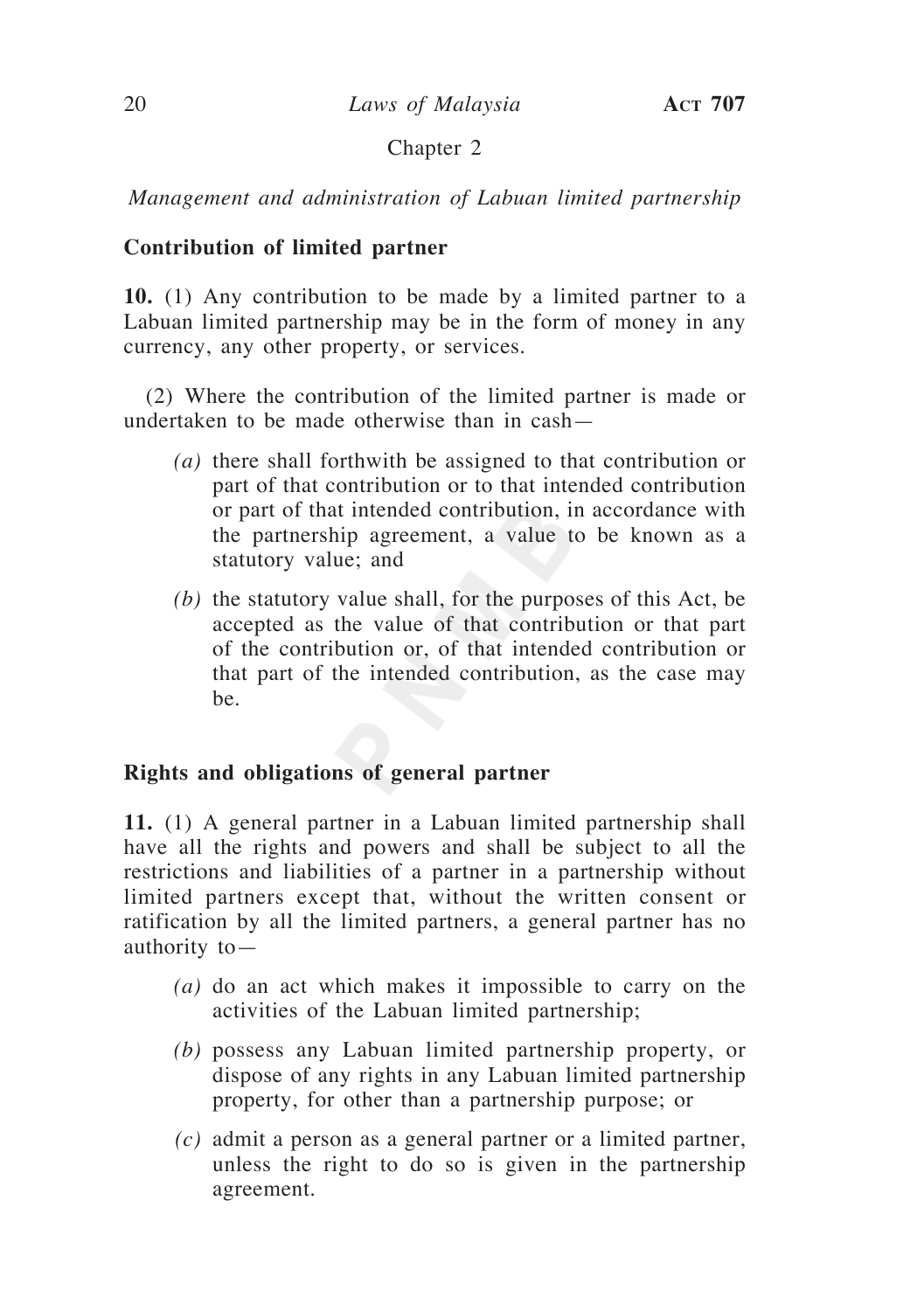# *Labuan Limited Partnerships and Limited* 21 *Liability Partnerships*

(2) A general partner shall, unless otherwise provided for in the partnership agreement or under this Act, carry out all the functions necessary and connected with the conduct of activities of the Labuan limited partnership, and shall discharge all obligations imposed on the general partner or on the Labuan limited partnership.

(3) A property of a Labuan limited partnership which is transferred to or vested in or held on behalf of any one or more of the general partners or which is transferred to or vested in the name of the Labuan limited partnership shall be held or deemed to be held by the general partner, or, if more than one, by the general partners jointly, as an asset of the Labuan limited partnership in accordance with the terms of the partnership agreement.

(4) A debt or an obligation incurred by a general partner in the conduct of the activities of a Labuan limited partnership shall be a debt or an obligation of the Labuan limited partnership.

(5) A general partner shall at all times act in good faith in the interests of the Labuan limited partnership.

# **Enforcement of judgments against property of Labuan limited partnership**

**12.** (1) Subject to subsection (3), no judgment shall be enforced against a property of a Labuan limited partnership unless the judgment has been granted against a general partner in that partner's capacity as a general partner of that Labuan limited partnership.

(2) Creditors of a general partner or a limited partner, in that partner's capacity other than as a general partner or a limited partner of the Labuan limited partnership, shall have no claim against the property of that Labuan limited partnership.

(3) Nothing in subsection (1) shall preclude the enforcement of an order of the court relating to the property of a Labuan limited partnership in any case where, by reason of any of the events mentioned in paragraph 26(1)*(a)* or *(b)*, a judgment could not be granted against a general partner in that partner's capacity as a general partner of that Labuan limited partnership.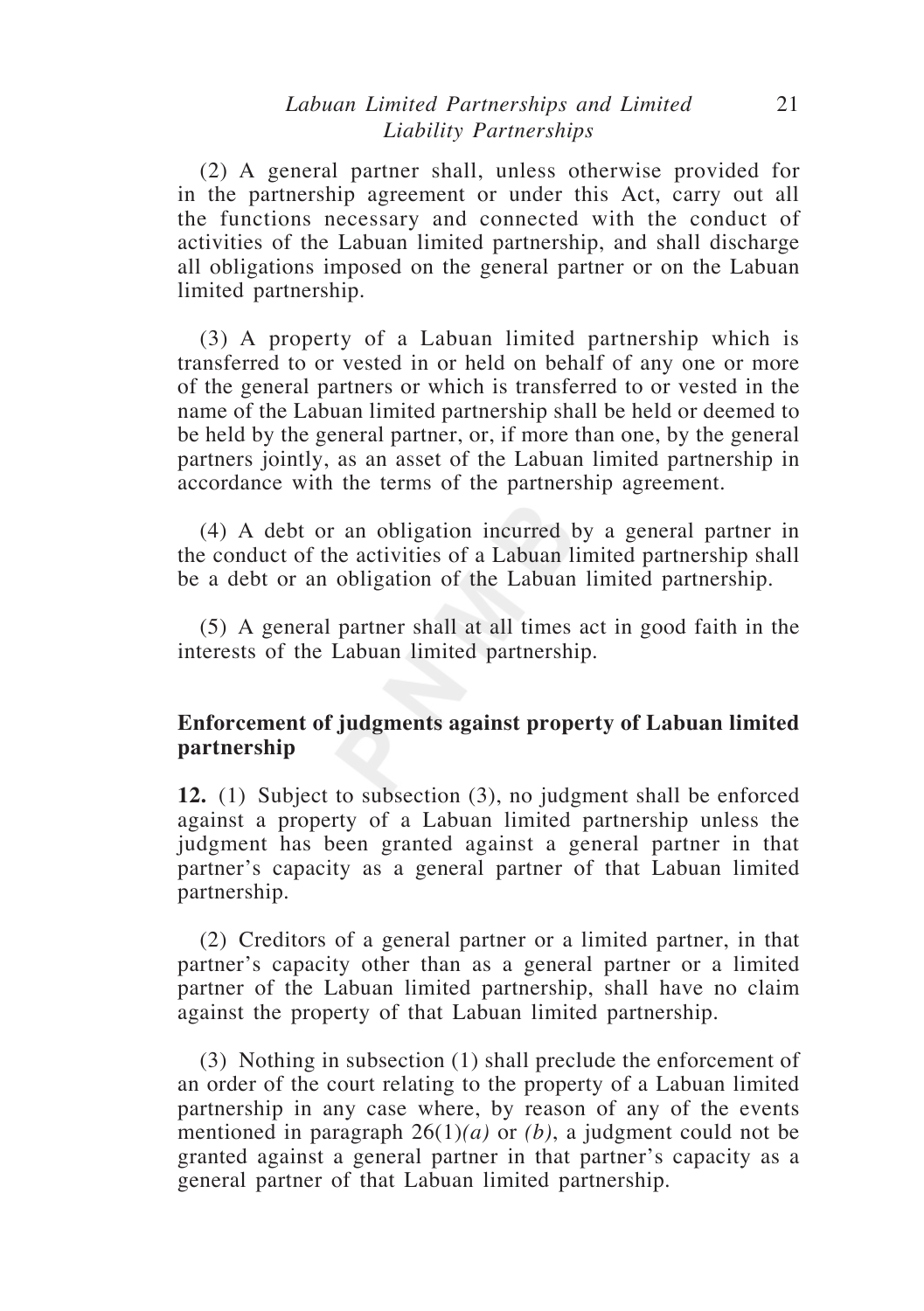# **Rights of limited partner**

**13.** (1) A limited partner has the same right as a general partner—

- *(a)* during business hours, to inspect and make copies of or take extracts from the Labuan limited partnership books, documents and records; and
- *(b)* to be given, on demand, true and full information of all things affecting the Labuan limited partnership and to be given a formal account of partnership affairs whenever circumstances render it just and reasonable to do so.

(2) A limited partner shall not be entitled to dissolve a Labuan limited partnership by notice except as expressly provided in the partnership agreement or as provided under subsection 26(3).

(3) Subject to any provision, express or implied, of the partnership agreement to the contrary, a Labuan limited partnership shall not be dissolved by—

- *(a)* in the case of a limited partner who is an individual, his death, legal incapacity, bankruptcy, retirement or withdrawal from the Labuan limited partnership; and
- *(b)* in the case of a limited partner which is a corporation, its dissolution, bankruptcy or withdrawal from the Labuan limited partnership.

# **Share of profits**

**14.** (1) A limited partner has, subject to this Act and the partnership agreement, the right to a share of the profits of the Labuan limited partnership.

(2) A limited partner may receive from the Labuan limited partnership a share of the profits stipulated for such limited partner in the partnership agreement only if, at the time when and immediately after payment is made, the Labuan limited partnership is solvent.

(3) For a period of six months from the date of receipt by a limited partner of any payment representing a share of the profits of the Labuan limited partnership in circumstances where the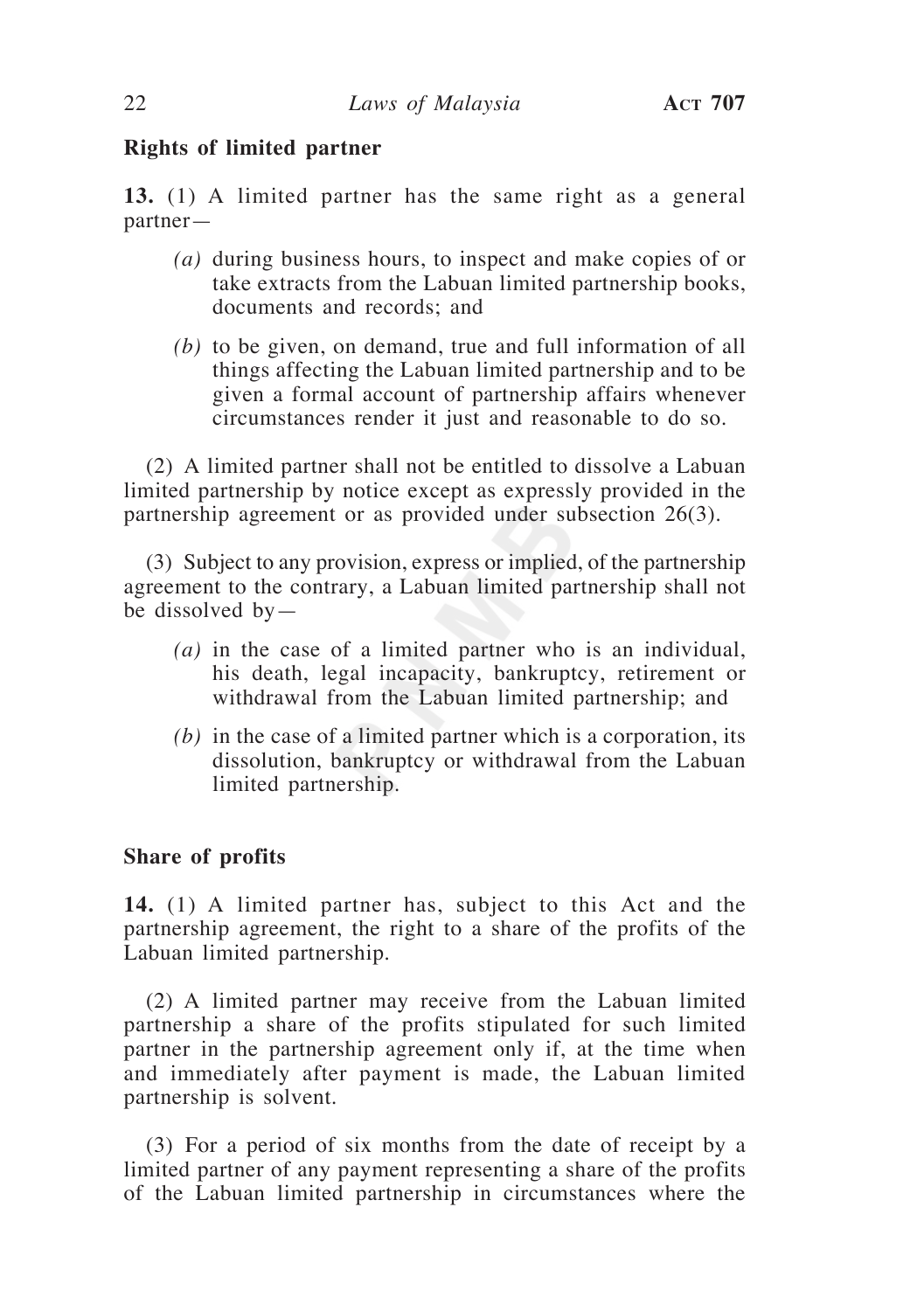# *Labuan Limited Partnerships and Limited* 23 *Liability Partnerships*

requirements of subsection (2) have not been met, such payment shall be repayable by such limited partner with interest at the prescribed rate to the extent that such share of the profits is necessary to discharge a debt or obligation of the Labuan limited partnership incurred during the period that the share of the profits represented an asset of the Labuan limited partnership.

# **Dealings by limited partner with Labuan limited partnership**

**15.** (1) A limited partner may lend money to, borrow money from and enter into transactions with, the general partner on behalf of the Labuan limited partnership.

(2) Except where the limited partner is also a general partner, a limited partner having, with respect to anything done under subsection (1), a claim against the assets of the Labuan limited partnership shall rank as a creditor of the Labuan limited partnership in respect of such claim.

(3) For the purposes of this section, a claim under subsection (2) does not include a claim for a return of capital contributions.

# **Limited partners' rights as between themselves**

**16.** (1) Subject to subsection (2), limited partners, in relation to one another, shall rank—

- *(a) pari passu* in respect of the return of their contributions; and
- *(b) pro rata* to those contributions in respect of profits.

(2) Where there is more than one limited partner, the partnership agreement may provide that one or more of the limited partners is to have greater rights than the other limited partners as to—

- *(a)* the return of contributions;
- *(b)* profits; and
- *(c)* any other matter.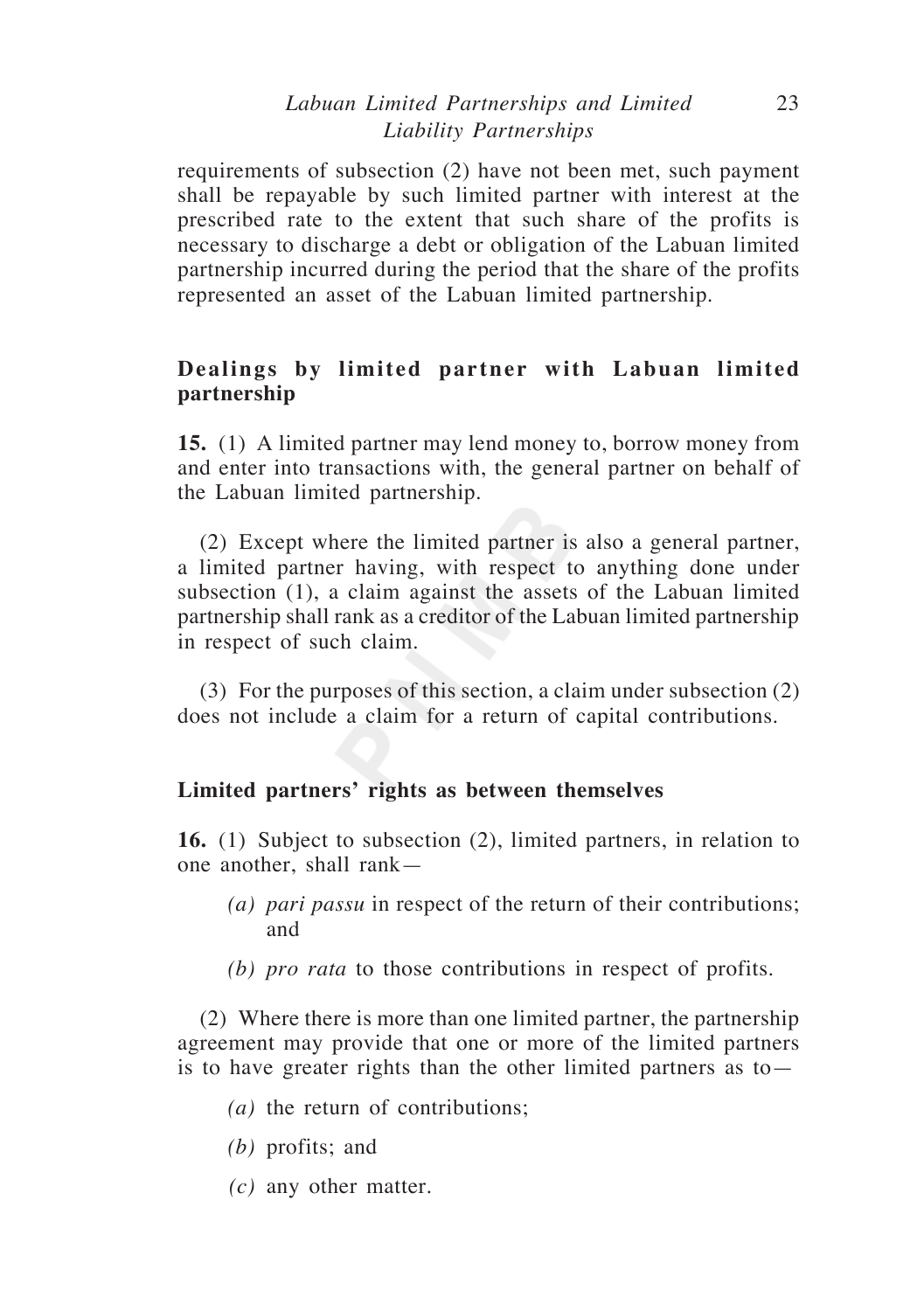# **Return of limited partner's contribution**

**17.** (1) A limited partner shall not, on dissolution or otherwise, receive out of the capital of a Labuan limited partnership a payment representing a return of any part of his contribution to the Labuan limited partnership unless at the time of and immediately after such payment the Labuan limited partnership is solvent.

(2) For a period of six months from the date of receipt by a limited partner of any payment representing a return of contribution or part thereof received by such limited partner in circumstances where the requirements of subsection (1) have not been met, such payment shall be repayable by such limited partner with interest at the prescribed rate to the extent that such contribution or part thereof is necessary to discharge a debt or obligation of the Labuan limited partnership incurred during the period that the contribution represented an asset of the Labuan limited partnership.

(3) Notwithstanding the provision of this section, a limited partner shall not be liable to repay any payment representing a return of his contribution or part thereof, except—

- *(a)* as provided in subsection (2); or
- *(b)* in the case of fraud.

(4) Subject to subsections (1) and (2), a limited partner may demand payment representing the return of all or part of his contribution—

- *(a)* on the dissolution of the Labuan limited partnership;
- *(b)* at the time specified in the partnership agreement for its return; or
- *(c)* after he has given six months' notice in writing to all other partners if no time is specified in the partnership agreement either for the return of the contribution or for the dissolution of the Labuan limited partnership.

(5) A limited partner has, notwithstanding the nature of his contribution, only the right to demand and receive money in return for it, unless—

*(a)* there is a statement to the contrary in the partnership agreement; or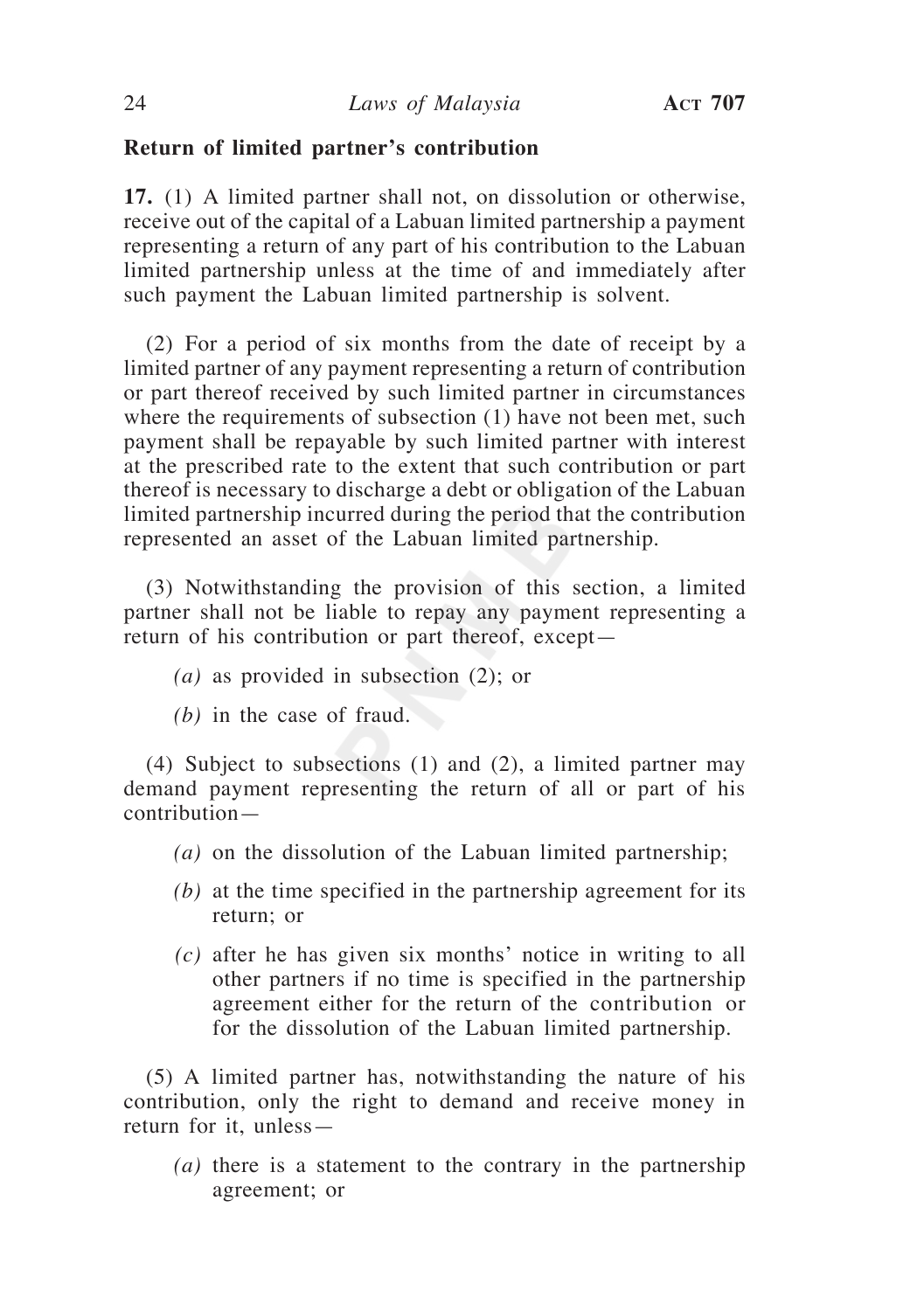# *Labuan Limited Partnerships and Limited* 25 *Liability Partnerships*

*(b)* all the partners consent to some other manner of returning the contribution.

(6) In this section, "payment" includes the release of any obligation forming part of the capital contribution, and any liability to make repayments pursuant to subsection (2) shall be construed accordingly.

# **Limited partner's liability to Labuan limited partnership**

**18.** A limited partner shall be liable to the Labuan limited partnership for the difference, if any, between the value of money or other property contributed by that limited partner to the Labuan limited partnership or the statutory value and the value of money or other property specified in the documents kept under subsection 9(5) to be contributed by that limited partner to the Labuan limited partnership.

# **Limited partner's liability to creditors**

**19.** (1) Except as provided in this Act, a limited partner shall not be liable for the debts and obligations of the Labuan limited partnership.

(2) A limited partner shall not be liable as a general partner unless the limited partner participates in the management of the Labuan limited partnership.

(3) Subject to subsection (4), if a limited partner participates in the management of the Labuan limited partnership in its dealings with persons who are not partners, that limited partner shall be liable, in the event of the insolvency of the Labuan limited partnership, for all debts and obligations of the Labuan limited partnership incurred during the period that the limited partner participated in the management of the Labuan limited partnership as though the limited partner were for that period a general partner.

(4) A limited partner shall be liable under subsection (3) only to a person who transacts with the Labuan limited partnership with actual knowledge of the participation of the limited partner in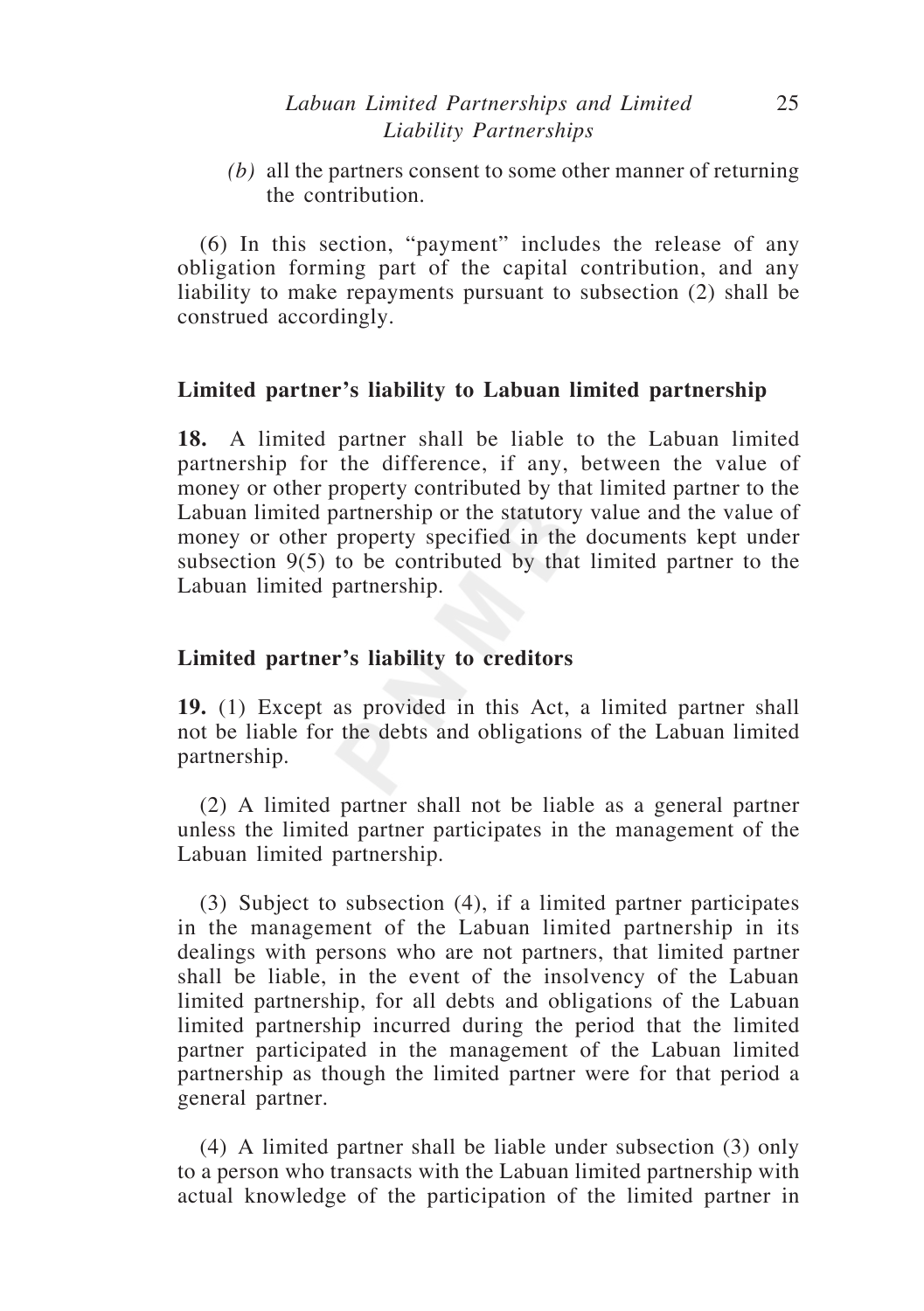the management of the Labuan limited partnership and who then reasonably believed the limited partner to be a general partner.

(5) A limited partner shall not be deemed to participate in the management of a Labuan limited partnership within the meaning of this section by doing one or more of the following:

- *(a)* being a contractor for or an agent or employee of the Labuan limited partnership or of a general partner or acting as a director, officer or shareholder of a corporate general partner;
- *(b)* consulting with and advising a general partner with respect to the activities of the Labuan limited partnership;
- *(c)* investigating, reviewing, approving or being advised as to the accounts or affairs of the Labuan limited partnership or exercising any right conferred by this Act;
- *(d)* acting as surety or guarantor for the Labuan limited partnership either generally or in respect of specific obligations;
- *(e)* approving or disapproving an amendment to the partnership agreement;
- *(f)* voting on, or otherwise signifying approval or disapproval of, one or more of the following:
	- (i) the dissolution and winding-up of the Labuan limited partnership;
	- (ii) the purchase, sale, exchange, lease, pledge, hypothecation, or creation of a security interest, or any other dealing in any asset by or of the Labuan limited partnership;
	- (iii) the creation or renewal of an obligation by the Labuan limited partnership;
	- (iv) a change in the nature of the activities of the Labuan limited partnership;
	- (v) the admission, removal or withdrawal of a general or a limited partner and the continuation of the Labuan limited partnership thereafter;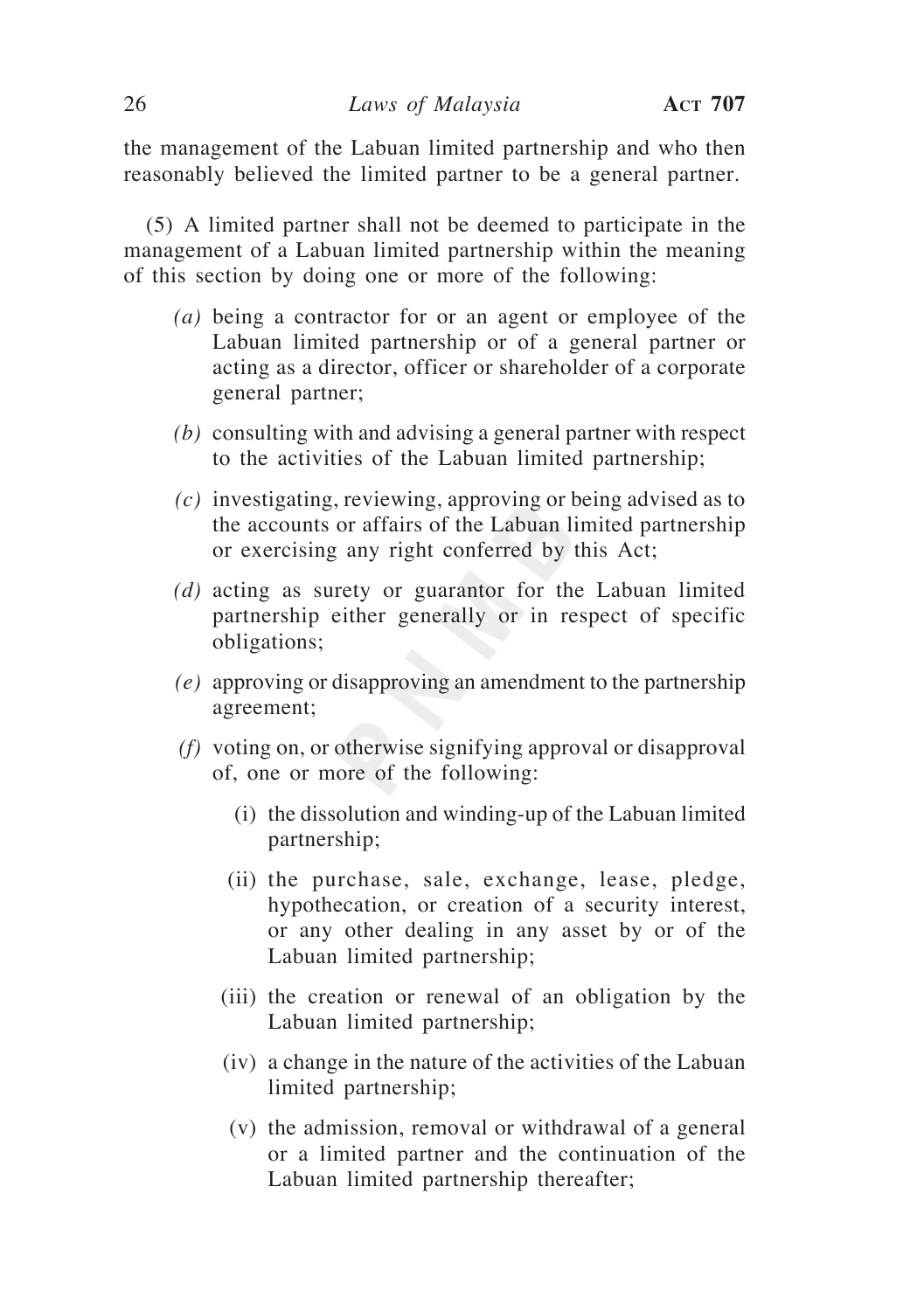# *Labuan Limited Partnerships and Limited* 27 *Liability Partnerships*

- (vi) transactions in which one or more of the general partners have an actual or potential conflict of interest with one or more of the limited partners;
- *(g)* bringing an action on behalf of the Labuan limited partnership pursuant to subsection 22(3).

(6) Subsection (5) shall not be construed to imply that the possession or exercise of any other power by a limited partner will necessarily constitute the participation by such limited partner in the management of the Labuan limited partnership.

# **Admission of additional limited partners and general partners**

**20.** An additional limited partner or general partner shall not be admitted to a Labuan limited partnership except—

- *(a)* in accordance with the partnership agreement or by consent of all existing partners; and
- *(b)* by entry in the register under subsection 9(5).

# **Assignment**

**21.** (1) A limited partner shall not assign his or its interest, in whole or in part, in the Labuan limited partnership unless—

- *(a)* all the limited partners and all the general partners consent or the partnership agreement permits it; and
- *(b)* the assignment is made in accordance with the terms of the consent or the partnership agreement, as the case may be.

(2) An assignee of the interest, in whole or in part, of a limited partner shall not become a limited partner in the Labuan limited partnership until his ownership of the assigned interest is entered in the register under subsection 9(5), and until so entered the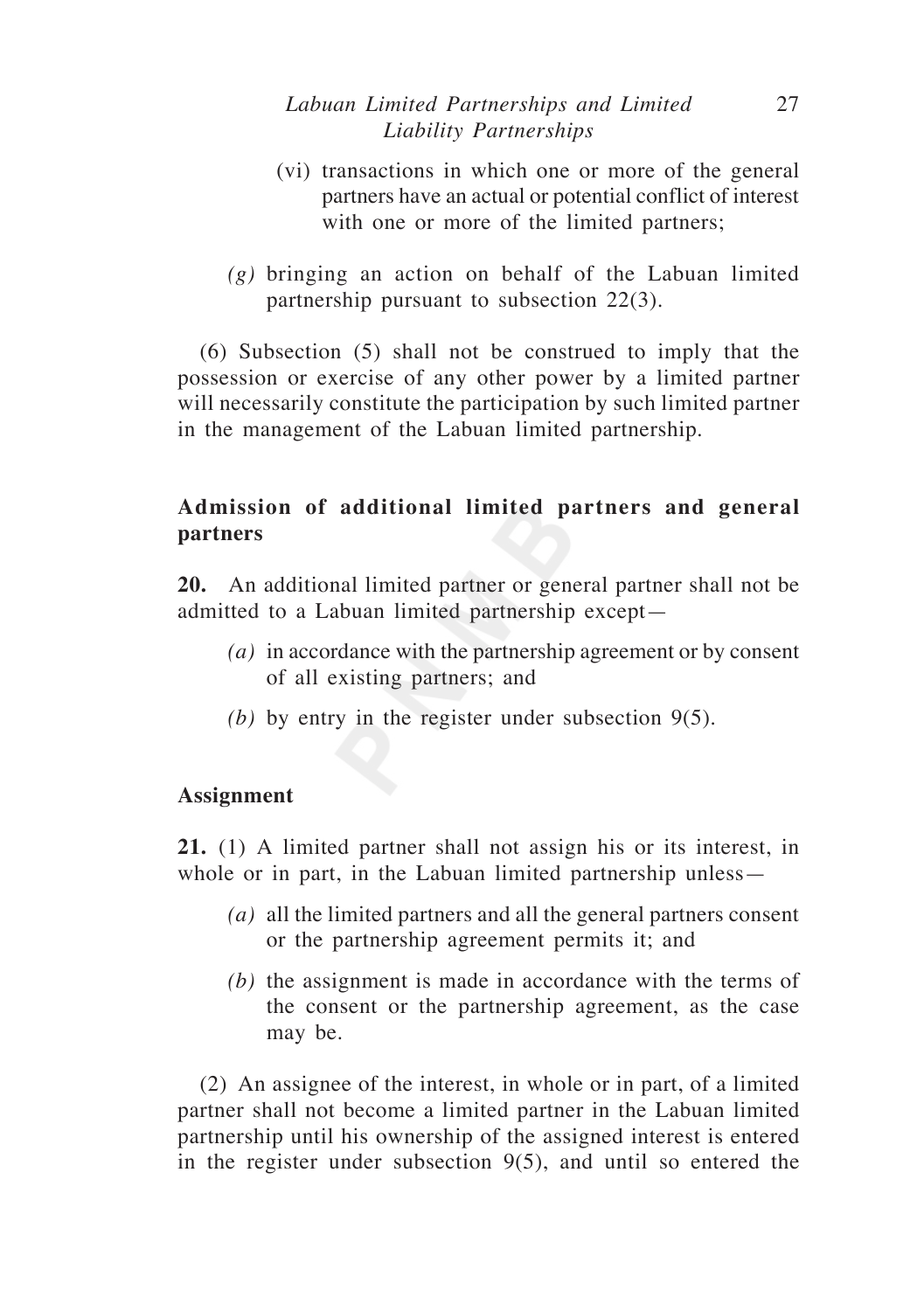assignee has none of the rights of a limited partner exercisable against the partnership or against any of the partners other than the assignor.

(3) Subject to subsection (4), on becoming a limited partner, an assignee shall acquire the rights and powers and be subject to all the restrictions and liabilities that his assignor had in respect of the assigned interest immediately before the assignment.

(4) On becoming a limited partner an assignee shall not assume any liability of the assignor arising under subsection 14(3), 17(2) or 19(3) and, notwithstanding any term of the partnership agreement or any other agreement to the contrary, no such assignment shall relieve the assignor of any liability under those subsections.

(5) An assignment made under this section shall be registered with the Authority by the Labuan limited partnership.

(6) On the registration of an assignment under subsection (5) and upon payment of the prescribed fee, the Authority may issue a certificate to that effect.

(7) A limited partner who contravenes subsection (1) commits an offence and shall, on conviction, be liable to a fine not exceeding ten thousand ringgit.

## **Legal proceedings and service of documents**

**22.** (1) Except as provided in this Act, legal proceedings by or against a Labuan limited partnership shall be instituted by or against any one or more of the general partners only and no limited partner shall be a party to or named in such proceedings.

(2) A general partner or, with the leave of the court, any other person shall have the right to join in or otherwise institute proceedings against one or more of the limited partners who may be liable to the Labuan limited partnership pursuant to subsection 14(3), subsection 17(2), section 18 or subsection 19(3).

(3) A limited partner may bring an action on behalf of a Labuan limited partnership if any one or more of the general partners with authority to do so have, without reasonable ground, refused to institute such proceedings.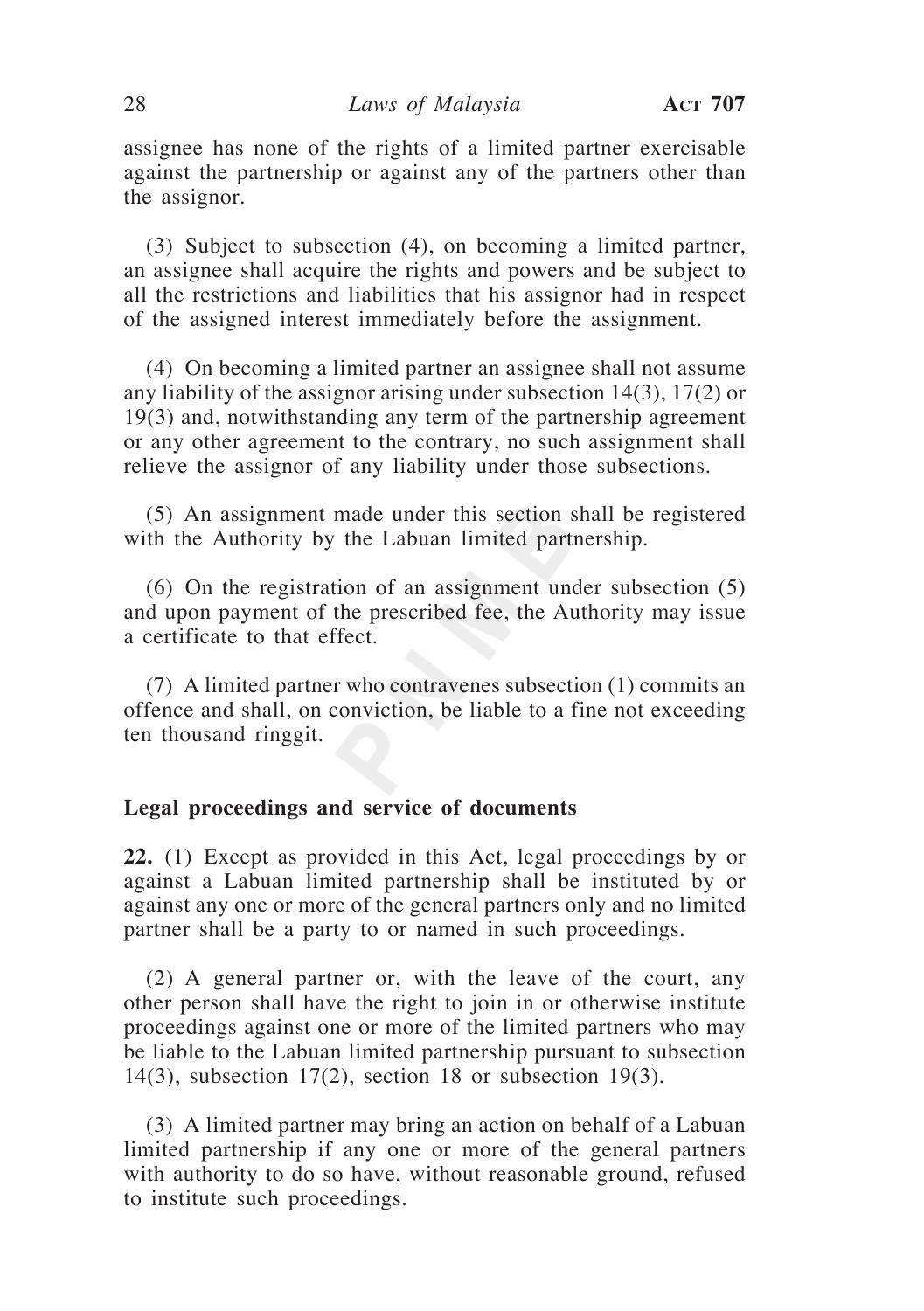# *Labuan Limited Partnerships and Limited* 29 *Liability Partnerships*

(4) For the purpose of this Act, service of a document on a general partner in respect of a Labuan limited partnership may be effected by leaving it at, or sending it by post to, the registered office of the Labuan limited partnership.

(5) Where a document or notice has been served in accordance with subsection (4), the document or notice is deemed to have been properly served on the Labuan limited partnership.

## **Authority of general partner to sign**

**23.** Where a general partner executes a document on behalf of the Labuan limited partnership, it shall be presumed in favour of any person who is not a partner that—

- *(a)* the general partner has the authority under which he purports to act; and
- *(b)* the executed document has been validly executed.

## Chapter 3

## *Dissolution of Labuan limited partnership*

## **Notice of dissolution**

**24.** (1) Except as provided in sections 26 and 27, a Labuan limited partnership shall not be dissolved by an act of the partners until a notice of dissolution signed by a general partner has been filed by that general partner with the Authority.

(2) When a notice of dissolution is filed with the Authority, the Authority may cancel the registration of the Labuan limited partnership.

(3) If the Labuan limited partnership is dissolved in contravention of subsection (1), each of the general partners commits an offence and shall, on conviction, be liable to a fine not exceeding ten thousand ringgit.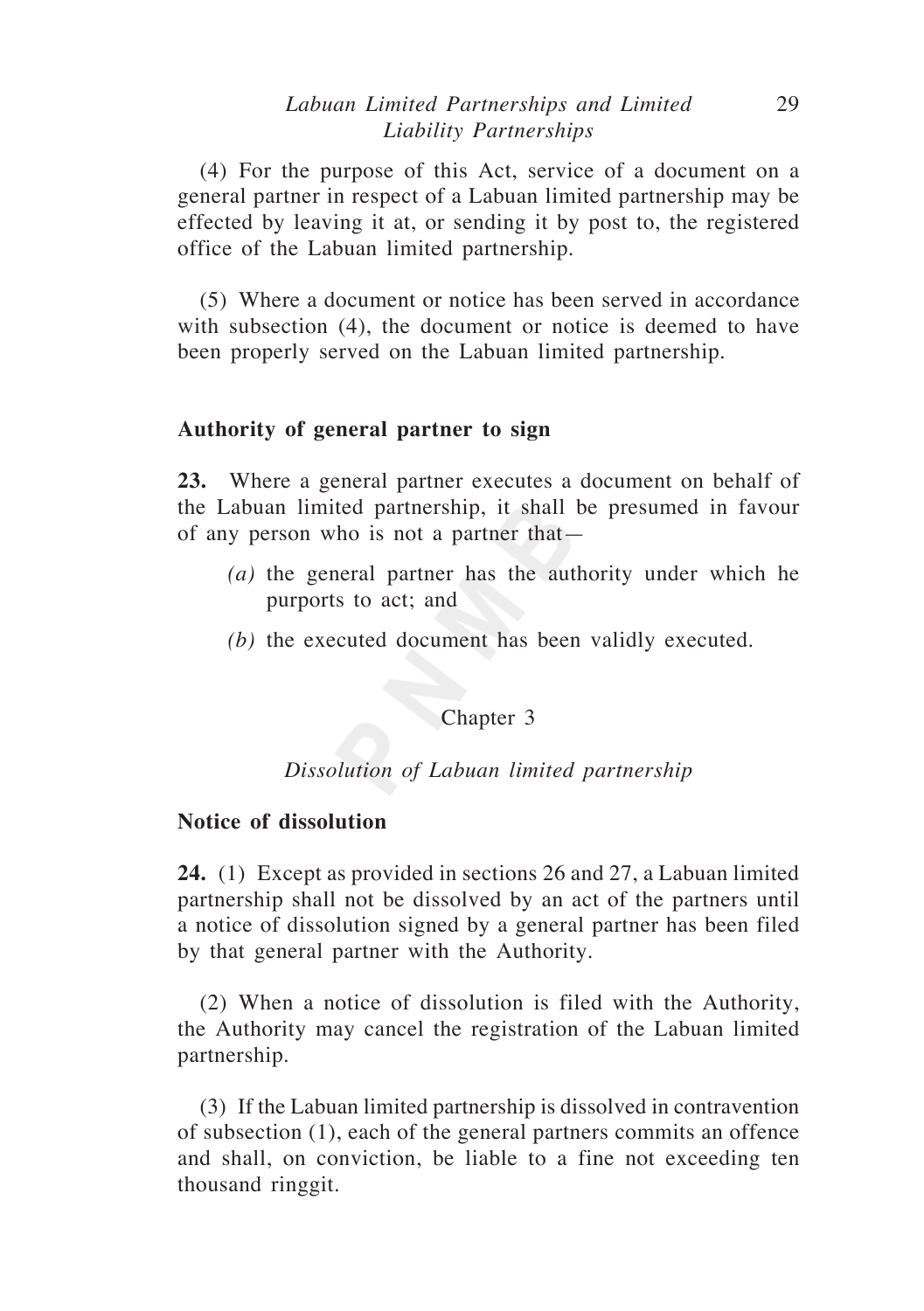# **Dissolution of Labuan limited partnership**

**25.** (1) In the event of the dissolution of a Labuan limited partnership, its affairs shall be wound up by the general partners unless the activities of the Labuan limited partnership are taken over and continued in accordance with subsection 26(2) or unless the court otherwise directs under subsection 27(2).

(2) If the affairs of the Labuan limited partnership are not wound up by the general partners after its dissolution, each of the general partners commits an offence and shall, on conviction, be liable to a fine not exceeding ten thousand ringgit.

# **Dissolution of Labuan limited partnership on death of general partner**

**26.** (1) Notwithstanding any provision, express or implied, in the partnership agreement to the contrary, but subject to subsections  $(2)$  and  $(3)$ —

- *(a)* where the sole or last remaining general partner is an individual, his death, legal incapacity, bankruptcy, retirement or withdrawal from the Labuan limited partnership; and
- *(b)* where the sole or last remaining general partner is a corporation, its winding-up or dissolution in other form, bankruptcy or withdrawal from the Labuan limited partnership,

shall cause the immediate dissolution of the Labuan limited partnership which shall forthwith be wound up—

- (A) in accordance with the partnership agreement; or
- (B) in accordance with the directions of the court on the application of a limited partner or a creditor of the Labuan limited partnership.

(2) A Labuan limited partnership shall not be required to be wound up under subsection (1) if, within sixty days of the dissolution, the limited partners, either unanimously or as otherwise provided for in the partnership agreement, elect one or more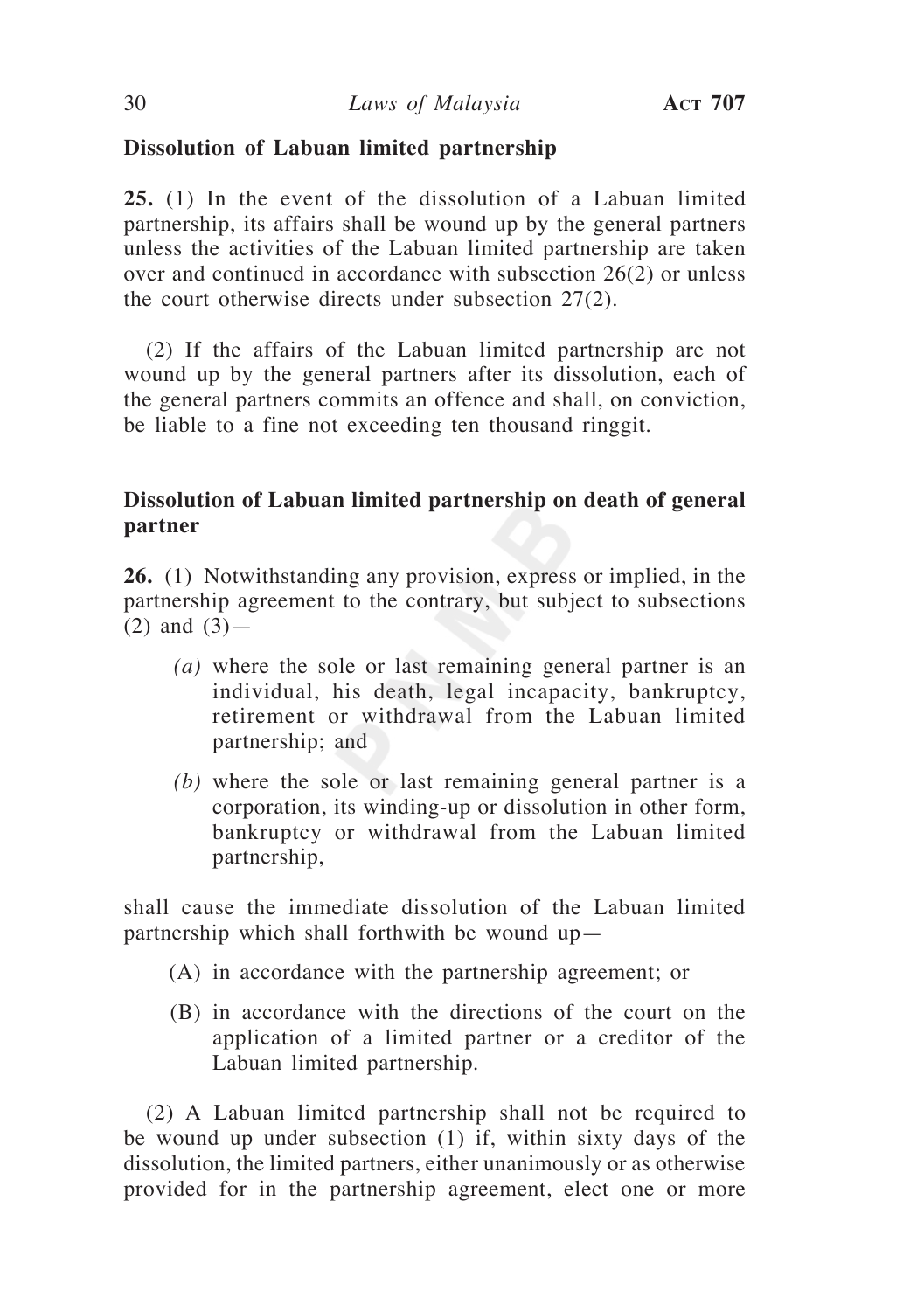# *Labuan Limited Partnerships and Limited* 31 *Liability Partnerships*

general partners, in which event the Labuan limited partnership shall be deemed not to have been dissolved and the activities of the Labuan limited partnership may be taken over and continued as provided for in the partnership agreement or a subsequent partnership agreement.

(3) If a Labuan limited partnership is dissolved under subsection (1), and the activities of the Labuan limited partnership are not taken over and continued in accordance with subsection (2), a notice of dissolution signed by a limited partner shall be filed within thirty days by that limited partner to the Authority who may thereupon cancel the registration of the Labuan limited partnership.

(4) If the notice required to be filed under subsection (3) is not so filed, each of the limited partners shall be liable to an administrative penalty as specified by the Authority.

## **Power of court to order dissolution**

**27.** (1) The court may, on the application of a partner, order the dissolution of a Labuan limited partnership if it is satisfied that—

- *(a)* the Labuan limited partnership is being conducted in a manner contrary to the terms of the partnership agreement of the Labuan limited partnership;
- *(b)* the Labuan limited partnership is being conducted in a manner oppressive to one or more of the limited partners; or
- *(c)* circumstances have arisen which render it just and equitable that the Labuan limited partnership be dissolved.

(2) Where an order is made under subsection (1), the court may give such directions as it thinks fit as to the winding-up of the Labuan limited partnership.

(3) Where a Labuan limited partnership has been dissolved under this section, the partner making the application shall cause the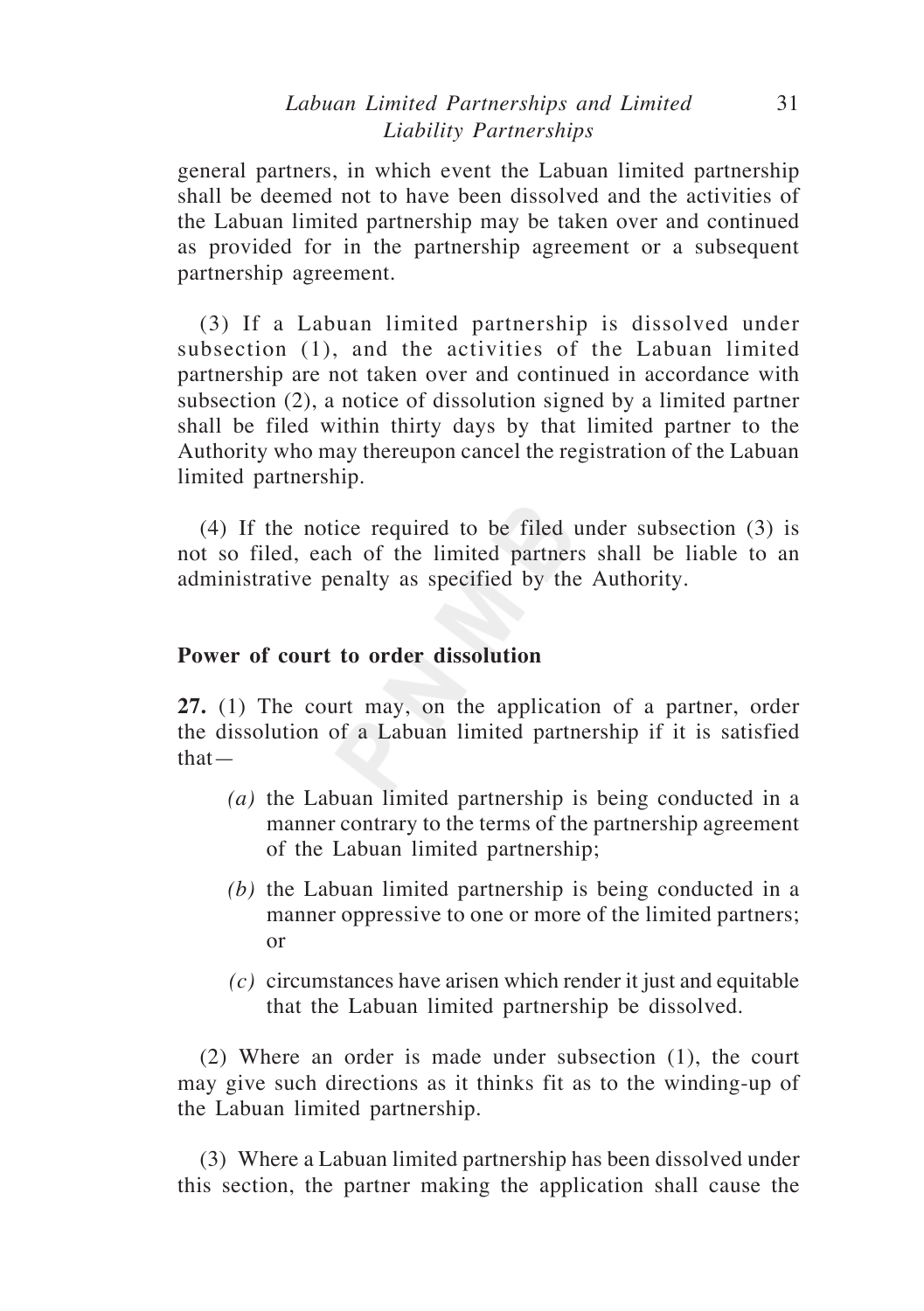order of the court to be served on the Authority within thirty days after the making of the order and the Authority may thereupon cancel the registration of the Labuan limited partnership.

(4) If the order of the court is not served on the Authority as required under subsection (3), the partner referred to in that subsection commits an offence and shall, on conviction, be liable to a fine not exceeding ten thousand ringgit.

## **Settling accounts on dissolution**

**28.** Where accounts are settled after the dissolution of a Labuan limited partnership, the liabilities of the partnership to creditors shall be paid first, and then tax liabilities due to the Government, and then, subject to the partnership agreement or to a subsequent agreement, the other liabilities of the partnership shall be paid in the following order:

- *(a)* to general partners other than for capital and profits;
- *(b)* to limited partners in respect of the capital of their contributions;
- *(c)* to limited partners in respect of their share of the profits;
- *(d)* to general partners in respect of their contributions; and
- *(e)* to general partners in respect of their share of profits.

## PART IV

#### LABUAN LIMITED LIABILITY PARTNERSHIPS

#### Chapter 1

*Establishment of Labuan limited liability partnership*

# **Labuan limited liability partnership**

**29.** (1) Subject to the provisions of this Act, any two or more persons may form a Labuan limited liability partnership for any lawful purpose.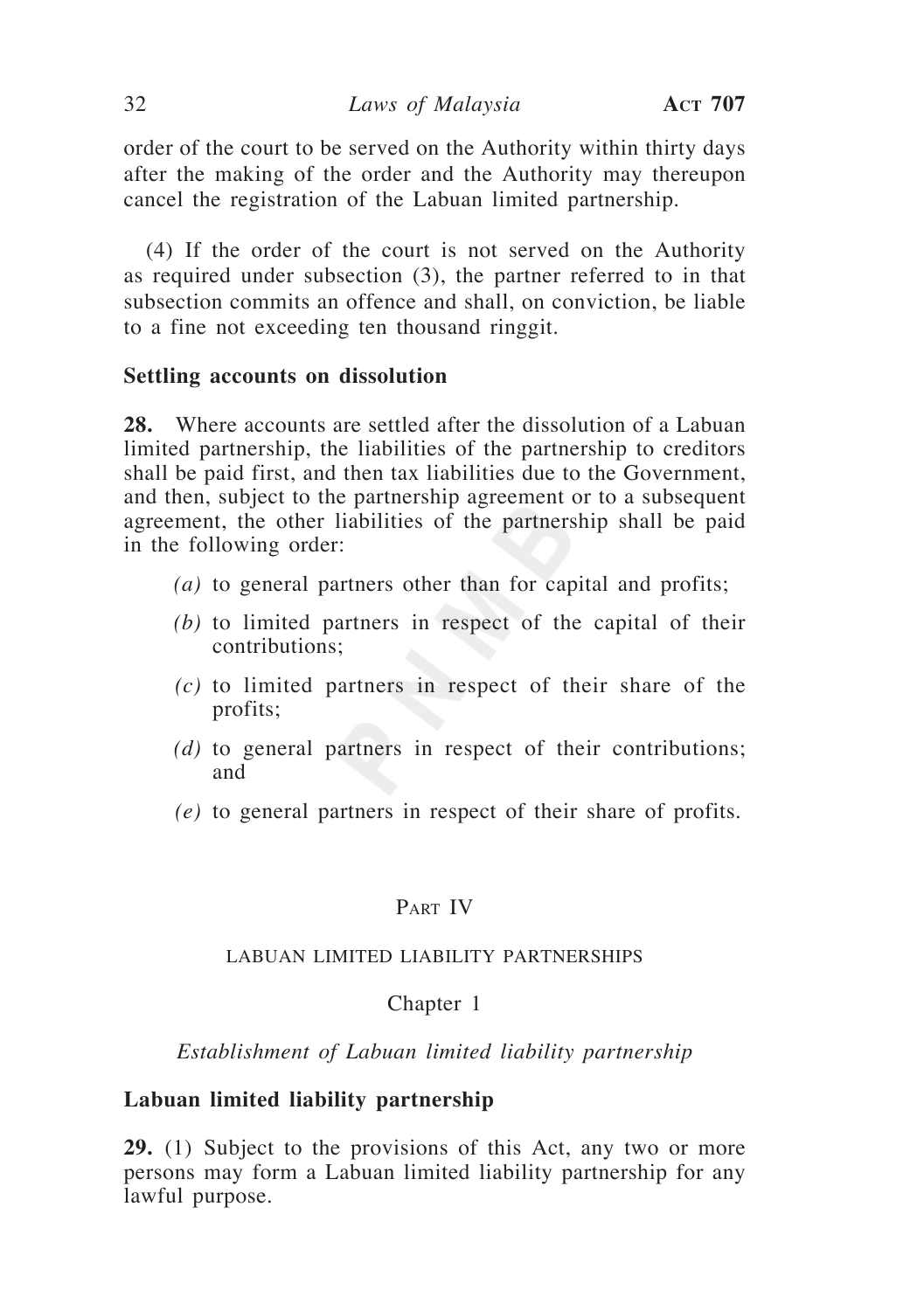(2) An individual or a corporation may be a partner in a Labuan limited liability partnership.

# **Registration of Labuan limited liability partnership**

**30.** (1) An application for the registration of a Labuan limited liability partnership shall be made to the Authority by any person who is, on registration, to be a designated partner, and accompanied by the prescribed fee and such documents as may be specified by the Authority.

- (2) The application shall state—
	- *(a)* the name under which the Labuan limited liability partnership is to be conducted;
	- *(b)* the intended address of the registered office of the Labuan limited liability partnership;
	- *(c)* the full name and address of each person who is to be a partner in the Labuan limited liability partnership and, where any of these persons is a corporation, the place where it is incorporated and its registered or principal office;
	- *(d)* the full name and address of the person who is to be a designated partner and, where the person is a corporation, the place where it is incorporated and its registered or principal office;
	- *(e)* the nature of business to be undertaken; and
	- *(f)* such other information as may be specified by the Authority.

(3) Upon the registration of a Labuan limited liability partnership, the Authority shall issue a certificate of registration which shall be signed by the Authority or any of its authorized officers and sealed with its seal.

(4) A certificate of registration issued under subsection (3) shall be conclusive evidence that the Labuan limited liability partnership has been registered with the Authority.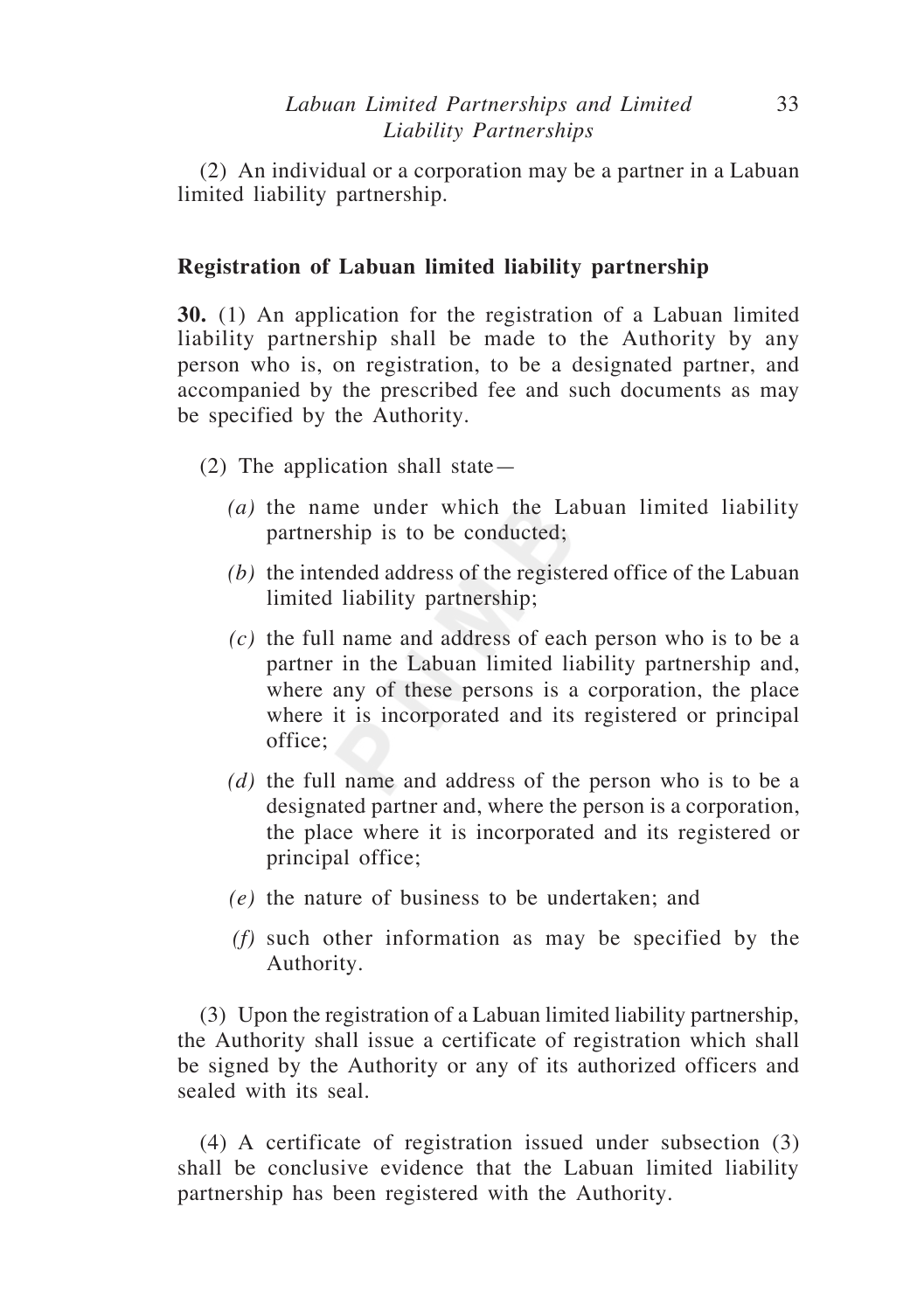(5) The Authority may impose or attach any condition, restriction or term as it thinks fit to a registration under this section.

(6) Nothing in this section shall be construed as to require the Authority to register a limited liability partnership if it is not satisfied with the particulars or other information furnished under this Act.

(7) The Authority shall maintain a register of Labuan limited liability partnerships registered under this Act.

## **Registration of changes in particulars**

**31.** (1) If any change is made or occurs in any of the particulars registered in respect of a Labuan limited liability partnership registered under section 30, that Labuan limited liability partnership shall within thirty days after the change, or such further period as the Authority may on application allow, file with the Authority a notice signed by a designated partner, specifying the nature of the change.

(2) The Authority shall register the notice referred to in subsection (1), and upon payment of the prescribed fee, the Authority may issue a certificate certifying the registration of the change in particulars.

(3) The certificate issued under subsection (2) shall be signed by the Authority or any of its authorized officers and sealed with its seal, and that certificate shall be *prima facie* evidence in all courts as to the change.

(4) A person who ceases to be a partner or designated partner of a Labuan limited liability partnership may file with the Authority the notice referred to in subsection (1) if he has reasonable cause to believe that the Labuan limited liability partnership will not file the notice with the Authority.

(5) The Authority may, in any particular case, require a notice filed under subsection (1) to be rectified by the Labuan limited liability partnership in such manner as the Authority considers fit.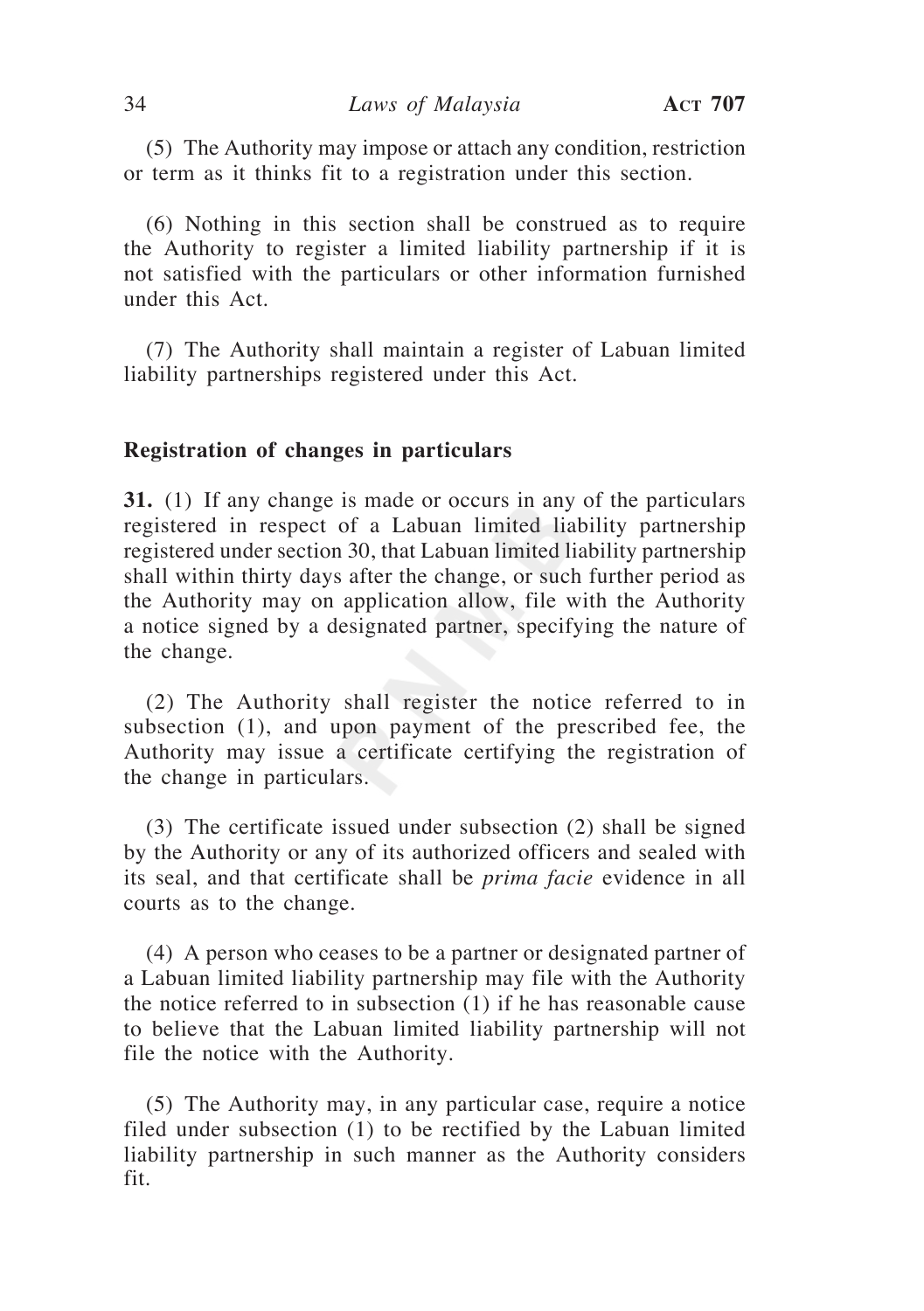# *Labuan Limited Partnerships and Limited* 35 *Liability Partnerships*

(6) If a Labuan limited liability partnership fails to comply with subsection (1), the Labuan limited liability partnership shall be liable to an administrative penalty as may be specified by the Authority.

## **Name of Labuan limited liability partnership**

**32.** (1) The name of a Labuan limited liability partnership shall end with the words "Labuan Limited Liability Partnership" in full or the abbreviation "(Labuan) L.L.P." or "(Labuan) LLP" or any other form of abbreviation in romanised character or words in the national language of a country which connotes a limited liability partnership or any abbreviation thereof as may be approved by the Authority.

(2) The name of a Labuan limited liability partnership may be in foreign characters, alphabet or language provided that an accurate and certified rendition of the name in the English language is employed and is clearly stated in every written communication sent by, or on behalf of, the Labuan limited liability partnership and every document issued or signed by, or on behalf of, the Labuan limited liability partnership.

(3) A Labuan limited liability partnership shall not be registered where the name of the Labuan limited liability partnership to be registered is in the opinion of the Authority in any way misleading or otherwise undesirable.

## **Change of name of Labuan limited liability partnership**

**33.** (1) Subject to subsection (2), a Labuan limited liability partnership may change its name.

(2) Where a Labuan limited liability partnership changes its name, it shall deliver a notice of the change to the Authority in accordance with the provisions of subsection 31(1).

(3) If the Authority approves the change of name, the Authority shall, on payment of the prescribed fee, issue a certificate of registration of the Labuan limited liability partnership under the new name and upon the issue of the certificate of registration the change of name shall become effective.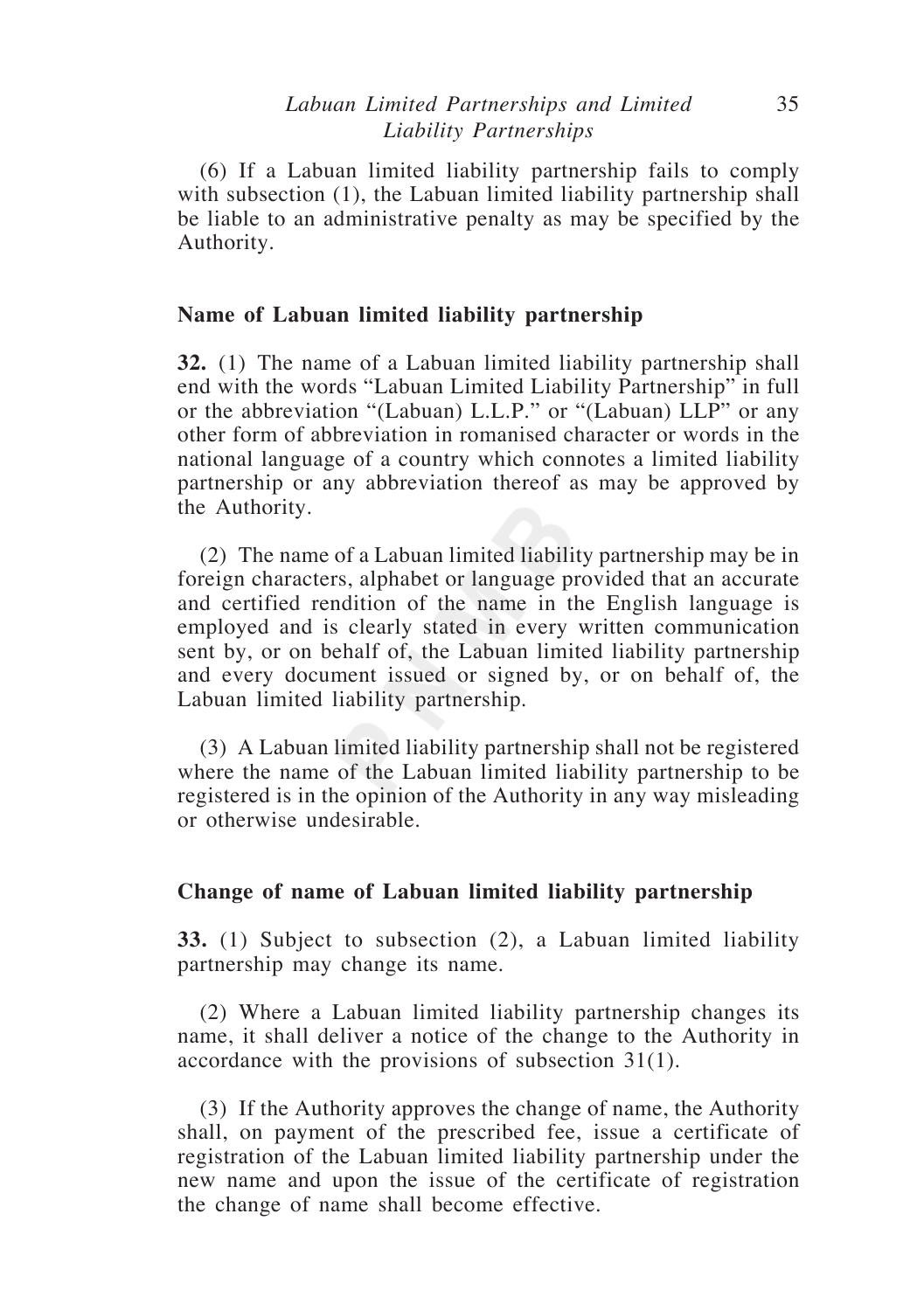(4) If the name of a Labuan limited liability partnership is, whether through inadvertence or otherwise and whether originally or by a change of name, a name by which the Labuan limited liability partnership could not be registered without contravention of section 32, the Labuan limited liability partnership shall change its name to a name to be approved by the Authority and if the Authority so directs, shall so change it within thirty days after the date of direction or such longer period as the Authority allows.

(5) If the Labuan limited liability partnership fails to comply with the direction given by the Authority under subsection  $(4)$ , it shall be liable to an administrative penalty as specified by the Authority.

(6) A change of name pursuant to this Act shall not affect the identity of the Labuan limited liability partnership or any rights or obligations of the Labuan limited liability partnership, or render defective any legal proceedings by or against the Labuan limited liability partnership.

(7) Any legal proceedings that might have been continued or commenced by or against the Labuan limited liability partnership by its former name may be continued or commenced by or against the Labuan limited liability partnership by its new name.

## Chapter 2

### *Conversion to Labuan limited liability partnership*

## **Conversion from Labuan limited partnership to Labuan limited liability partnership**

**34.** (1) A Labuan limited partnership may convert to a Labuan limited liability partnership if and only if the partners of the Labuan limited liability partnership to which the Labuan limited partnership is to be converted, comprises all the partners of the Labuan limited partnership and no one else.

(2) In this chapter, "convert", in relation to a Labuan limited partnership converting to a Labuan limited liability partnership, means a transfer of the properties, interests, rights, privileges, liabilities, obligations and the undertaking of the Labuan limited partnership to the Labuan limited liability partnership.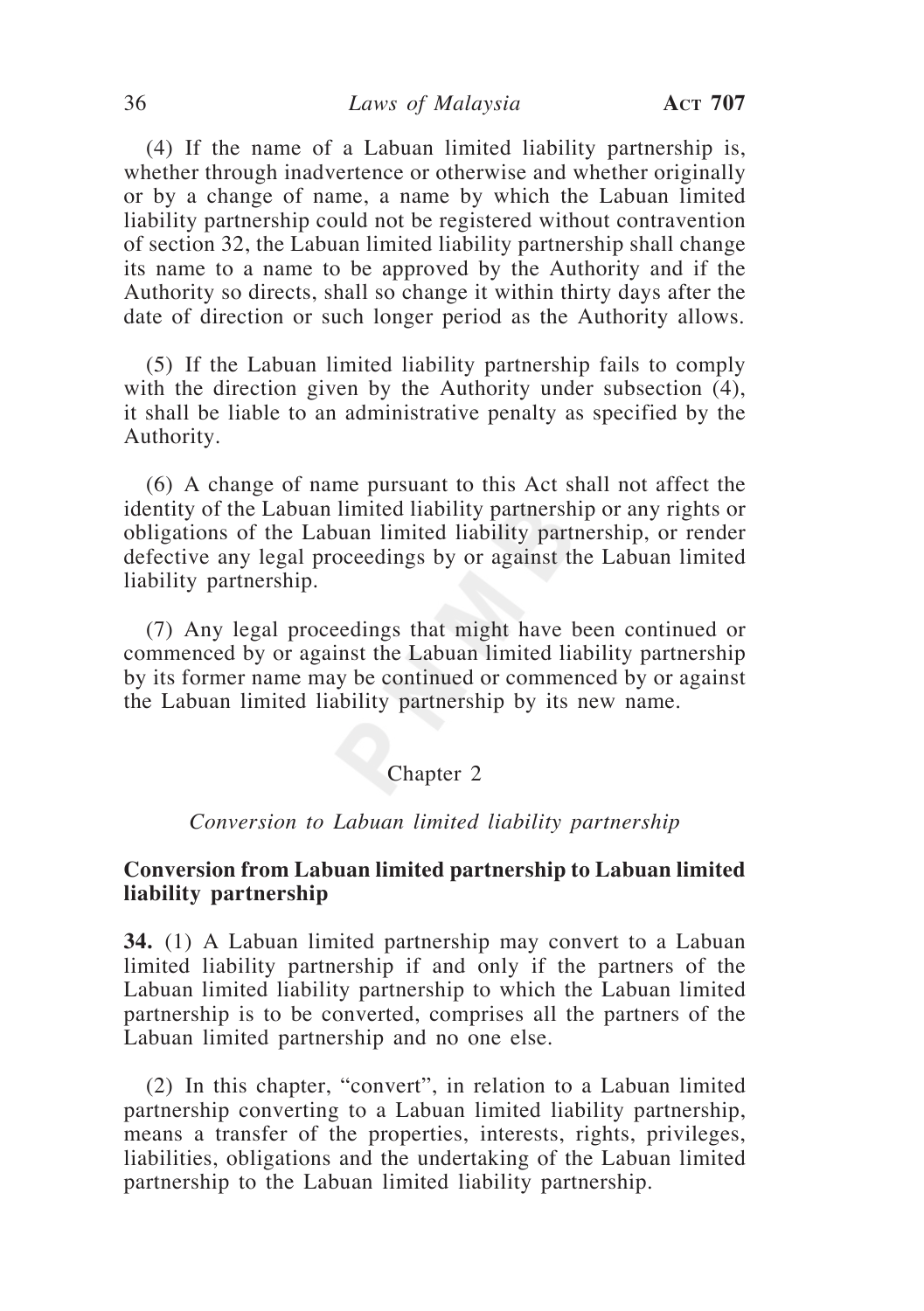# **Conversion from Labuan company to Labuan limited liability partnership**

**35.** (1) A Labuan company may convert to a Labuan limited liability partnership if and only if—

- *(a)* there is no security interest in its assets subsisting or in force at the time of application; and
- *(b)* the partners of the Labuan limited liability partnership to which it is to be converted comprises all the shareholders of the Labuan company and no one else.

(2) In this chapter, "convert", in relation to a Labuan company converting to a Labuan limited liability partnership, means a transfer of the properties, interests, rights, privileges, liabilities, obligations and the undertaking of the Labuan company to the Labuan limited liability partnership.

# **Statements to be filed**

**36.** (1) A Labuan limited partnership or a Labuan company may apply to convert to a Labuan limited liability partnership by filing with the Authority—

- *(a)* a statement by all the partners of the Labuan limited partnership or shareholders of the Labuan company, as the case may be, in such medium and form as the Authority may determine containing the following particulars:
	- (i) the name and registration number of the Labuan limited partnership or Labuan company; and
	- (ii) the date on which the Labuan limited partnership was registered under Part III of this Act or the Labuan Offshore Limited Partnerships Act 1997 [*Act 565*], or the date on which the Labuan company was incorporated under the Labuan Companies Act 1990; and
- *(b)* all information as required under subsection 30(2).

(2) The Authority may, in any particular case, require the statements referred to in paragraph  $(1)(a)$  to be verified in such manner as the Authority considers fit.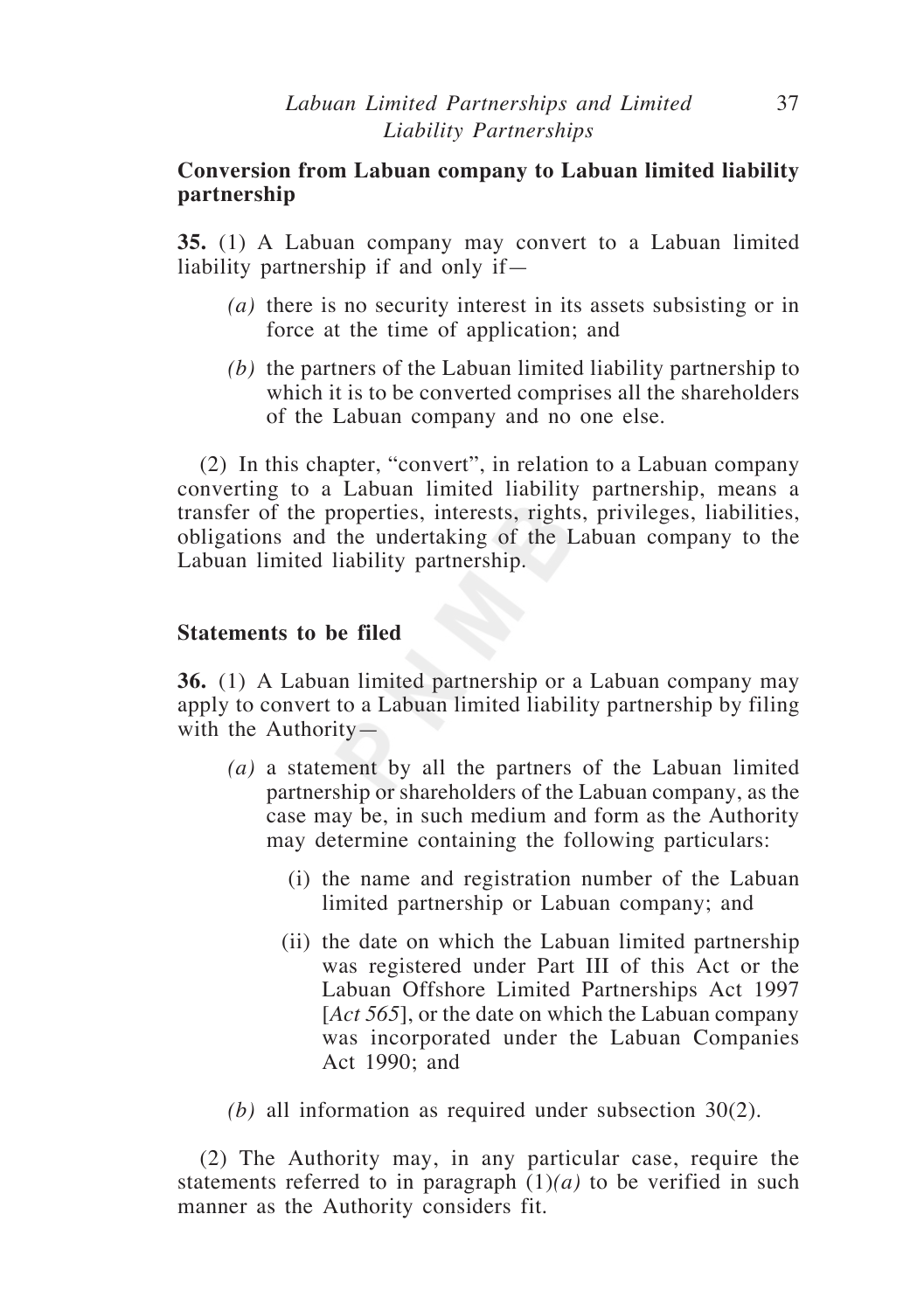#### **Registration of conversion**

**37.** (1) On receiving the statement from the Labuan limited partnership or Labuan company under section 36, the Authority may, subject to the provisions of this Act, register the statement and issue a certificate of registration in such form as the Authority may determine stating that the Labuan limited liability partnership is, on and from the date specified in the certificate, registered under this Act.

(2) Nothing in this section shall be construed as to require the Authority to register a Labuan limited liability partnership if it is not satisfied with the particulars or other information furnished under the provisions of this Act.

### **Effect of registration**

**38.** (1) On and from the date of registration specified in the certificate of registration issued under subsection 37(1) (referred to in this Chapter as the "date of registration")—

- *(a)* there shall be a Labuan limited liability partnership by the name specified in the certificate of registration registered under this Act, with all the attributes described in Part IV of this Act and subject to the provisions of this Act;
- *(b)* all movable and immovable properties vested in the Labuan limited partnership or Labuan company, all interests, rights, privileges, liabilities and obligations relating to the Labuan limited partnership or Labuan company, and the whole of the undertaking of the Labuan limited partnership or Labuan company, as the case may be, shall be transferred to and shall vest in the Labuan limited liability partnership without further assurance, act or deed;
- *(c)* the Labuan limited partnership or Labuan company shall be deemed to be dissolved; and
- *(d)* the Labuan limited partnership or Labuan company shall be removed from the register of Labuan limited partnerships maintained by the Authority or register of companies maintained under the Labuan Companies Act 1990, respectively.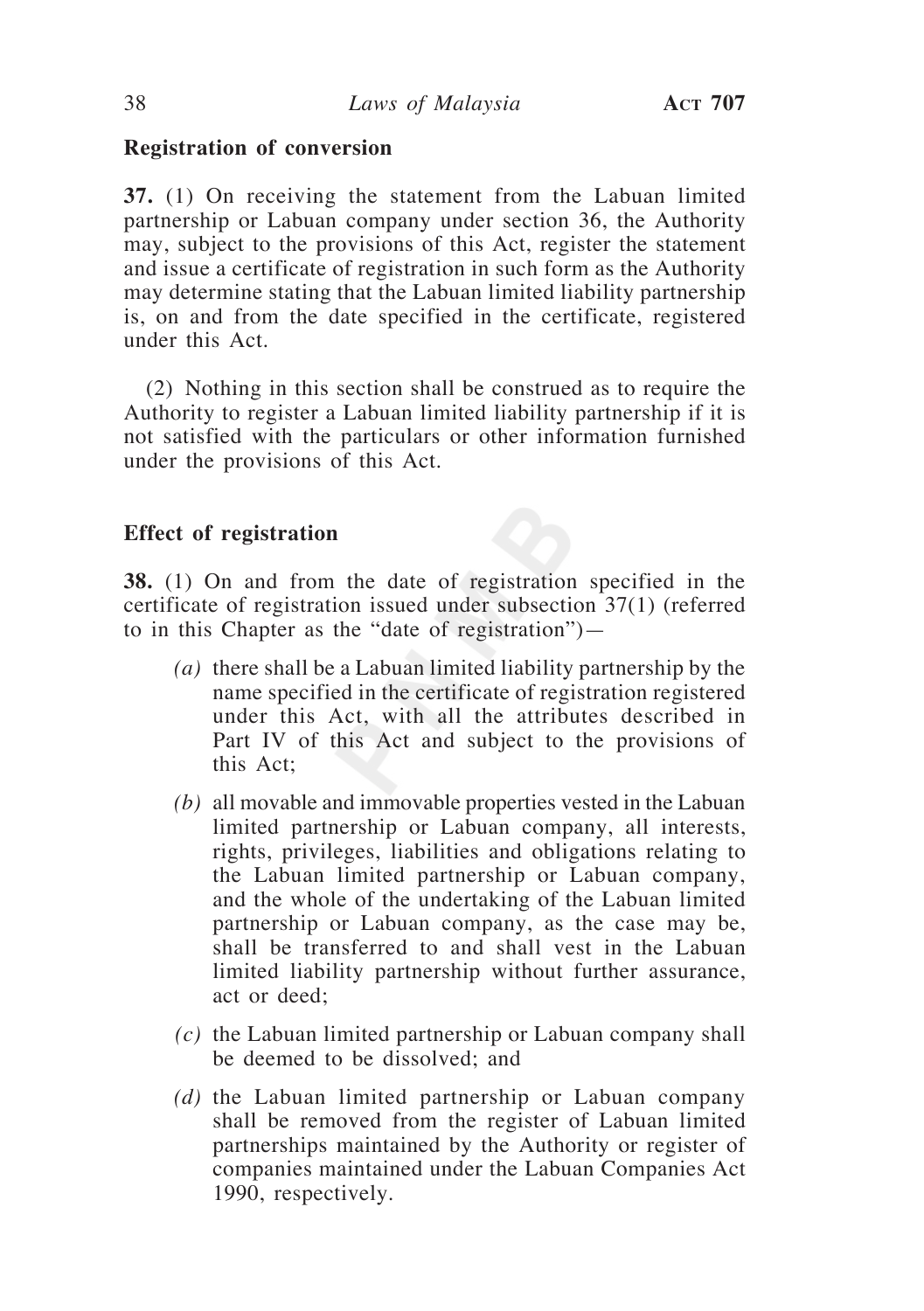# *Labuan Limited Partnerships and Limited* 39 *Liability Partnerships*

(2) If any property to which paragraph (1)*(b)* applies is registered with a relevant authority, the Labuan limited liability partnership shall, as soon as practicable after the date of registration, take all necessary steps as required by the relevant authority to notify that relevant authority of the conversion and of the particulars of the Labuan limited liability partnership in such medium and form as the Authority may determine.

# **Pending proceedings**

**39.** All proceedings by or against the Labuan limited partnership or Labuan company, as the case may be, which are pending on the date of registration may be continued, completed and enforced by or against the Labuan limited liability partnership.

### **Continuance of conviction, ruling, order or judgment**

**40.** Any conviction, ruling, order or judgment in favour of or against the Labuan limited partnership or Labuan company may be enforced by or against the Labuan limited liability partnership.

# **Existing agreements**

**41.** Every agreement to which the Labuan limited partnership or Labuan company was a party immediately before the date of registration, whether or not of such nature that the rights and liabilities thereunder could be assigned, shall have effect as from that day as if—

- *(a)* the Labuan limited liability partnership were a party to such an agreement instead of the Labuan limited partnership or Labuan company; and
- *(b)* for any reference to the Labuan limited partnership or Labuan company, as the case may be, there were substituted in respect of anything to be done on or after the date of registration a reference to the Labuan limited liability partnership.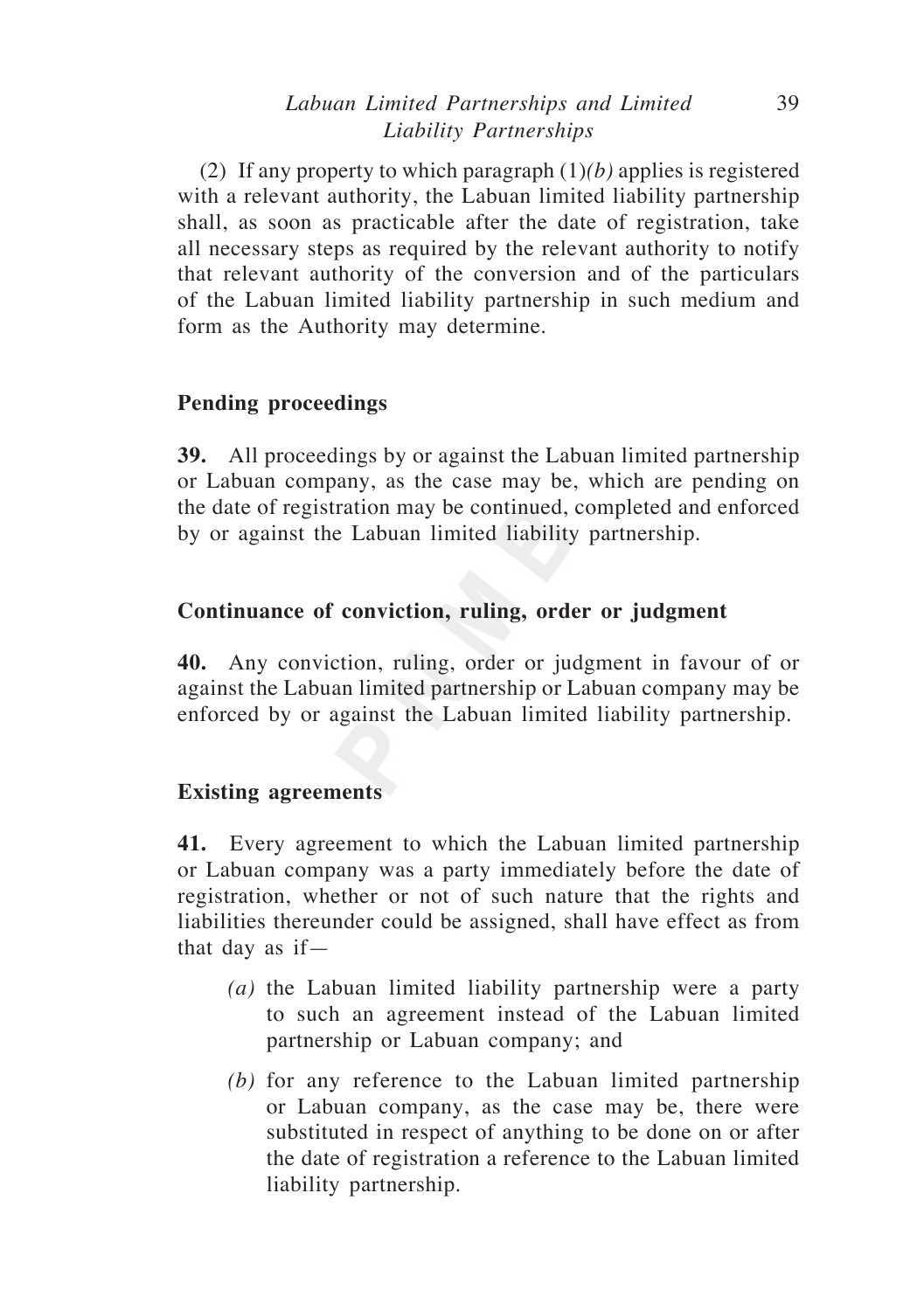# **Existing contracts,** *etc***.**

**42.** All deeds, contracts, schemes, bonds, agreements, applications, instruments and arrangements subsisting immediately before the date of registration relating to the Labuan limited partnership or Labuan company, or to which the Labuan limited partnership or Labuan company is a party, shall continue in force on and after that date as if they relate to the Labuan limited liability partnership and shall be enforceable by or against the Labuan limited liability partnership as if the Labuan limited liability partnership were named therein or were a party thereto instead of the Labuan limited partnership or Labuan company.

# **Continuance of employment**

**43.** Every contract of employment to which section 41 or 42 applies shall continue in force on or after the date of registration as if the Labuan limited liability partnership were the employer thereunder instead of the Labuan limited partnership or Labuan company, as the case may be.

# **Existing appointment, authority or power**

**44.** (1) Every appointment of the Labuan limited partnership or Labuan company in any role or capacity which is in force immediately before the date of registration shall take effect and operate from that date as if the Labuan limited liability partnership were appointed.

(2) Any authority or power conferred on the Labuan limited partnership or Labuan company which is in force immediately before the date of registration shall take effect and operate from that date as if it were conferred on the Labuan limited liability partnership.

# **Application of sections 38 to 44**

**45.** Sections 38 to 44 shall not apply to any approval, permit or licence issued under any written law to the Labuan limited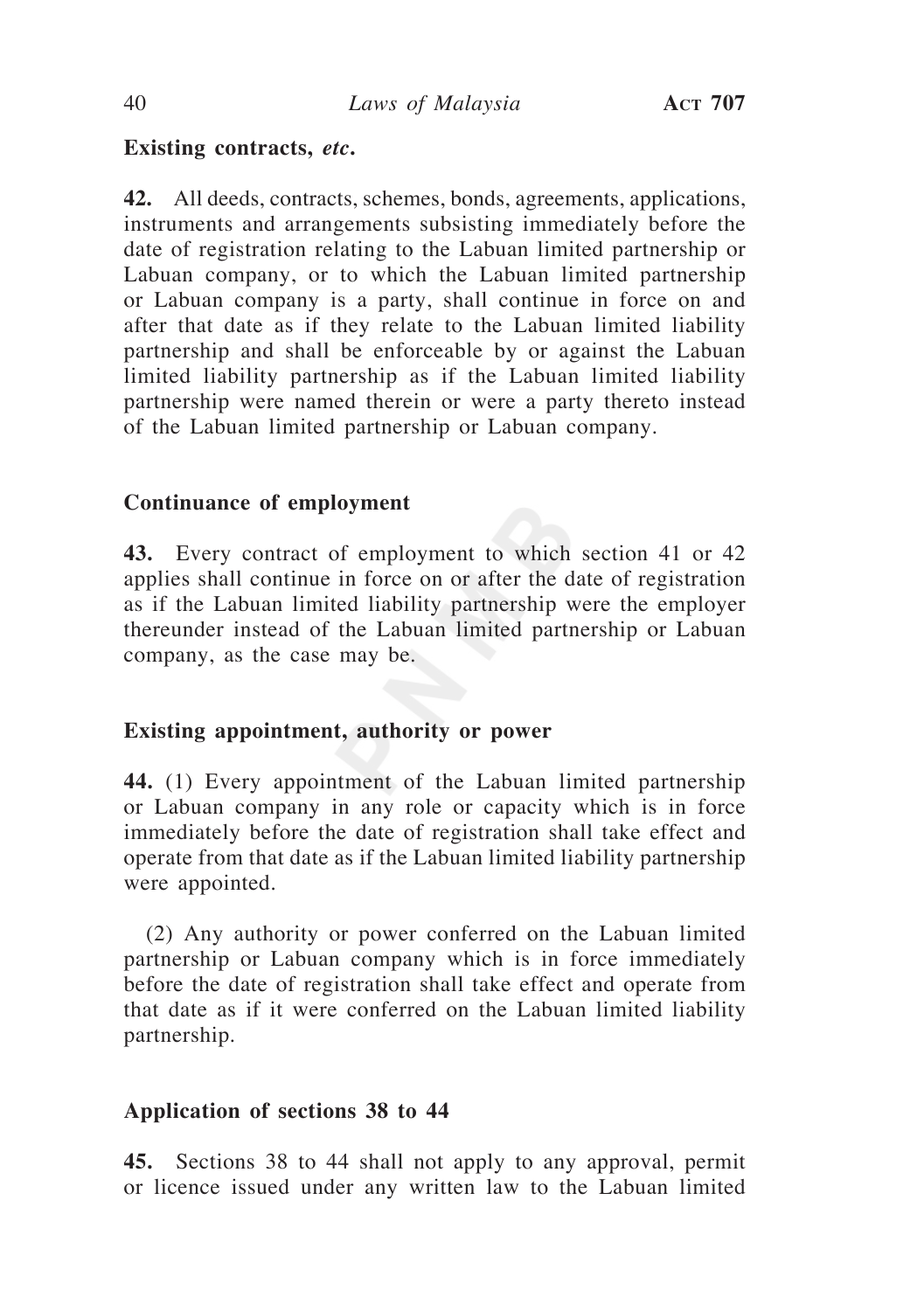partnership or Labuan company which is in force immediately before the date of registration of the Labuan limited liability partnership.

# **Liabilities and obligations of partner before conversion**

**46.** (1) Notwithstanding sections 38 to 44, every partner of a Labuan limited partnership that has converted to a Labuan limited liability partnership shall continue to be personally liable (jointly and severally with the Labuan limited liability partnership) for the liabilities and obligations of the Labuan limited partnership which were incurred prior to the conversion or which arose from any contract entered into prior to the conversion.

(2) If any such partner discharges any liability or obligation referred to in subsection (1), that partner shall be entitled, subject to any agreement with the Labuan limited liability partnership to the contrary, to be fully indemnified by the Labuan limited liability partnership in respect of such liability or obligation.

# **Notice of conversion in invoices and correspondence**

**47.** (1) The Labuan limited liability partnership shall ensure that for a period of twelve months commencing fourteen days after the date of registration, every invoice or official correspondence of the Labuan limited liability partnership bears the following:

- *(a)* a statement that it was, as from the date of registration, converted from a Labuan limited partnership or Labuan company, as the case may be, to a Labuan limited liability partnership; and
- *(b)* the name and registration number, if applicable, of the Labuan limited partnership or Labuan company from which it was converted.

(2) Any Labuan limited liability partnership which contravenes subsection (1) commits an offence and shall, on conviction, be liable to a fine not exceeding ten thousand ringgit and, in the case of a continuing offence, to a further fine not exceeding one thousand ringgit for every day or part thereof during which the offence continues after conviction.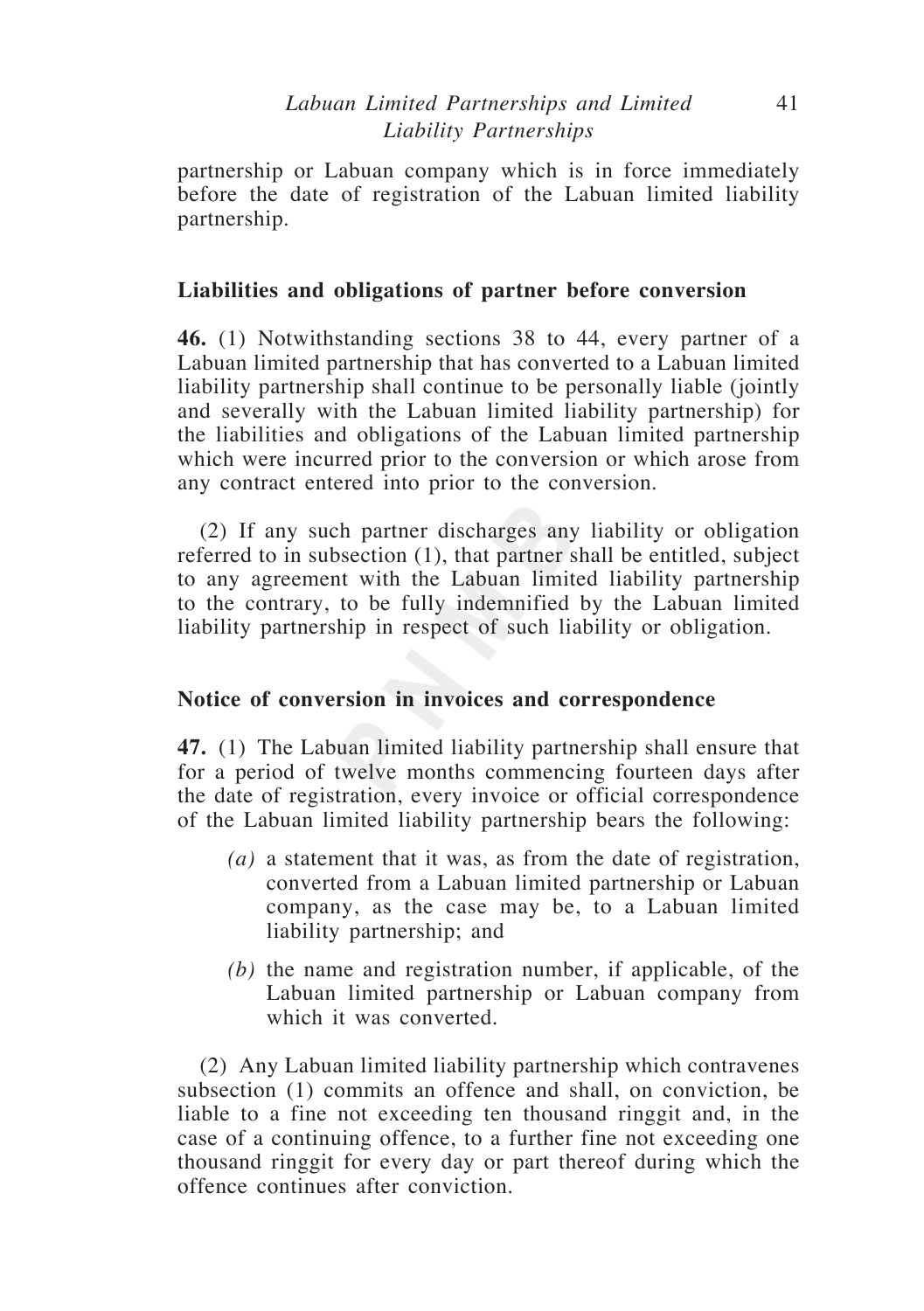# Chapter 3

# *Recognized limited liability partnership*

### **Registration of recognized limited liability partnership**

**48.** (1) A foreign limited liability partnership shall not have a place of business in Labuan or carry on business in Labuan unless it is registered as a recognized limited liability partnership under this Act.

(2) Every foreign limited liability partnership shall, prior to establishing a place of business, or carrying on business, in Labuan, file with the Authority for registration—

- *(a)* a certified copy of the certificate of its incorporation or registration in its place of incorporation or origin, or a document of similar effect;
- *(b)* a certified copy of its partnership agreement, if there is any;
- *(c)* a list of its partners containing the full name and address of each partner and, where any of these persons is a corporation, the place where it is incorporated and its registered or principal office;
- *(d)* the full name and address of the designated partner or any other person by any name called who shall be charged with the duties and obligations of a designated partner under this Act and, where the person is a corporation, the place where it is incorporated and its registered or principal office;
- *(e)* a memorandum of appointment or power of attorney under the seal of the foreign limited liability partnership or executed on its behalf in such manner as to be binding on the foreign limited liability partnership and, in either case, verified in the prescribed manner, stating the name of a Labuan trust company that is authorized to accept on its behalf service of process and any notice required to be served on the foreign limited liability partnership; and
- *(f)* a statutory declaration in the prescribed form made by an officer of the Labuan trust company,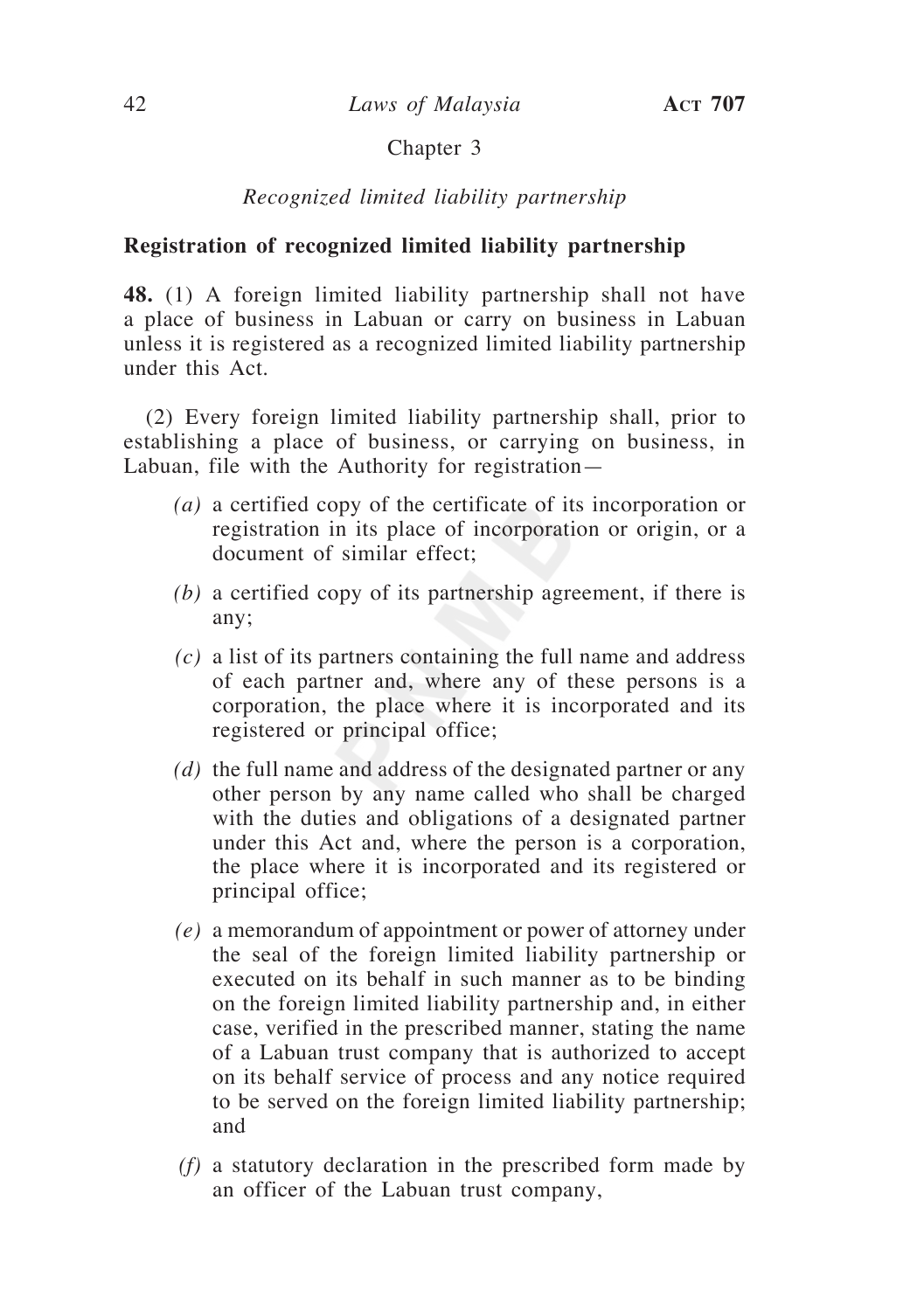# *Labuan Limited Partnerships and Limited* 43 *Liability Partnerships*

and the Authority may, on payment of the prescribed fees, and subject to this Act and any condition which it may impose, register the foreign limited liability partnership under this Part as a recognized limited liability partnership.

(3) Upon the registration of a recognized limited liability partnership, the Authority shall issue a certificate of registration which shall be signed by the Authority or any of its authorized officers and sealed with its seal.

(4) A certificate of registration issued under subsection (3) shall be conclusive evidence that the recognized limited liability partnership has been registered with the Authority.

(5) Where a memorandum of appointment or power of attorney filed with the Authority under paragraph (2)*(e)* is executed by a person on behalf of a foreign limited liability partnership, a copy of the deed or document by which that person is authorized to execute the memorandum of appointment or power of attorney, verified by statutory declaration in the prescribed manner, shall be filed with the Authority and the copy shall for all purposes be regarded as an original.

#### **Name of recognized limited liability partnership**

**49.** (1) A foreign limited liability partnership shall not be registered under this Part where the name of the foreign limited liability partnership is in the opinion of the Authority in any way misleading or otherwise undesirable.

(2) If a recognized limited liability partnership is registered, either in error or otherwise, with a name with which it should not have been registered, the Authority may, after giving thirty days' notice to the recognized limited liability partnership requiring it to change its name, strike the same from the register upon its default in complying with the requirement.

(3) No recognized limited liability partnership shall use, in Labuan or elsewhere, in respect of acts done or to be done in Labuan, any name other than that under which it is registered under this Part.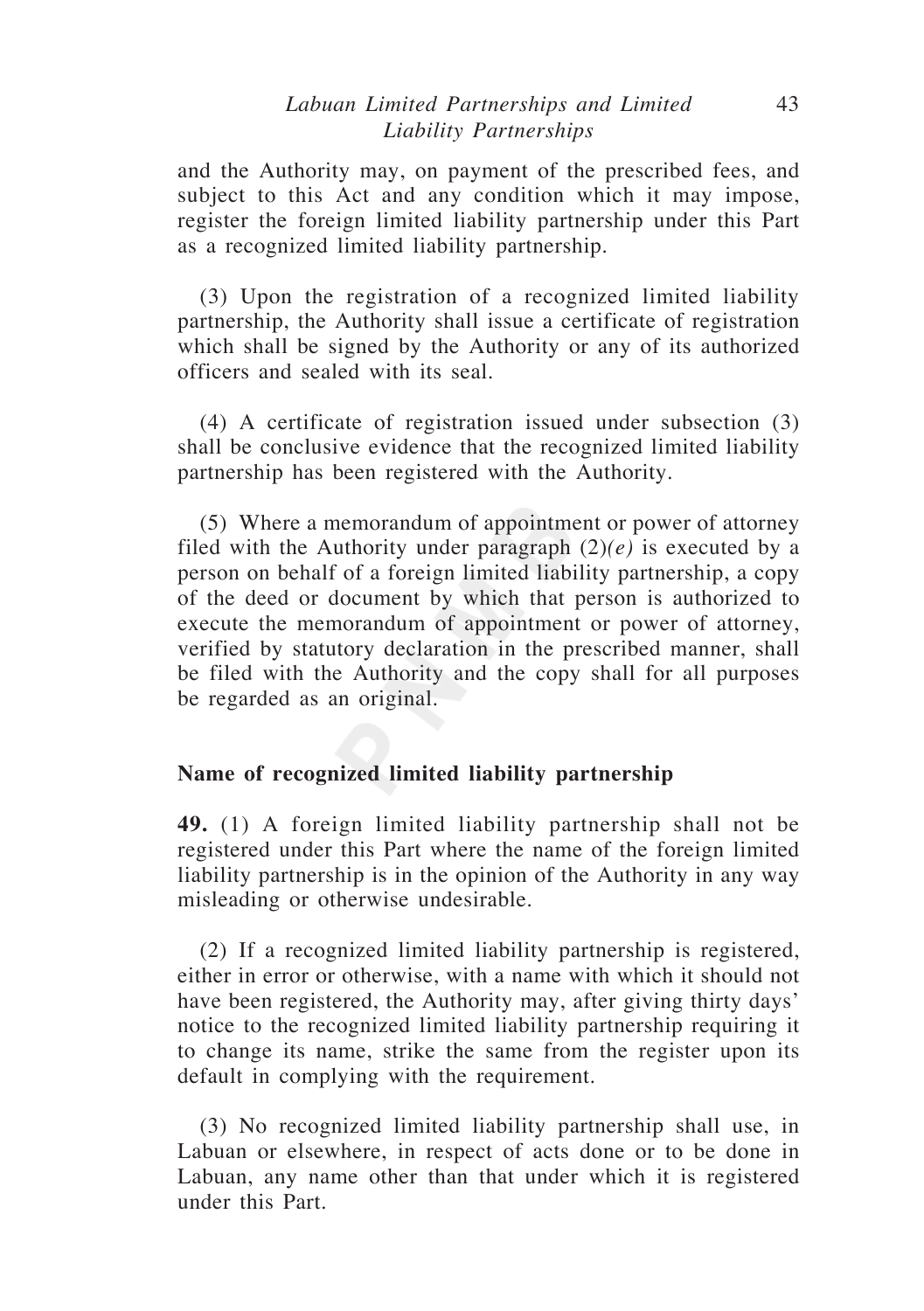#### **Registered office of recognized limited liability partnership**

**50.** (1) Every recognized limited liability partnership shall at all times have a registered office in Labuan, which office shall be the principal office of a Labuan trust company.

(2) Notice of the location of the registered office and any change thereof shall be filed with the Authority within one month after the date of registration of the recognized limited liability partnership or the date of the change, as the case may be.

(3) If default is made in complying with this section the recognized limited liability partnership and every designated partner commit an offence and shall, on conviction, be liable to a fine not exceeding ten thousand ringgit.

#### **Return to be filed where particulars,** *etc.***, changed**

**51.** (1) If a change is made or occurs in any of the particulars in respect of a recognized limited liability partnership registered under section 48, that recognized limited liability partnership shall within thirty days after the change, or such further period as the Authority may on application allow, file with the Authority a notice specifying the nature of the change.

(2) Upon receipt of the particulars of the change under subsection (1), the Authority shall, subject to this Act, register the change and may, where the Authority deems fit, issue a certificate under its hand and seal, and that certificate shall be *prima facie* evidence in all courts as to the change of the particulars of the recognized limited liability partnership.

(3) If a recognized limited liability partnership fails to comply with subsection (1), the recognized limited liability partnership shall be liable to an administrative penalty as may be specified by the Authority.

#### **Service on recognized limited liability partnership**

**52.** (1) A process or notice required to be served on a recognized limited liability partnership shall be sufficiently served if addressed to the recognized limited liability partnership and left at or sent by post to its registered office in Labuan.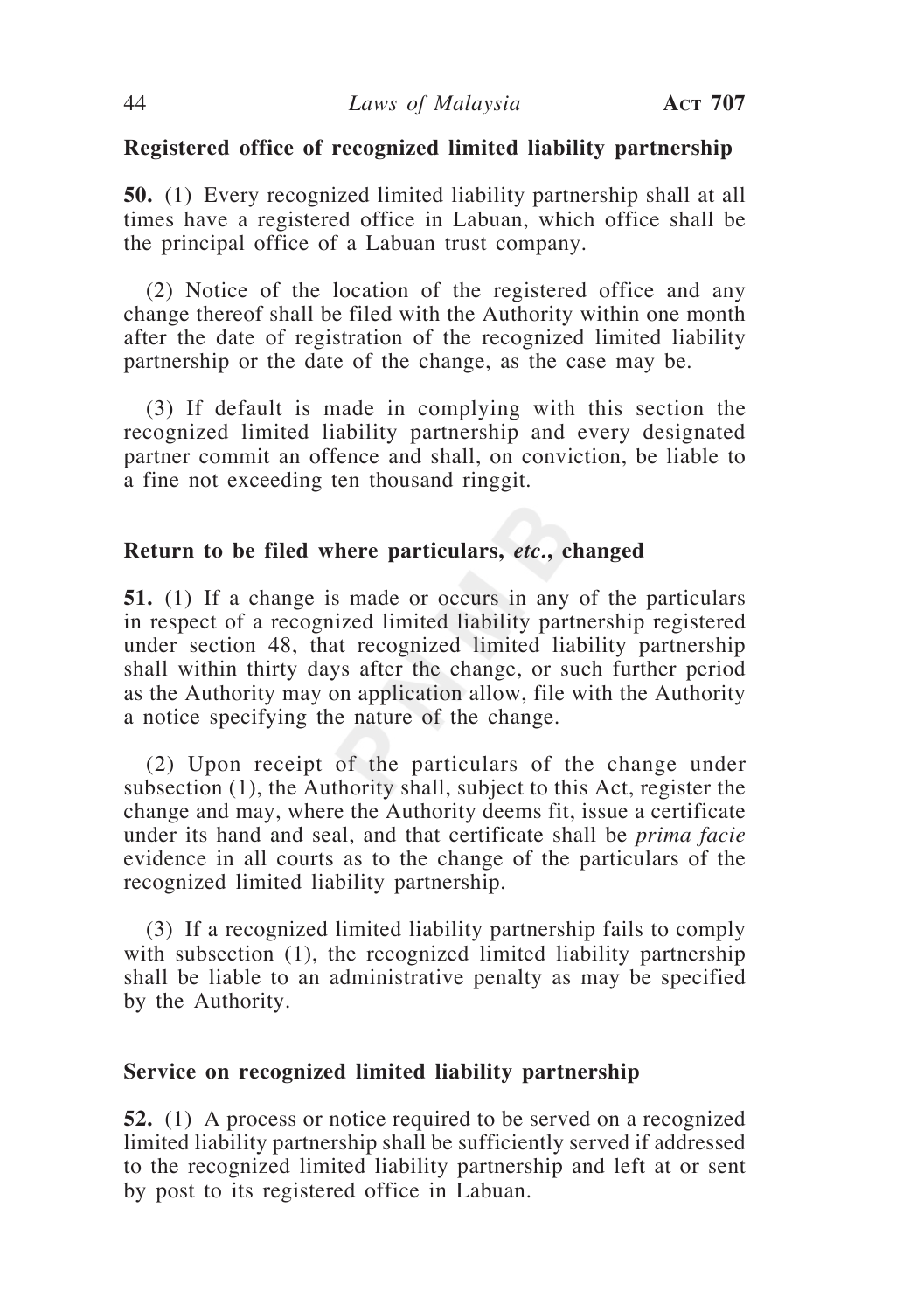- (2) Notwithstanding subsection  $(1)$ 
	- *(a)* where a recognized limited liability partnership makes default in filing with the Authority the name and address of its registered office which is authorized to accept on its behalf service of process or notice;
	- *(b)* if at any time the registered office so notified has ceased to exist; or
	- *(c)* if for any other reason service of process or notice cannot be effected

the process or notice may be served on the recognized limited liability partnership by leaving it at, or sending it by post to, a place of business established by the recognized limited liability partnership in Labuan, or, if no such place of business has been established, the process or notice may be served on the recognized limited liability partnership by registered post to a place of business of the recognized limited liability partnership in the country of its incorporation or registration.

# **Cessation of business in Labuan**

**53.** If a recognized limited liability partnership ceases to have a place of business or to carry on business in Labuan it shall, within thirty days after it so ceases, file with the Authority notice of that fact, and as from the day on which the notice is so filed, its obligation to file any document, not being a document that ought to have been filed before that day, with the Authority shall cease, and the Authority shall forthwith remove the name of the recognized limited liability partnership from the register.

# **Liquidation or dissolution of recognized limited liability partnership in place of incorporation or origin**

**54.** (1) If a recognized limited liability partnership goes into liquidation or is dissolved in its place of incorporation, establishment or origin, the recognized limited liability partnership shall,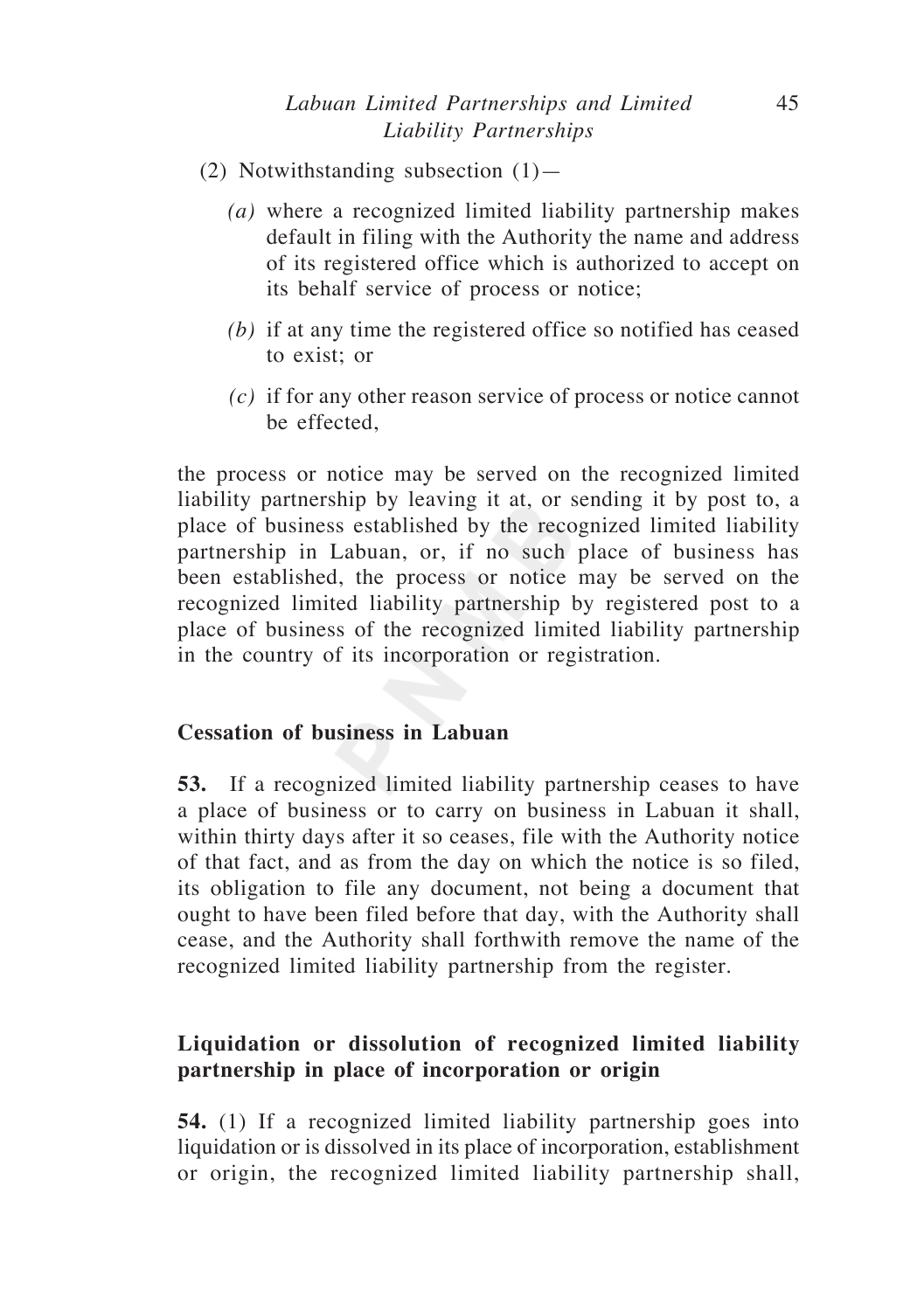within one month after the commencement of the liquidation or dissolution or within such further time as the Authority in special circumstances allows, file or cause to be filed with the Authority—

- *(a)* a notice of such liquidation or dissolution; and
- *(b)* when a foreign liquidator is appointed to such recognized limited liability in its place of incorporation, establishment or origin, a notice of such appointment.

(2) Upon receipt of the notice in paragraph (1)*(a)*, the Authority shall forthwith appoint an approved liquidator and until such time that an approved liquidator is appointed to the recognized limited liability partnership, the foreign liquidator referred to in subsection (1) shall have the powers and functions of an approved liquidator.

(3) If the recognized limited liability partnership fails to file the notice under paragraph  $(1)(a)$ , the Authority may, at any time thereafter, appoint an approved liquidator to the recognized limited liability partnership.

(4) Upon the appointment of an approved liquidator under subsection (2) or (3), the court shall be deemed to have ordered that the recognized limited liability partnership be wound up.

(5) The approved liquidator shall get in all the properties of the recognized limited liability partnership situate or recoverable in Labuan and shall, in so doing, have all the powers of an approved liquidator of a Labuan company under the Labuan Companies Act 1990.

(6) Before paying or transferring to a foreign liquidator referred to in subsection (1) any of the properties got in within Labuan, the approved liquidator shall—

- *(a)* pay to the Authority all penalties, costs, fees and charges due and owing;
- *(b)* pay the amount of all taxes payable under the Labuan Business Activity Tax Act 1990 [*Act 445*]; and
- *(c)* pay to any resident to whom, at the time of the appointment of the approved liquidator in Labuan, any debt incurred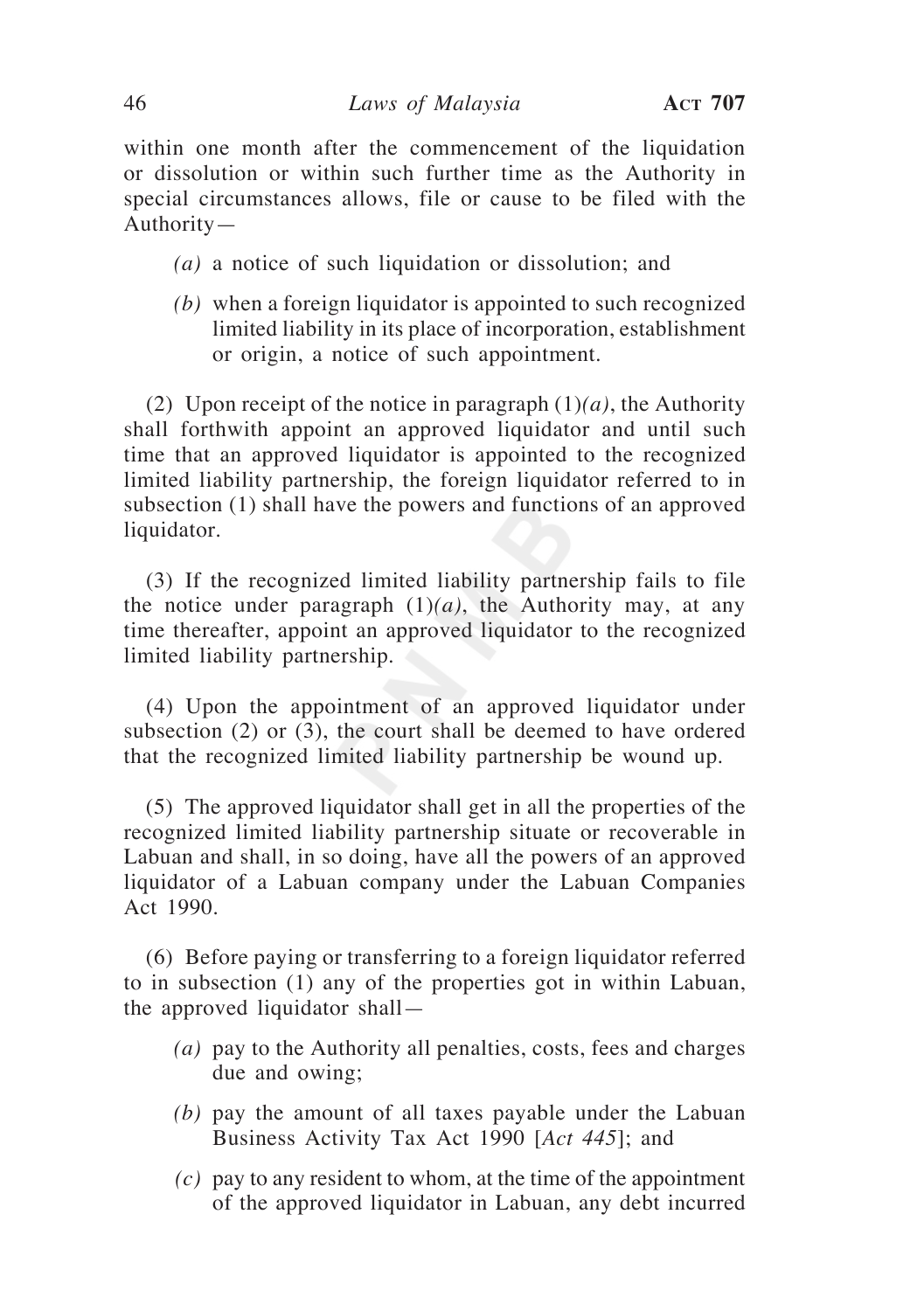# *Labuan Limited Partnerships and Limited* 47 *Liability Partnerships*

*bona fide* by a recognized limited liability partnership in respect of supply of services to or for the recognized limited liability partnership is due, the amount of such debt,

and such penalties, costs, fees, charges, taxes and debts shall be a charge upon the properties of the recognized limited liability partnership ranking after the costs of the approved liquidator but in priority to all other charges and claims whatsoever.

(7) The recognized limited liability partnership shall be deemed to continue to exist in Labuan until the winding-up of its affairs in Labuan is completed.

### Chapter 4

## *Capacity and transactions of Labuan limited liability partnership*

#### **Separate legal personality**

**55.** (1) A Labuan limited liability partnership formed by being registered under this Act is a body corporate and has legal personality separate from that of its partners.

(2) A Labuan limited liability partnership shall have perpetual succession.

(3) A Labuan limited liability partnership shall have all the powers of a natural person.

(4) A Labuan limited liability partnership shall, by its name, be capable of—

- *(a)* suing and being sued;
- *(b)* acquiring, owning, holding and developing or disposing of property, both movable and immovable; and
- *(c)* having a common seal.

(5) Any change in the partners of a Labuan limited liability partnership shall not affect the existence, rights or liabilities of the Labuan limited liability partnership.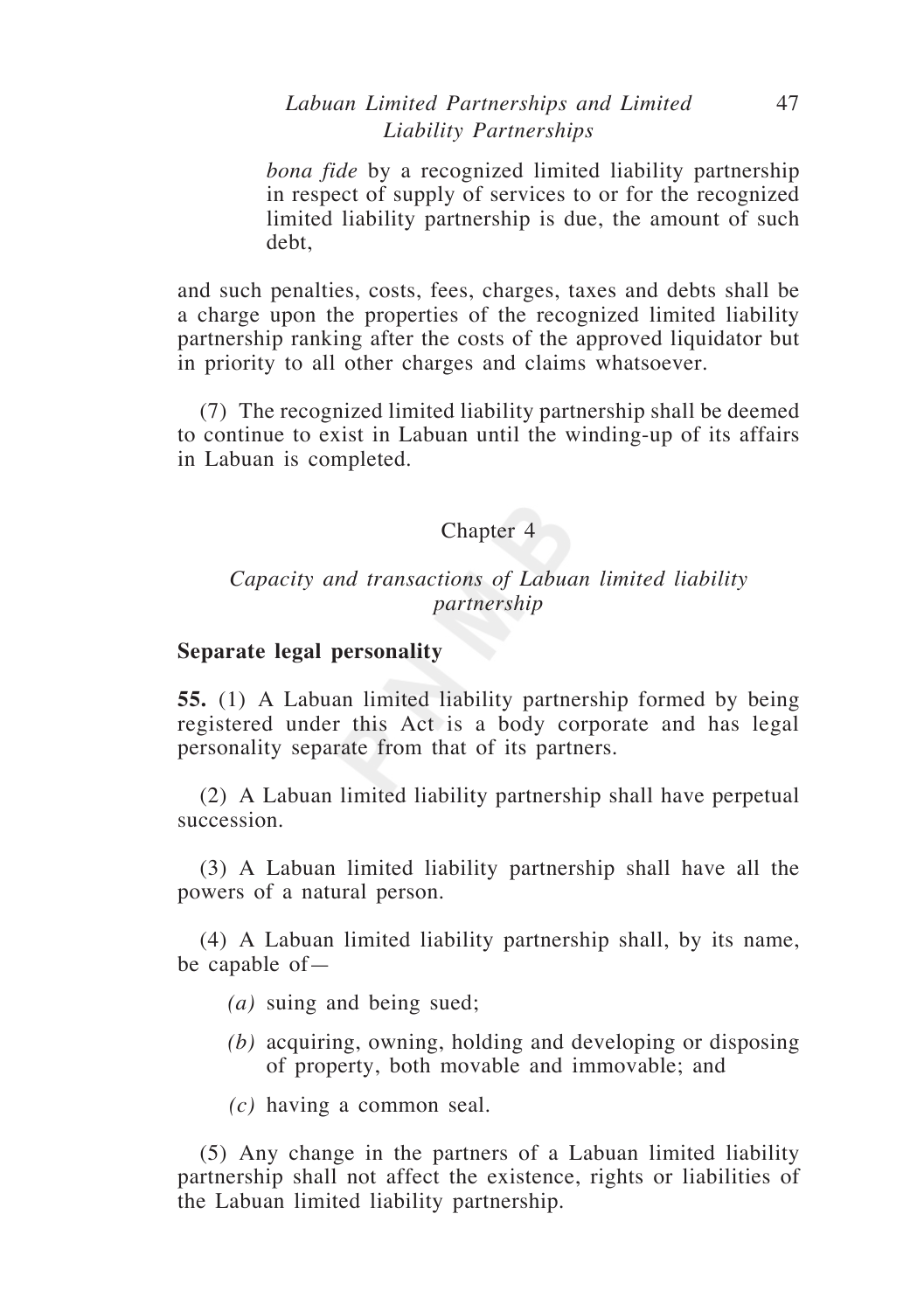#### **Limited liability of partners**

**56.** (1) An obligation of the Labuan limited liability partnership whether arising in contract, tort or otherwise, is solely the obligation of the Labuan limited liability partnership.

(2) A partner is not personally liable, directly or indirectly, by way of indemnification, contribution, assessment or otherwise, for an obligation referred to in subsection (1) solely by reason of being a partner of the Labuan limited liability partnership.

(3) Subsections (1) and (2) shall not affect the personal liability of a partner in tort for his own wrongful act or omission, but a partner shall not be personally liable for the wrongful act or omission of any other partner of the Labuan limited liability partnership.

(4) Where a partner of a Labuan limited liability partnership is liable to any person, other than another partner of the Labuan limited liability partnership, as a result of a wrongful act or omission of his in the course of the business of the Labuan limited liability partnership or with its authority, the Labuan limited liability partnership is liable to the same extent as the partner.

(5) The liabilities of the Labuan limited liability partnership shall be met out of the property of the Labuan limited liability partnership.

(6) Notwithstanding anything in this Act, a partner or former partner of a Labuan limited liability partnership who receives a distribution from the Labuan limited liability partnership—

- *(a)* when the Labuan limited liability partnership is insolvent and knew or ought to have known at the time of the distribution that the Labuan limited liability partnership was insolvent; or
- *(b)* which results in the Labuan limited liability partnership becoming insolvent and knew or ought to have known at the time of distribution that the Labuan limited liability partnership would become insolvent as a result of the distribution,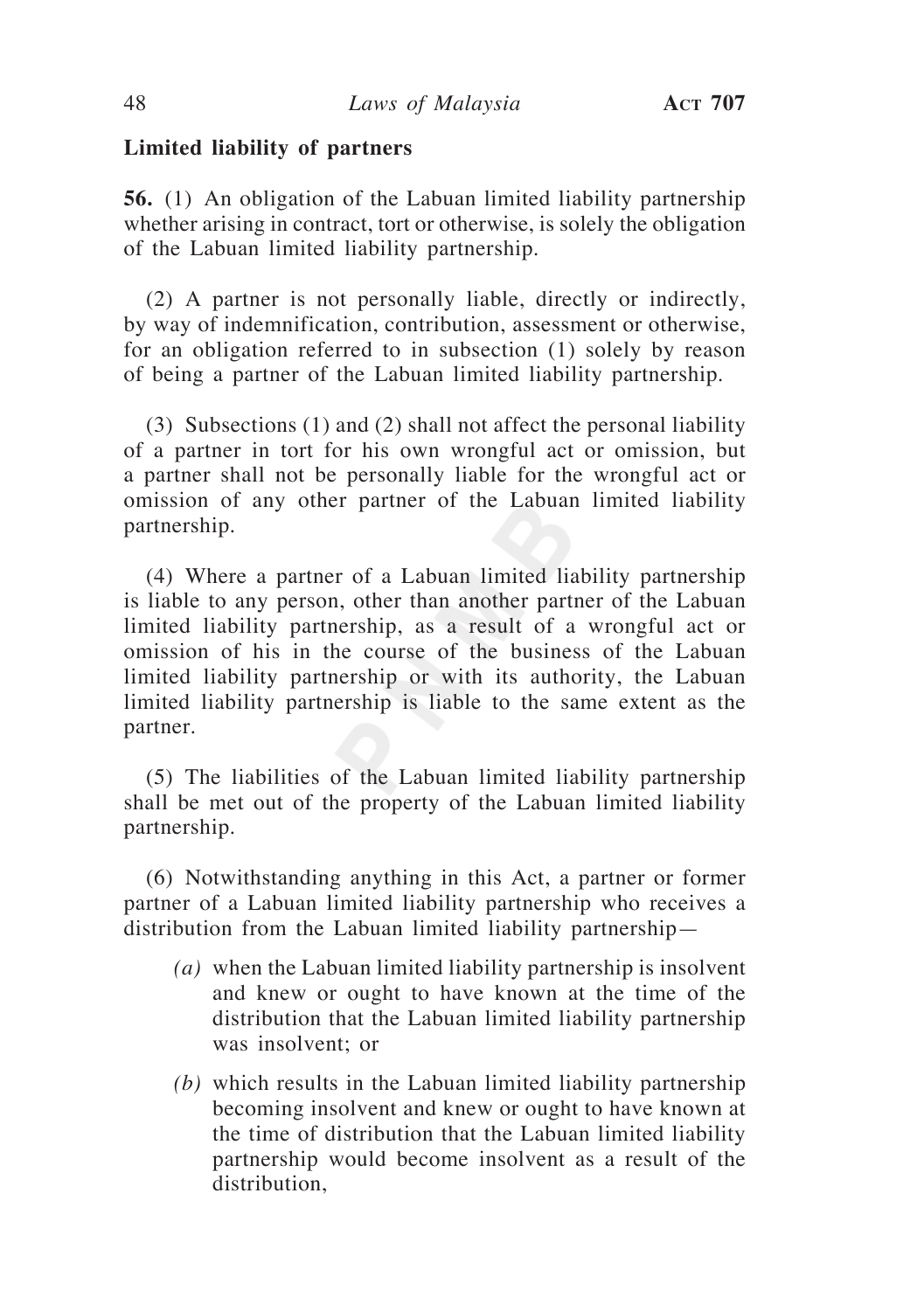shall be personally liable to the Labuan limited liability partnership for the amount or value of the distribution if it was received within a period of six months before the commencement of the winding-up of the Labuan limited liability partnership.

- (7) For the purposes of this section—
	- *(a)* a Labuan limited liability partnership is insolvent at a particular time if—
		- (i) it is at that time, unable to pay its debts as they become due in the normal course of business; or
		- (ii) at that time, the value of the Labuan limited liability partnership's assets is less than the value of its liabilities;
	- *(b)* "distribution" means any payment of dividends, distribution of profits, return or refund of capital by the Labuan limited liability partnership, whether in cash or in kind; and
	- *(c)* a partner or former partner shall be deemed to have received a distribution if the distribution is received by that partner or former partner's assignee.

# **Power of partner to bind the Labuan limited liability partnership**

**57.** (1) Every partner of a Labuan limited liability partnership is the agent of the Labuan limited liability partnership and accordingly, the acts of a partner in the partner's capacity as a partner shall bind the Labuan limited liability partnership.

(2) Notwithstanding subsection (1), a Labuan limited liability partnership is not bound by anything done by a partner in dealing with a person if—

- *(a)* the partner has in fact no authority to act for the Labuan limited liability partnership in that dealing; and
- *(b)* the person knows that the partner has no authority or does not know or believe that partner to be a partner of the Labuan limited liability partnership.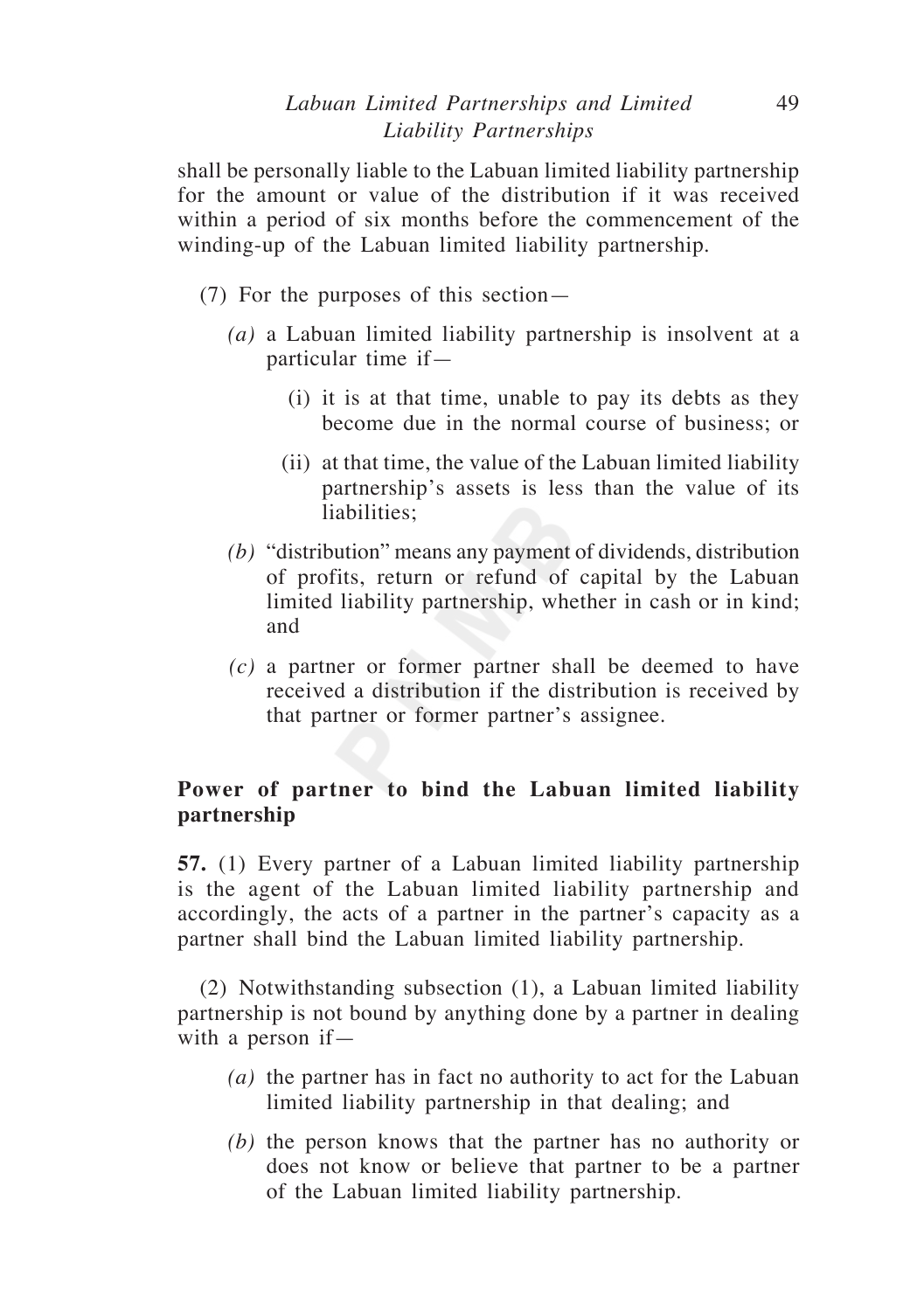(3) Where a person has ceased to be a partner of a Labuan limited liability partnership, that person is to be regarded, in relation to any person dealing with the Labuan limited liability partnership, as still being a partner of the Labuan limited liability partnership unless—

- *(a)* the person dealing with the Labuan limited liability partnership has notice that the former partner has ceased to be a partner of the Labuan limited liability partnership; or
- *(b)* a notice that the former partner has ceased to be a partner of the Labuan limited liability partnership has been delivered to the Authority.

(4) For the purposes of subsection (2), no person is deemed to have notice of any lack of authority of a partner by reason only that the fact is made available by the Authority for inspection.

#### **Relationship of partners**

**58.** (1) Except as otherwise provided by this Act, the mutual rights and duties of the partners of a Labuan limited liability partnership, and the mutual rights and duties of a Labuan limited liability partnership and its partners, shall be governed by the partnership agreement.

(2) In the absence of agreement on any matter, the mutual rights and duties of the partners of a Labuan limited liability partnership, and the mutual rights and duties of a Labuan limited liability partnership and its partners shall be determined, subject to the terms of any partnership agreement, by the following provisions:

- *(a)* all the partners of a Labuan limited liability partnership are entitled to share equally in the capital and profits of the Labuan limited liability partnership;
- *(b)* the Labuan limited liability partnership must indemnify each partner in respect of payments made and personal liabilities incurred by that partner—
	- (i) in the ordinary and proper conduct of the business of the Labuan limited liability partnership; and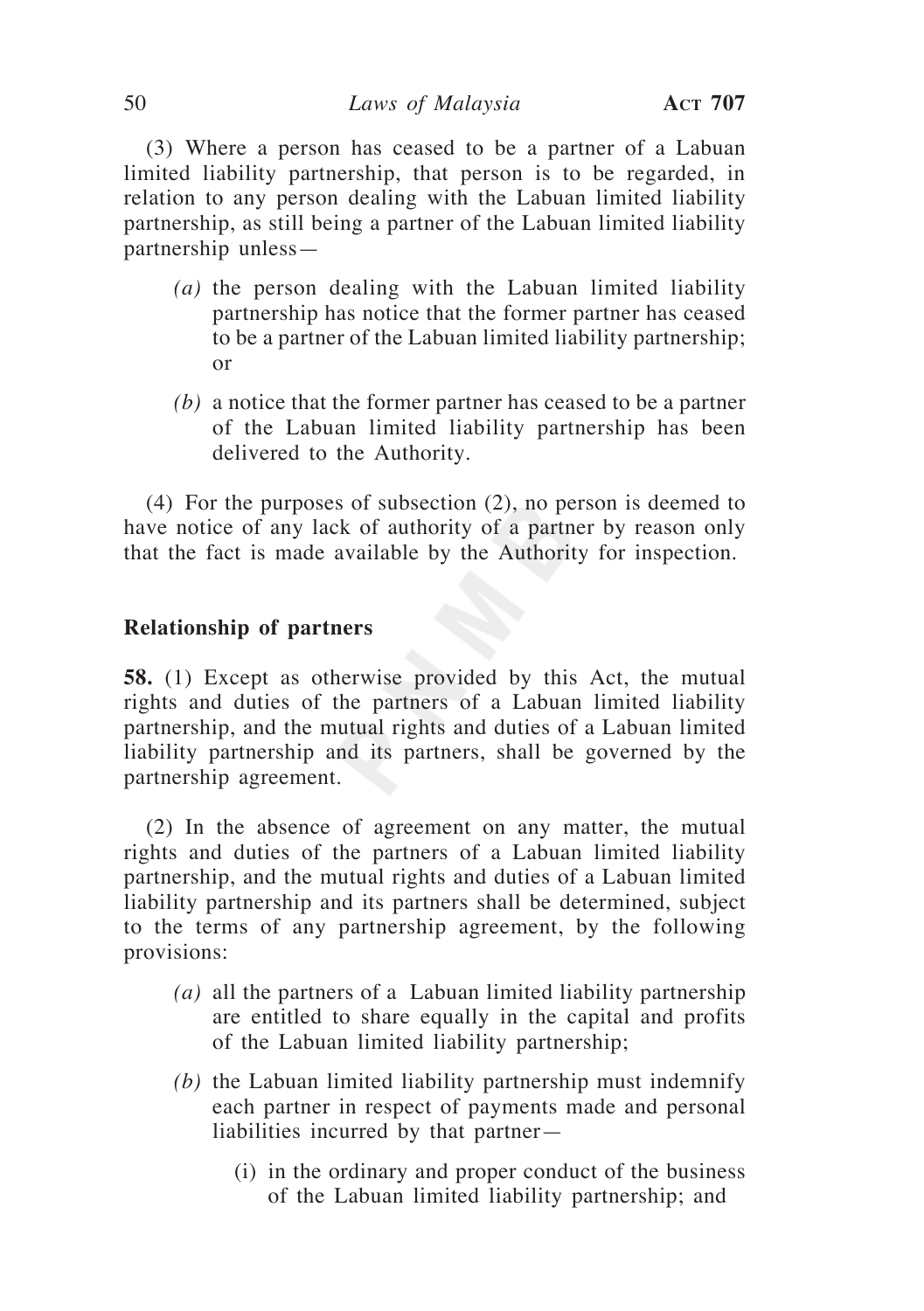# *Labuan Limited Partnerships and Limited* 51 *Liability Partnerships*

- (ii) in or about anything necessarily done for the preservation of the business or property of the Labuan limited liability partnership;
- *(c)* every partner may take part in the management of the Labuan limited liability partnership;
- *(d)* no partner shall be entitled to remuneration for acting in the business or management of the Labuan limited liability partnership;
- *(e)* no person may be introduced as a partner without the consent of all existing partners;
- *(f)* any matter or issue relating to the Labuan limited liability partnership shall be decided by resolution passed by a majority in number of the partners, and for this purpose, each partner shall have one vote;
- *(g)* each partner shall render true accounts and full information of all things affecting the Labuan limited liability partnership to any other partner or that other partner's legal representatives;
- *(h)* if a partner, without the consent of the Labuan limited liability partnership, carries on any business of the same nature as and competing with the Labuan limited liability partnership, that partner must account for and pay over to the Labuan limited liability partnership all profits made by that partner in that business;
- *(i)* every partner must account to the Labuan limited liability partnership for any benefit derived by that partner without the consent of the Labuan limited liability partnership from any transaction concerning the Labuan limited liability partnership, or from any use by that partner of the property, name or any business connection of the Labuan limited liability partnership; and
- *(j)* no majority of the partners can expel any partner unless a power to do so has been conferred by express agreement between the partners.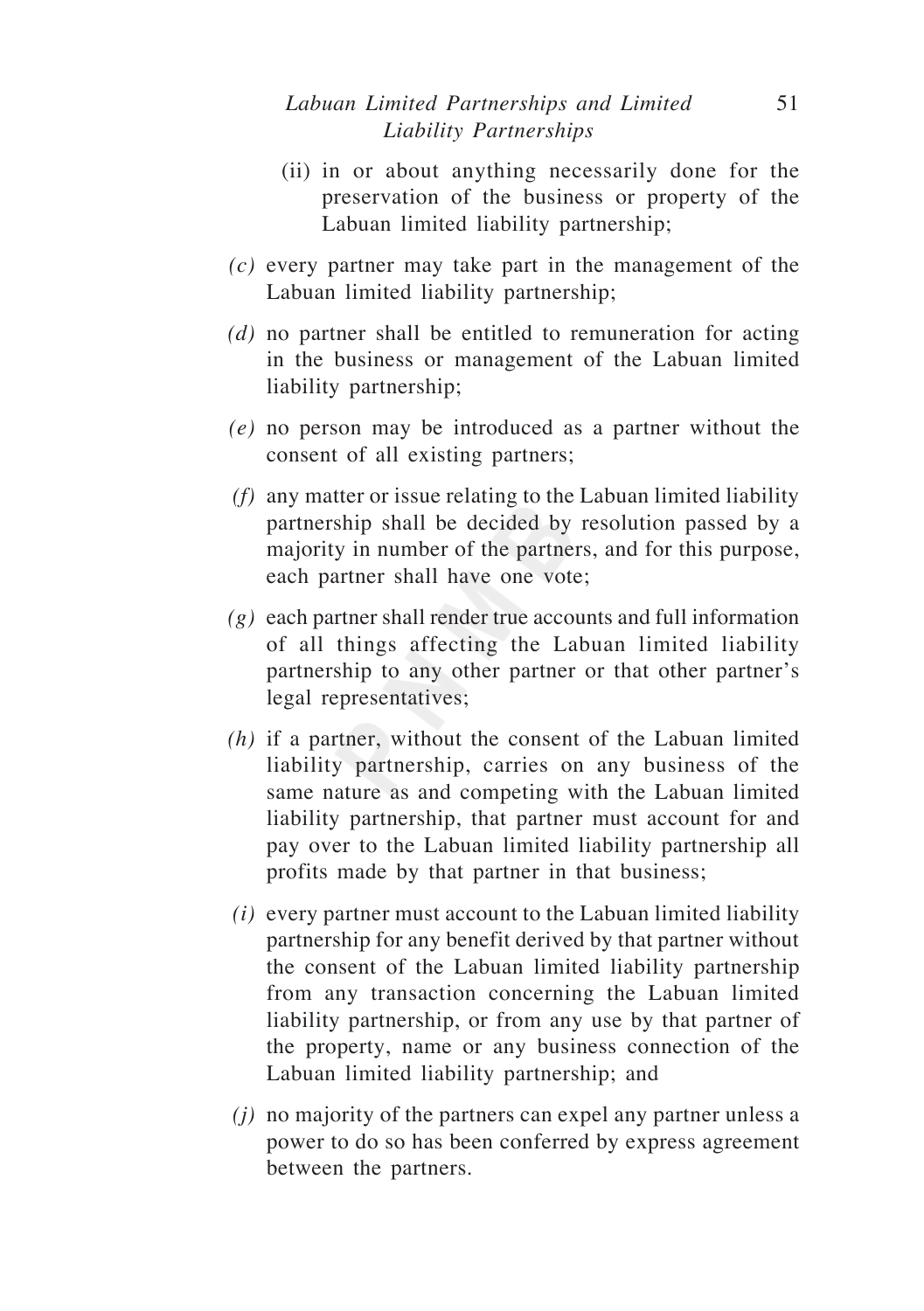# **Dealings by partners with the Labuan limited liability partnership**

**59.** Unless otherwise provided in the partnership agreement, a partner may enter into a transaction with the Labuan limited liability partnership, including lending money to and borrowing money from it.

# **Assignment of interest**

**60.** (1) Unless otherwise provided in the partnership agreement, a partner may assign the whole or any part of that partner's interest in the distribution from the Labuan limited liability partnership but only to the extent that the partner would have been entitled to receive.

- (2) An assignment under subsection (1) shall not by itself—
	- *(a)* cause the partner to cease being a partner of the Labuan limited liability partnership; and
	- *(b)* entitle the assignee to interfere in the management of the Labuan limited liability partnership.

# **Admission and retirement of partners**

**61.** (1) In addition to those persons named as partners in the partnership agreement, a person may become a partner of a Labuan limited liability partnership in accordance with an agreement with the existing partners.

(2) A partner of a Labuan limited liability partnership may cease to be a partner in accordance with the partnership agreement, or in the absence of such agreement, by that partner giving thirty days' written notice to the other partners of that partner's intention to resign as a partner.

(3) Without affecting the generality of subsection (2), a partner of a Labuan limited liability partnership shall cease to be a partner upon the death or dissolution of the partner.

(4) Where a partner of a Labuan limited liability partnership ceases to be a partner, unless otherwise provided in the partnership agreement, the former partner, his personal representative or its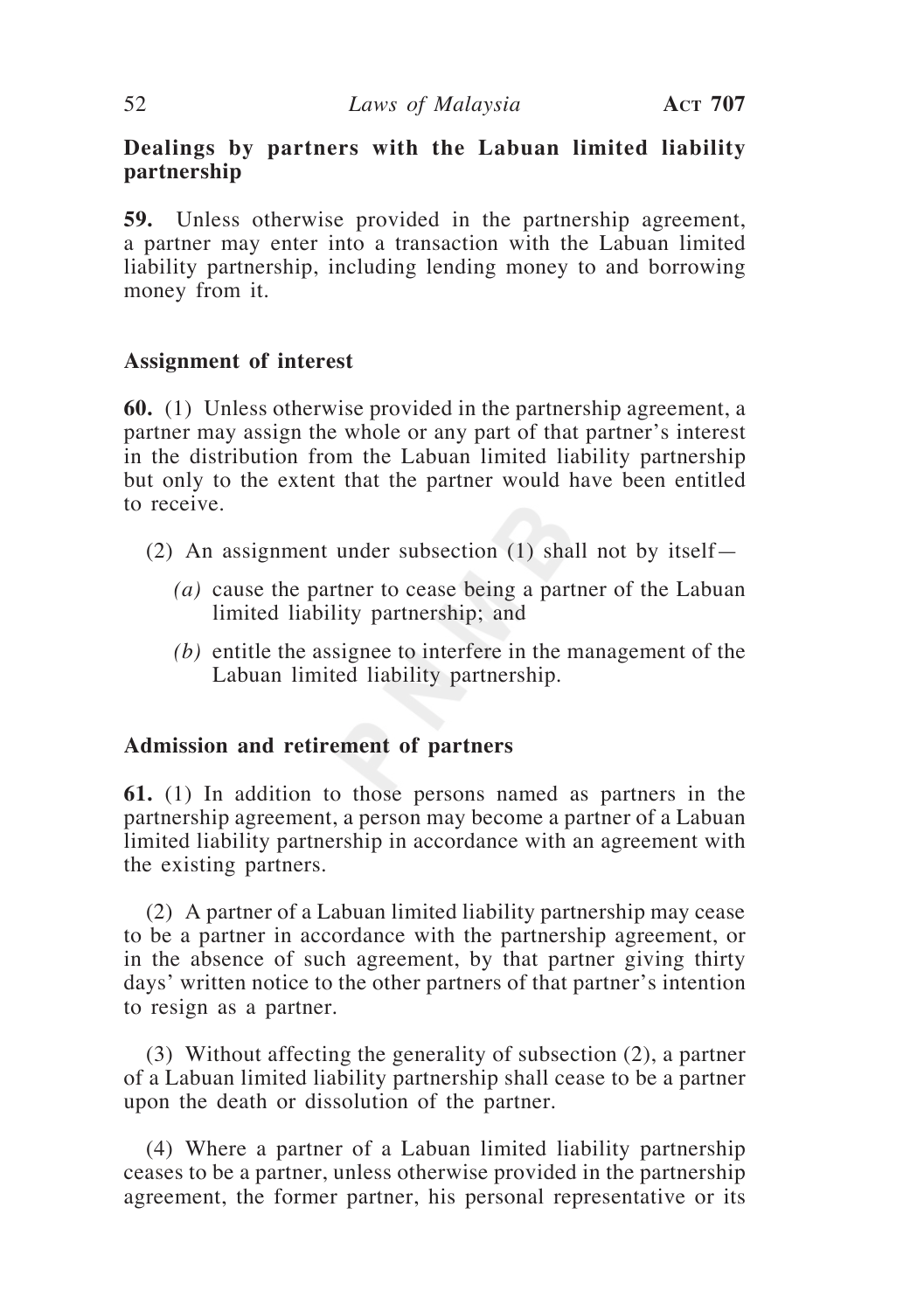liquidator, as the case may be, shall be entitled to receive from the Labuan limited liability partnership an amount—

- *(a)* equal to the former partner's capital contribution to the Labuan limited liability partnership and the former partner's right to share in the accumulated profits of the Labuan limited liability partnership after the deduction of losses of the Labuan limited liability partnership; and
- *(b)* determined as at the date the former partner ceased to be a partner.

(5) For the avoidance of doubt, a former partner, his personal representative or its liquidator, as the case may be, shall not interfere in the management of the Labuan limited liability partnership.

# **Bankruptcy of a partner**

**62.** If a partner of a Labuan limited liability partnership is adjudicated a bankrupt—

- *(a)* his bankruptcy shall not by itself cause him to cease being a partner of the Labuan limited liability partnership; and
- *(b)* the Director General of Insolvency or any other person in a similar capacity, or trustee of the estate of the bankrupt partner shall not interfere in the management of the Labuan limited liability partnership but shall be entitled to receive distribution from the Labuan limited liability partnership that the bankrupt partner is entitled to receive under the partnership agreement.

# Chapter 5

# *Management and administration of Labuan limited liability partnership*

# **Registered office of Labuan limited liability partnership**

**63.** (1) A Labuan limited liability partnership shall have a registered office in Labuan which shall be the registered office of a Labuan trust company.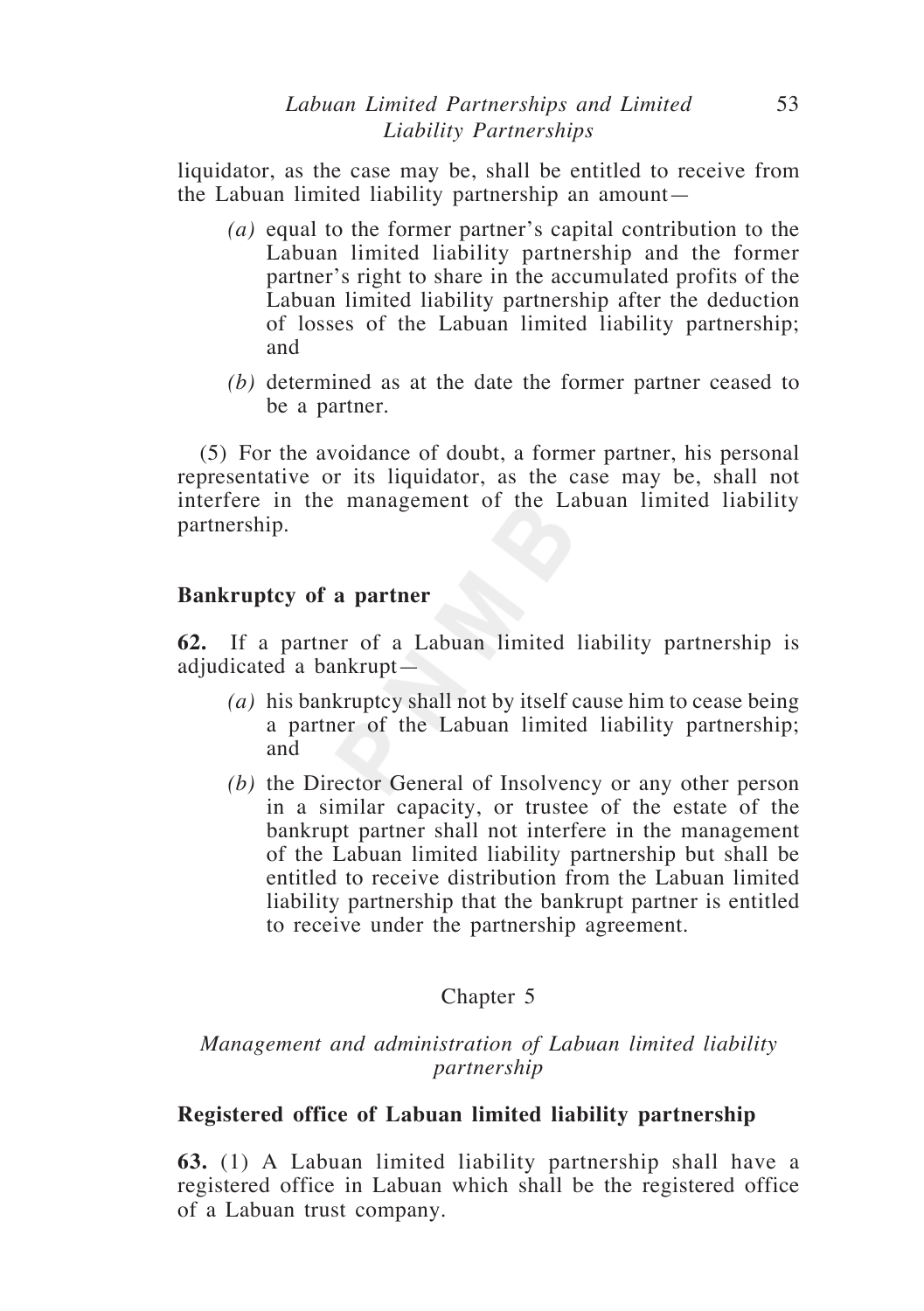(2) A Labuan limited liability partnership may change the address of its registered office from time to time by filing a notice of change with the Authority.

(3) The change of address shall be registered by the Authority and shall take effect upon such registration.

(4) Notwithstanding subsection (3), until the end of a period of thirty days beginning on the date on which a change of address of a Labuan limited liability partnership is registered, a person may validly serve any document on the Labuan limited liability partnership at its previous registered office.

(5) A Labuan limited liability partnership shall keep at its registered office—

*(a)* a register showing—

- (i) the full name and address of each partner who is an individual and, in the case of a corporation, its full name, the place where it is incorporated and its registered or principal office; and
- (ii) where the participation by partners is defined by percentage interests or by the number of units or other similar rights held by them, the percentage interest or the number and class of units or other rights held;
- *(b)* a copy of the partnership agreement of the Labuan limited liability partnership, if any, and each amendment made thereto;
- *(c)* a statement of the amount of contributions agreed to be made by partners and the time at which, or events on the happening of which, the contributions are to be made;
- *(d)* a statement of the amount of money and the nature and value of any other property contributed by each partner and the dates thereof;
- *(e)* a statement of the amount of contribution returned to partners and the dates thereof; and
- *(f)* such other information as may be specified by the Authority.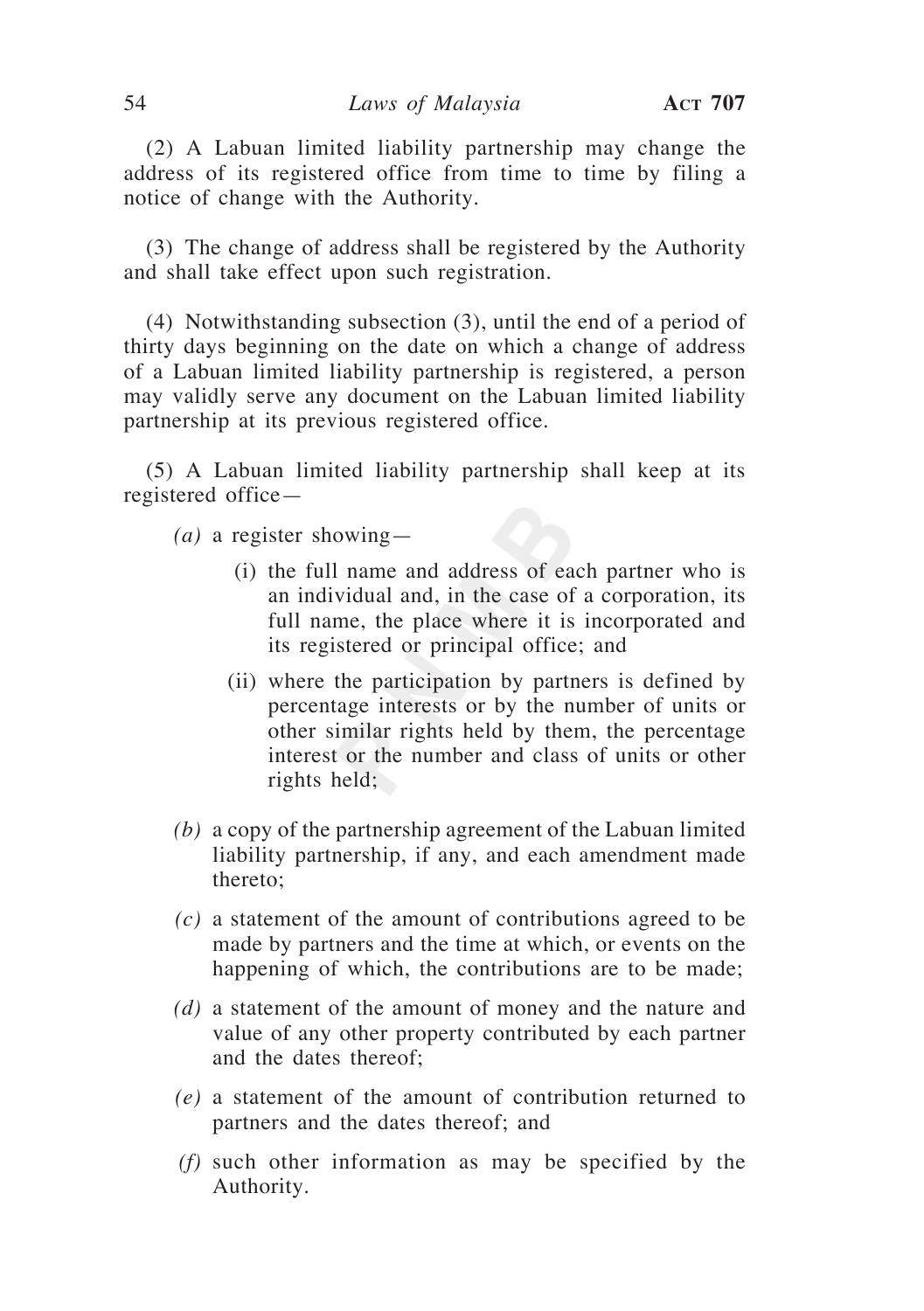- (6) The documents kept under subsection  $(5)$  shall be—
	- *(a) prima facie* evidence of the particulars contained in, or required to be contained therein;
	- *(b)* amended within thirty days of any change in the particulars; and
	- *(c)* available for inspection and copying without charge during ordinary business hours at the request of a partner.

(7) If a Labuan limited liability partnership fails to comply with this section, the Labuan limited liability partnership and each of the partners shall be liable to an administrative penalty as specified by the Authority.

# **Designated partner**

**64.** (1) A person identified as the designated partner in the application under paragraph 30(2)*(d)* is the designated partner on registration of the Labuan limited liability partnership.

(2) A partner may become a designated partner by and in accordance with an agreement with the other partners, and a partner may cease to be a designated partner in accordance with an agreement with the other partners.

(3) There must be at least one designated partner, and where no designated partner is appointed then every partner is a designated partner.

(4) Notwithstanding subsections (1), (2) and (3), a Labuan limited liability partnership may at any time deliver to the Authority—

- *(a)* a notice that specified partners are to be designated partners; or
- *(b)* a notice that every person who from time to time is a partner of the Labuan limited liability partnership is a designated partner,

and, once the notice is delivered, it shall have effect as if it were stated in the application for registration under sections 30 and 48.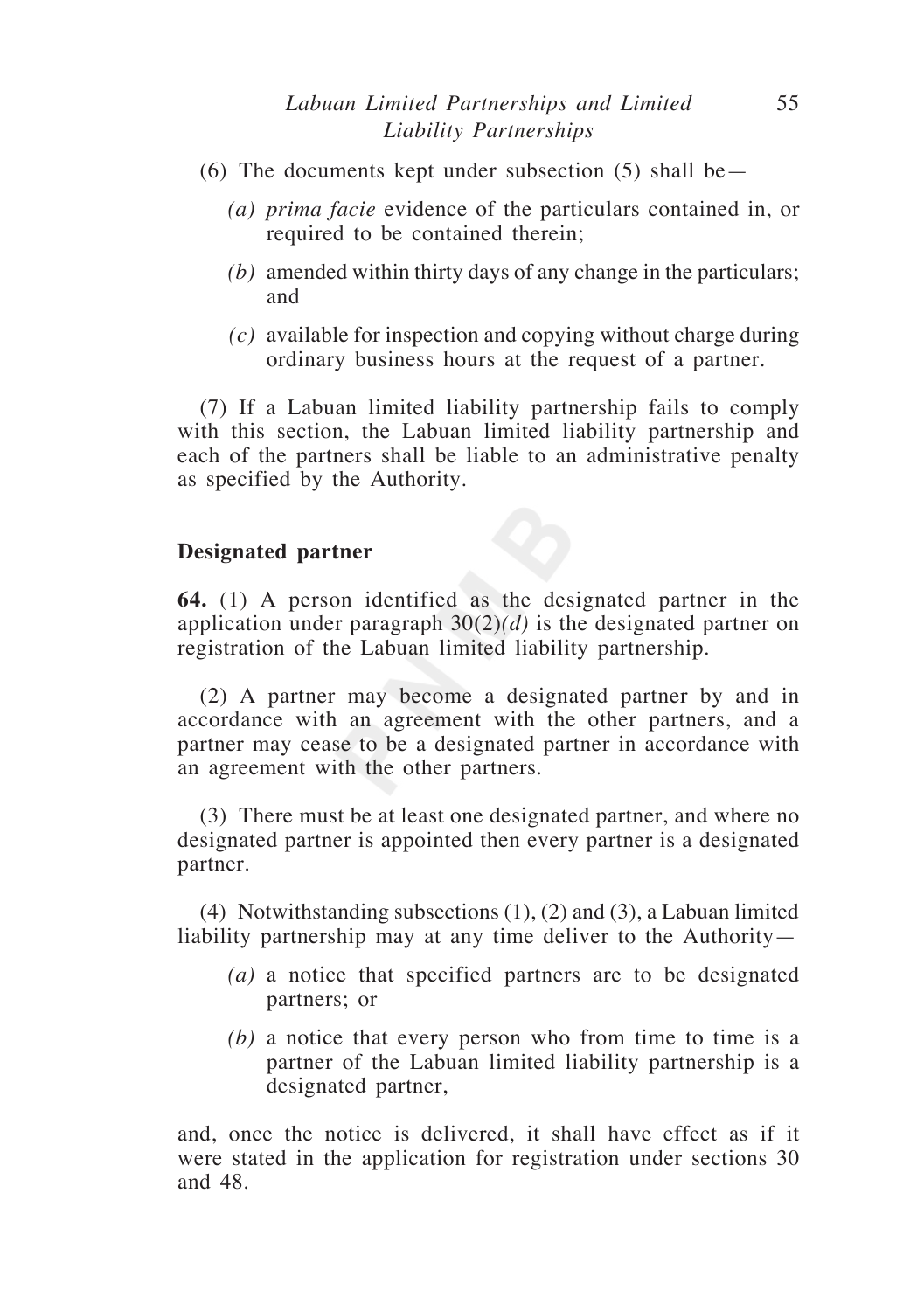- (5) A notice delivered under subsection  $(4)$ 
	- *(a)* shall be in such form as specified by the Authority; and
	- *(b)* shall be signed by a designated partner of the Labuan limited liability partnership or authenticated in a manner as specified by the Authority.

(6) A person ceases to be a designated partner if he ceases to be a partner.

# **Duties and responsibilities of designated partner**

- **65.** A designated partner shall be—
	- *(a)* answerable for the doing of all acts, matters and things, as are required to be done by the Labuan limited liability partnership under this Act; and
	- *(b)* personally liable to all penalties imposed on the Labuan limited liability partnership for any contravention of Parts IV and V unless the designated partner satisfies the court hearing the matter that he should not be so liable.

# **Annual solvency certificate**

**66.** (1) A Labuan limited liability partnership shall file with the Authority, once in each calendar year, on or before the anniversary of the date of registration of the Labuan limited liability partnership or within such extended period as the Authority may grant, a certificate from the designated partner stating that he has considered the accounts, and certifying, with or without qualifications—

- *(a)* that those accounts show that the Labuan limited liability partnership was solvent at the date to which they were made up;
- *(b)* that he is unaware of any circumstances which render those accounts untrue; and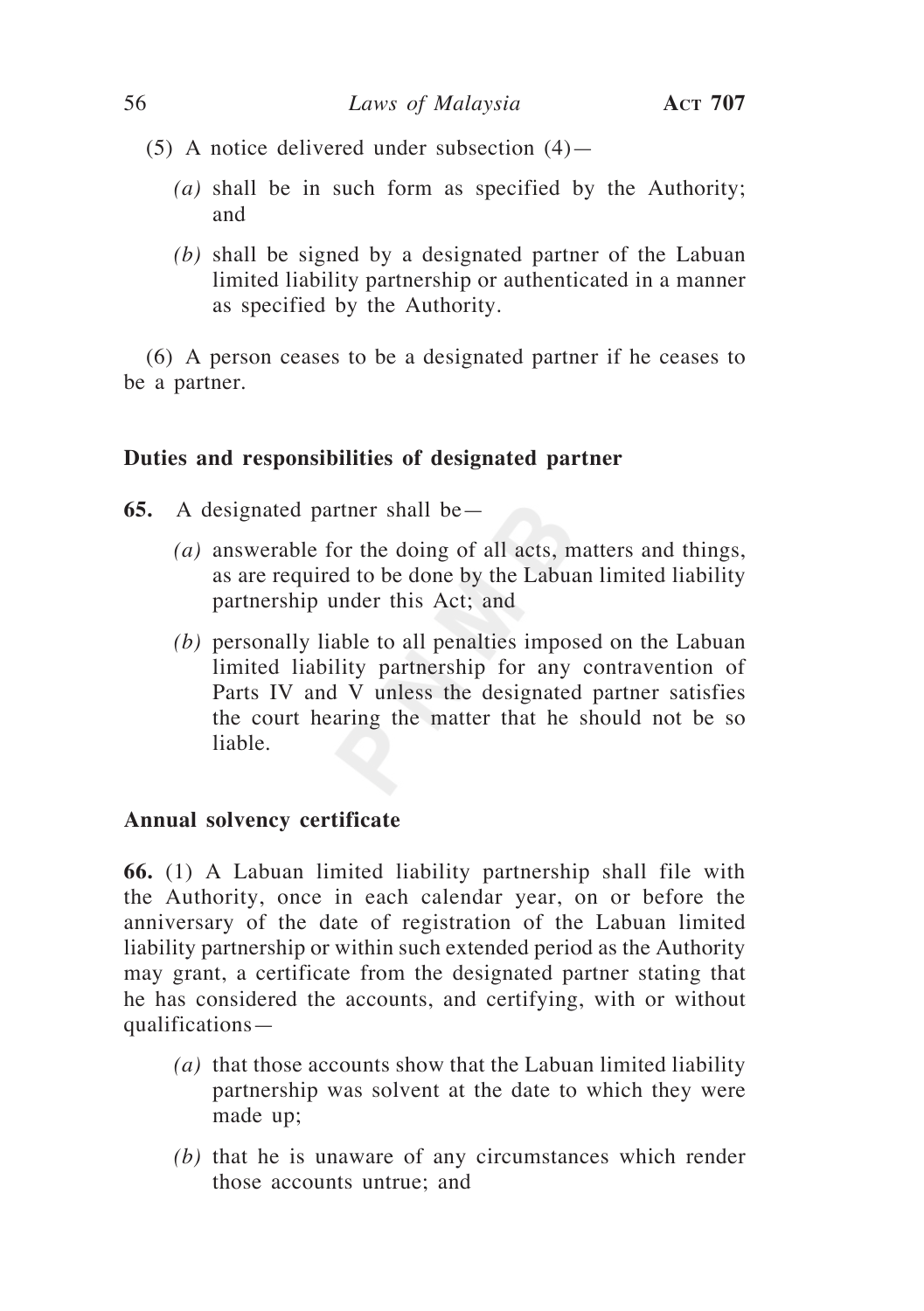*(c)* that no circumstances have occurred since the date to which those accounts were made up which would render the Labuan limited liability partnership insolvent,

and if such a certificate cannot be given without qualification, the respects in which it is qualified shall be set out.

(2) Any Labuan limited liability partnership which fails to comply with subsection  $(1)$ —

- *(a)* commits an offence and shall, on conviction, be liable to a fine not exceeding ten thousand ringgit; and
- *(b)* upon conviction under paragraph *(a)*, shall be wound up by the court pursuant to the provisions of Part X (in so far as they relate to a company limited by shares) of the Companies Act 1965 [*Act 125*] and the Companies (Winding-Up) Rules 1972 [*P.U. (A) 289/1972*], subject to such modifications and adaptations as may be necessary, and in particular, the modifications referred to in subsection 67(2).

(3) A designated partner who files a certificate referred to in subsection (1) without having reasonable grounds for his opinion commits an offence and shall, on conviction, be liable to a fine not exceeding ten thousand ringgit.

# Chapter 6

*Dissolution of Labuan limited liability partnership* 

#### **Receivership and winding-up**

- **67.** (1) Subject to sections 53 and 54—
	- *(a)* in the case of receivership of a Labuan limited liability partnership, the provisions of Part VIII (in so far as they relate to a company limited by shares) of the Companies Act 1965 shall apply; and
	- *(b)* in the case of winding-up of a Labuan limited liability partnership, the provisions of Part X (in so far as they relate to a company limited by shares) of the Companies Act 1965 and the Companies (Winding-Up) Rules 1972, or section 68 shall apply.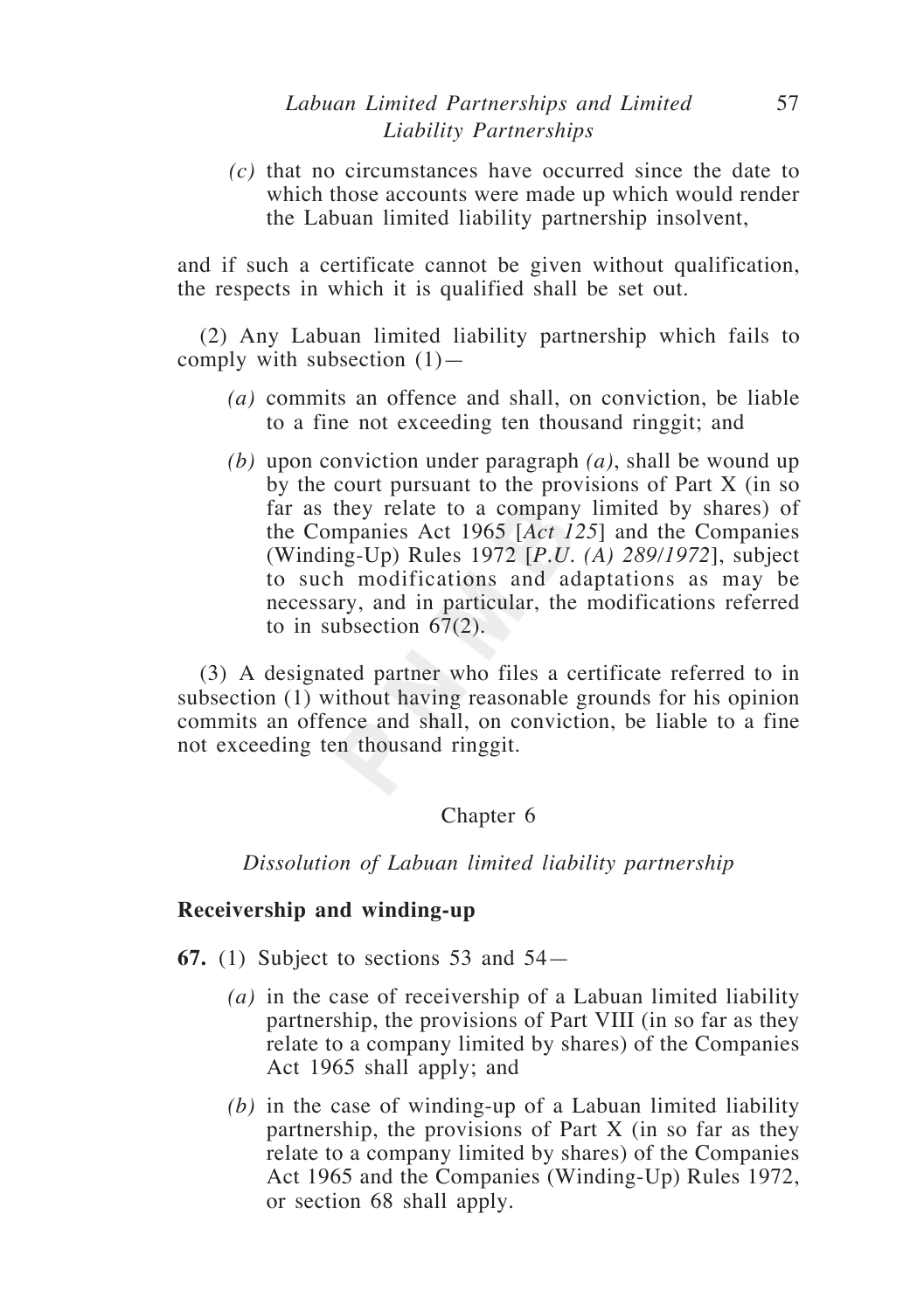(2) The application of Part VIII and Part X (in so far as they relate to a company limited by shares) of the Companies Act 1965, and the Companies (Winding-Up) Rules 1972 under subsection (1) shall be subject to such modifications and adaptations as may be necessary, and in particular the following modifications:

- *(a)* references to a "company" shall be taken as references to a Labuan limited liability partnership;
- *(b)* references to a "director" or to a "member" of a company shall be taken as references to a partner of a Labuan limited liability partnership;
- *(c)* references to the "memorandum" and "articles of a company" shall be taken as references to the partnership agreement of a Labuan limited liability partnership;
- *(d)* references to a "resolution" of a company shall be taken as references to a determination or decision of a Labuan limited liability partnership; and
- *(e)* references to "shares" of a member of a company shall be taken as references to the partnership interest of a partner in the Labuan limited liability partnership.

# **Alternative procedure for voluntary winding-up of Labuan limited liability partnership**

**68.** (1) Where a Labuan limited liability partnership has ceased to operate and has discharged all its debts and liabilities, a partner of the Labuan limited liability partnership may, after giving notice in accordance with subsection (3), apply to the Authority, for a declaration of dissolution of the Labuan limited liability partnership.

(2) An application for a declaration of dissolution under subsection (1) shall be in writing and shall be accompanied  $by-$ 

- *(a)* an affidavit made by the designated partner of the Labuan limited liability partnership stating—
	- (i) that the Labuan limited liability partnership has ceased to operate and has discharged all its debts and liabilities, other than those owed to its partners; and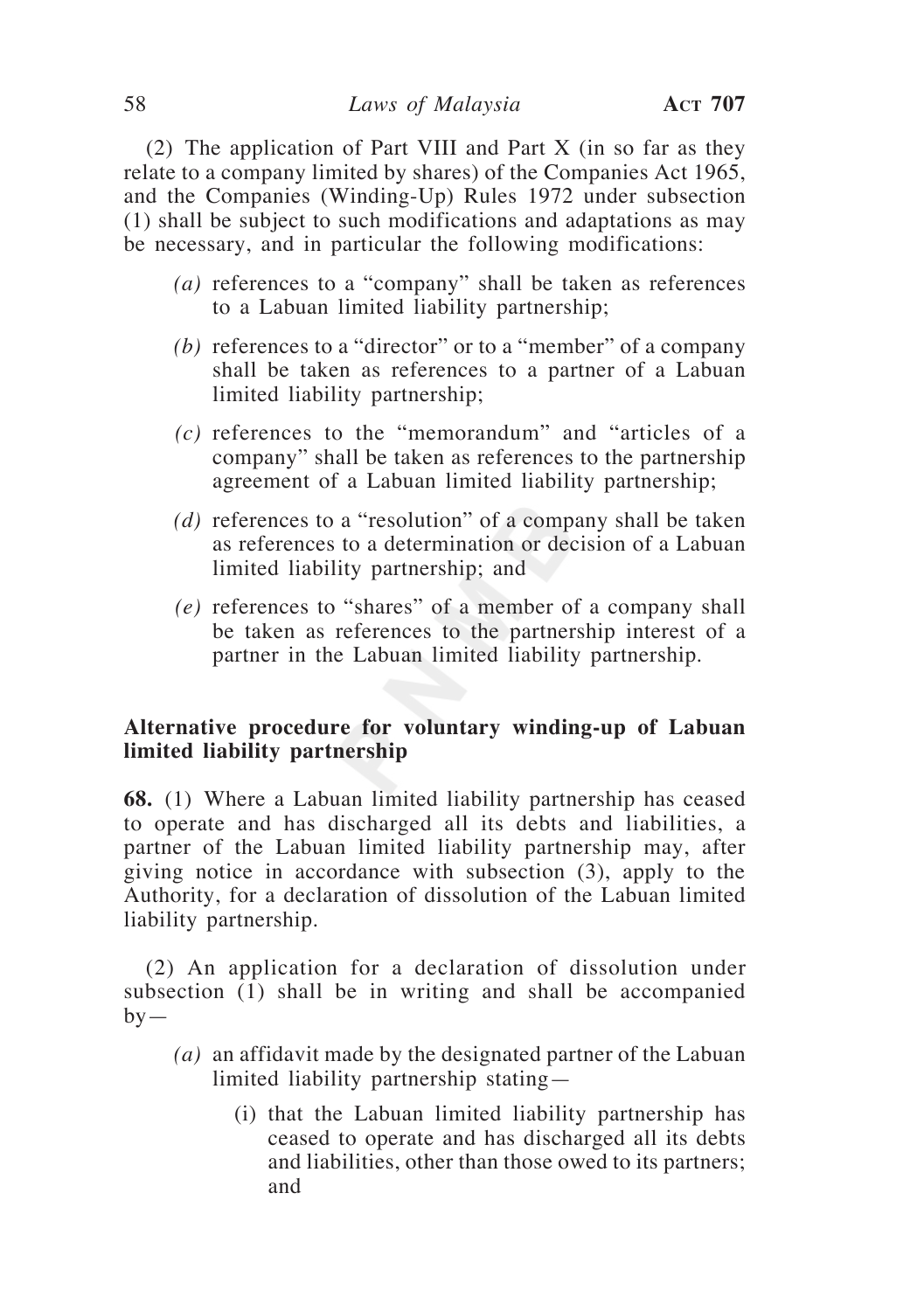# *Labuan Limited Partnerships and Limited* 59 *Liability Partnerships*

- (ii) that the notice required by subsection (3) has been given in accordance with that subsection and the date on which the last of such notice was published or posted, as the case may be; and
- *(b)* a copy of the notice given under subsection (3).

(3) Before making an application to the Authority under subsection (2), the applicant shall ensure that a notice to the effect that the applicant proposes to apply to the Authority for a declaration of dissolution of the Labuan limited liability partnership—

- *(a)* has been published in at least one widely circulated Malaysian newspaper and one international financial newspaper in an advertisement; and
- *(b)* has been sent by registered post to each partner of the Labuan limited liability partnership at the partner's lastknown address.

(4) A written objection by a partner or creditor shall be made to the Authority within thirty days of the date of publication or posting of the notice, whichever is the later.

(5) On receipt of a written objection to the dissolution of the Labuan limited liability partnership under subsection (4), the Authority shall forthwith notify the applicant for the declaration of dissolution of the receipt of the objection and of the identity of the objector.

(6) The Authority may, by notice in writing, declare that the Labuan limited liability partnership is dissolved if—

- *(a)* no objection is received under subsection (4);
- *(b)* the partner or creditor, as the case may be, withdraws the objection made under subsection (4); or
- *(c)* the Authority decides that the objection made under subsection (4) is without justification.

(7) Upon the declaration of dissolution of the Labuan limited liability partnership under subsection (6), the Authority shall notify the Labuan limited liability partnership that, subject to the partnership agreement of the Labuan limited liability partnership,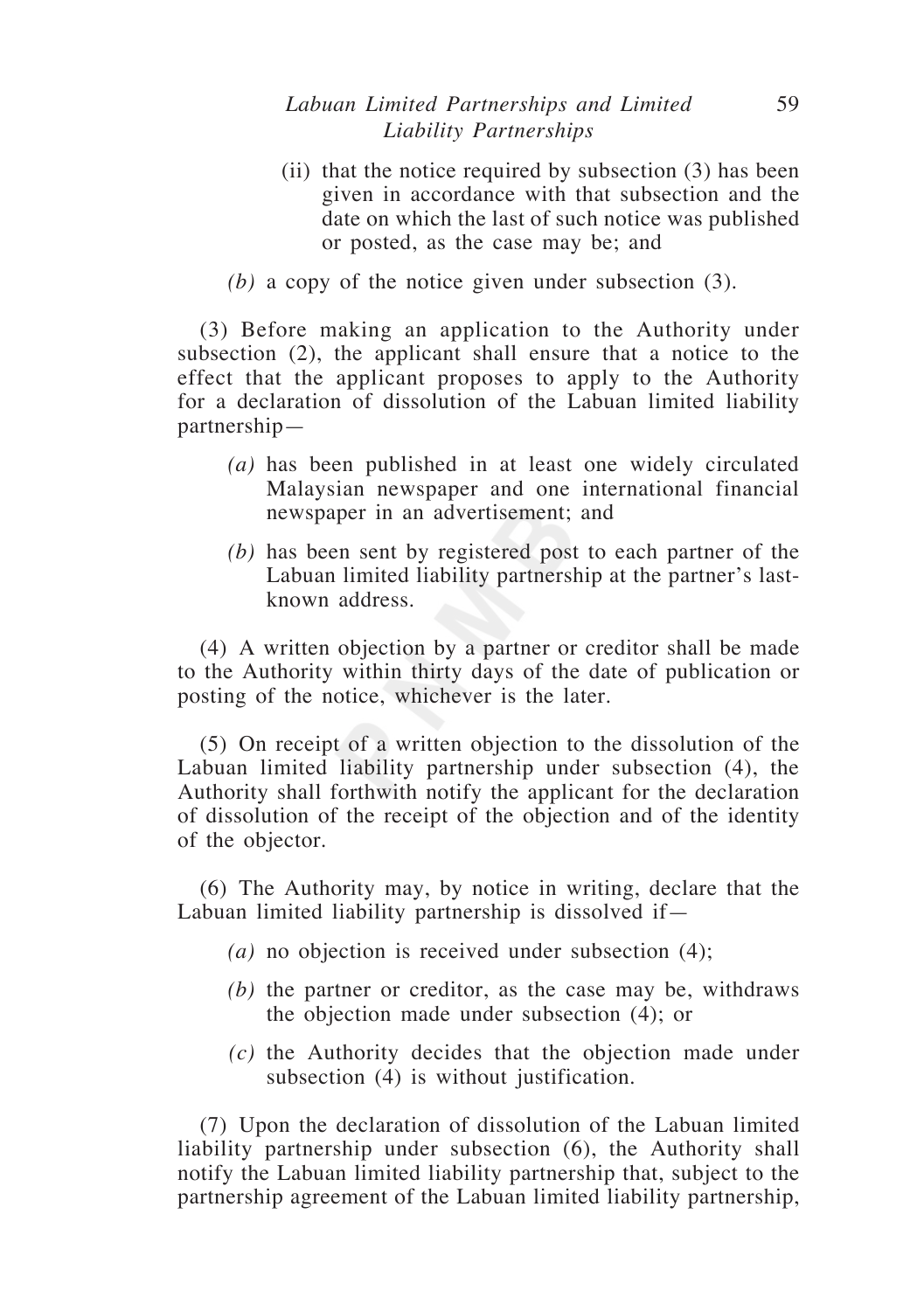it is entitled to distribute its surplus assets among its partners according to their respective rights and interests.

(8) The Labuan limited liability partnership shall notify the Authority that its surplus assets have been distributed in accordance with subsection (7).

(9) Notwithstanding the declaration of dissolution under subsection (6) and the distribution of assets under subsection  $(7)$ —

- *(a)* the liability, if any, of every partner of the Labuan limited liability partnership shall continue and may be enforced as if the Labuan limited liability partnership had not been dissolved; and
- *(b)* the High Court may wind-up the Labuan limited liability partnership according to Part X (in so far as they relate to a company limited by shares) of the Companies Act 1965 and the Companies (Winding-Up) Rules 1972, as if it had not been dissolved, or its surplus assets had not been distributed, as the case may be.

## **Revocation of dissolution**

**69.** (1) The High Court may, on the application of the Authority, a partner or a creditor of a Labuan limited liability partnership within two years of the date of dissolution, order that the dissolution of a Labuan limited liability partnership be revoked.

(2) An order under subsection (1) may be granted by the High Court if—

- *(a)* at the time of the dissolution, the Labuan limited liability partnership was in operation;
- *(b)* the Labuan limited liability partnership had not discharged all its debts and liabilities; or
- *(c)* it is just and reasonable to do so.

(3) In granting an order under subsection (1), the High Court may direct that the Labuan limited liability partnership or any person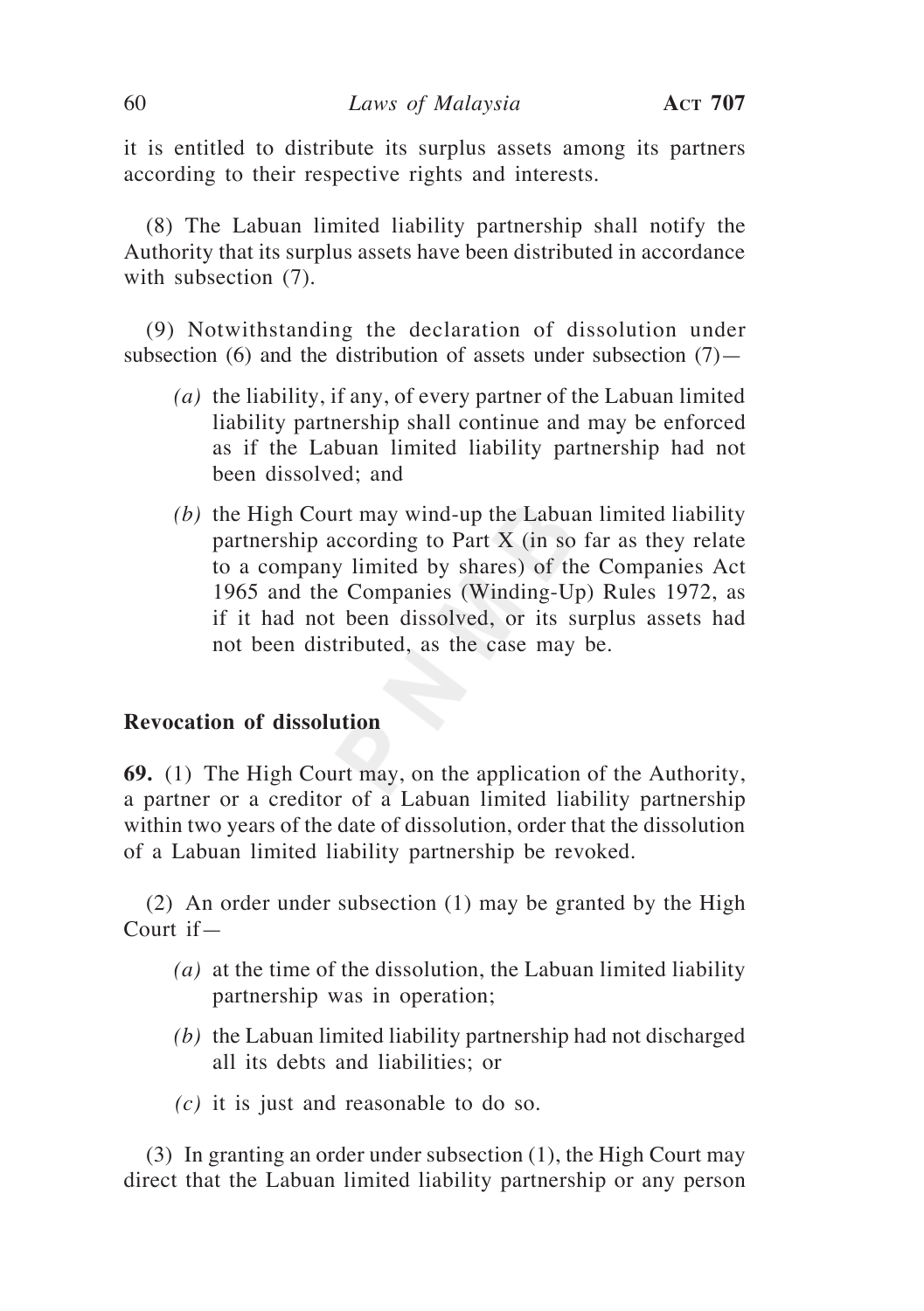# *Labuan Limited Partnerships and Limited* 61 *Liability Partnerships*

affected by the dissolution, be restored to the same position, to the extent possible, as if the Labuan limited liability partnership had not been dissolved.

(4) Upon revocation of the dissolution under subsection (1), the Labuan limited liability partnership shall notify the Authority by serving the sealed copy of the order on the Authority.

#### Part V

#### GENERAL

#### **Accounts to be kept**

**70.** (1) A Labuan limited partnership and Labuan limited liability partnership shall keep such accounting and other records as are sufficient to explain its transactions and disclose with reasonable accuracy at any time the financial position of the Labuan limited partnership and Labuan limited liability partnership.

(2) Every general partner or designated partner, as the case may be, shall cause appropriate entries to be made in the accounting and other records of the Labuan limited partnership or Labuan limited liability partnership, as the case may be, within sixty days of the completion of the transactions to which they relate.

(3) The accounting and other records of a Labuan limited partnership and Labuan limited liability partnership shall be kept at its registered office or at such other place in Labuan as the general partner or designated partner, as the case may be, thinks fit and shall at all times be open to inspection by any partner.

(4) Unless otherwise required in the partnership agreement, the accounts of a Labuan limited partnership and Labuan limited liability partnership shall not be required to be audited.

(5) A general partner or designated partner of a Labuan limited partnership or Labuan limited liability partnership, as the case may be, who fails to take all reasonable steps to secure compliance by the Labuan limited partnership or Labuan limited liability partnership, with the requirements of this section commits an offence against this Act.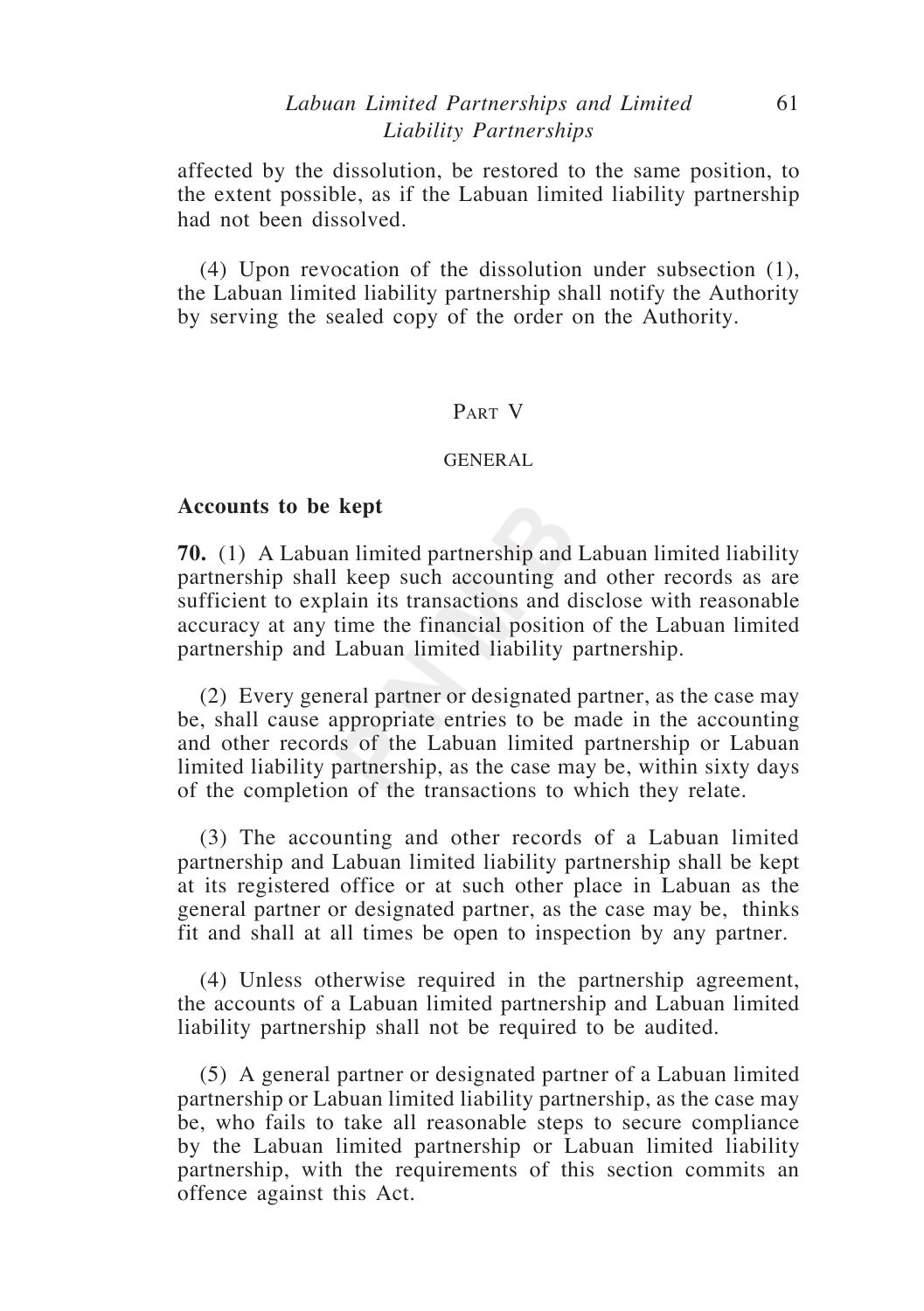# **Permitted purpose of establishment**

**71.** (1) A Labuan limited partnership and a Labuan limited liability partnership shall be subject to the same restriction or prohibition as a Labuan company under the Labuan Companies Act 1990 unless expressly permitted under this Act or where such restriction or prohibition is permitted or waived under the Labuan Companies Act 1990, the same permission or waiver shall equally apply to a Labuan limited partnership and a Labuan limited liability partnership.

(2) Notwithstanding subsection (1), the Minister may by notice published in the *Gazette*, order that a Labuan limited partnership or Labuan limited liability partnership be restricted or prohibited from carrying on any specified business in Labuan and may, by notice published in the *Gazette*, impose conditions subject to which a specified business may be carried on by a Labuan limited partnership or a Labuan limited liability partnership.

(3) Any Labuan limited partnership or Labuan limited liability partnership which fails to comply with subsection (1) or fails to comply with the order of the Minister under subsection (2) commits an offence and shall, on conviction, be liable to a fine not exceeding ten thousand ringgit.

#### **Fees**

**72.** (1) The Authority may charge fees in respect of services provided by the Authority under this Act.

(2) A Labuan limited partnership or Labuan limited liability partnership shall pay such annual fee as may be prescribed, on or before each anniversary of the date of its registration.

(3) Any fees collected by or paid to the Authority under this Act shall form part of and credited into its fund established under section 29 of the Labuan Financial Services Authority Act 1996.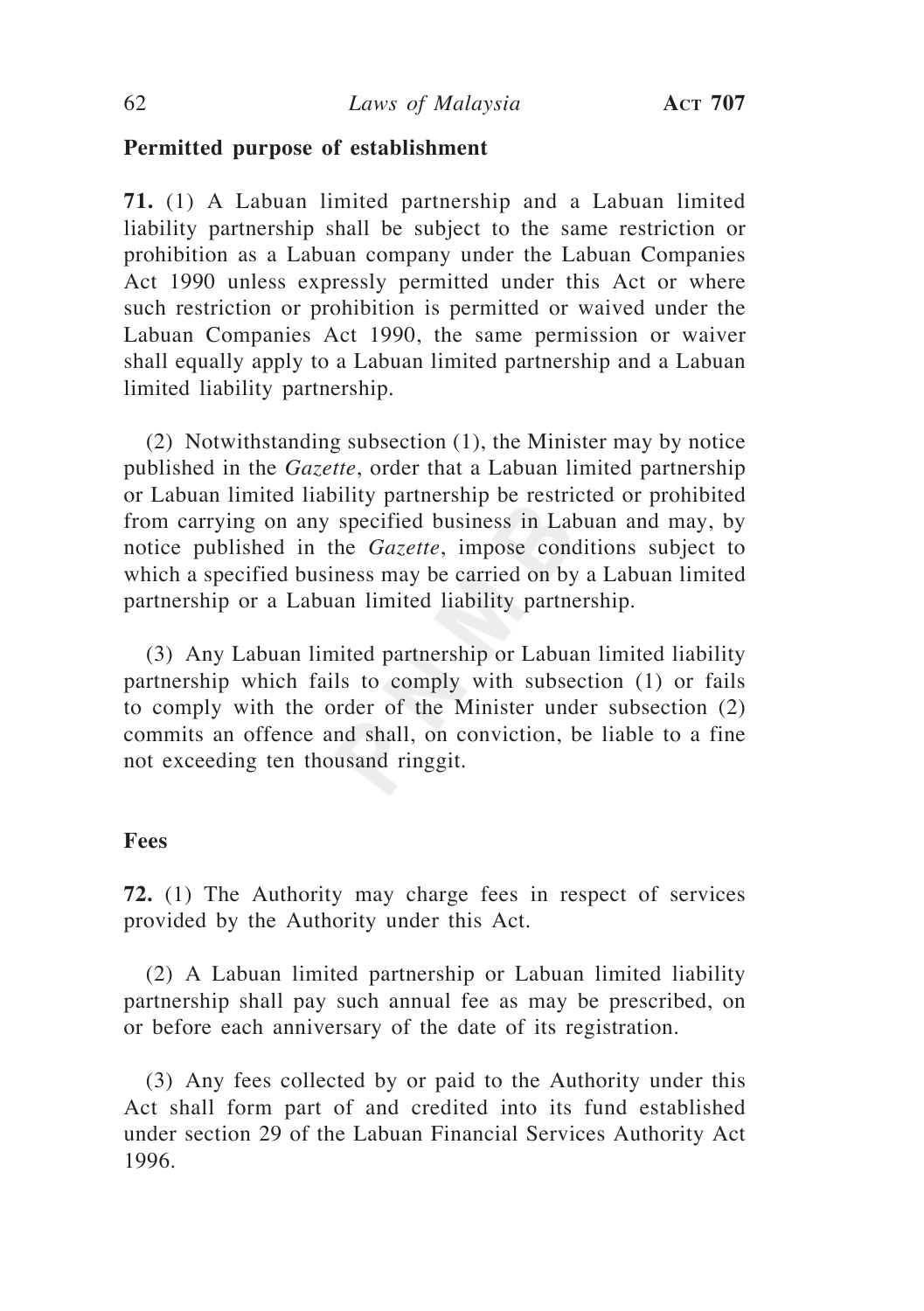# **Inspection and production of documents kept**

**73.** (1) Subject to the provisions of this Act, a person may, if so authorized by the relevant Labuan limited partnership or Labuan limited liability partnership—

- *(a)* inspect a document served on, registered by or filed with the Authority under this Act and kept by the Authority or, if the Authority thinks fit, a copy thereof; and
- *(b)* require to be given to him a copy of the certificate of registration of a Labuan limited partnership or Labuan limited liability partnership or of any document or part of any other document referred to in paragraph *(a).*

(2) A copy of the certificate given under paragraph (1)*(b)* shall be certified by the Authority and sealed with its seal.

# **Form of records**

**74.** The records which a Labuan limited partnership and a Labuan limited liability partnership are required by this Act to keep may be kept in the form of photographic film or may be entered or recorded by a system of mechanical or electronic data processing or any other information storage device that is capable of reproducing any required information in intelligible written form within a reasonable time.

# **Offence by body corporate**

**75.** If a body corporate commits an offence under this Act or any regulations made under this Act, any person who, at the time of the commission of the offence, was a director, manager, partner, secretary or other similar officer or was purporting to act in any such capacity—

*(a)* may be charged severally or jointly in the same proceedings with the body corporate; and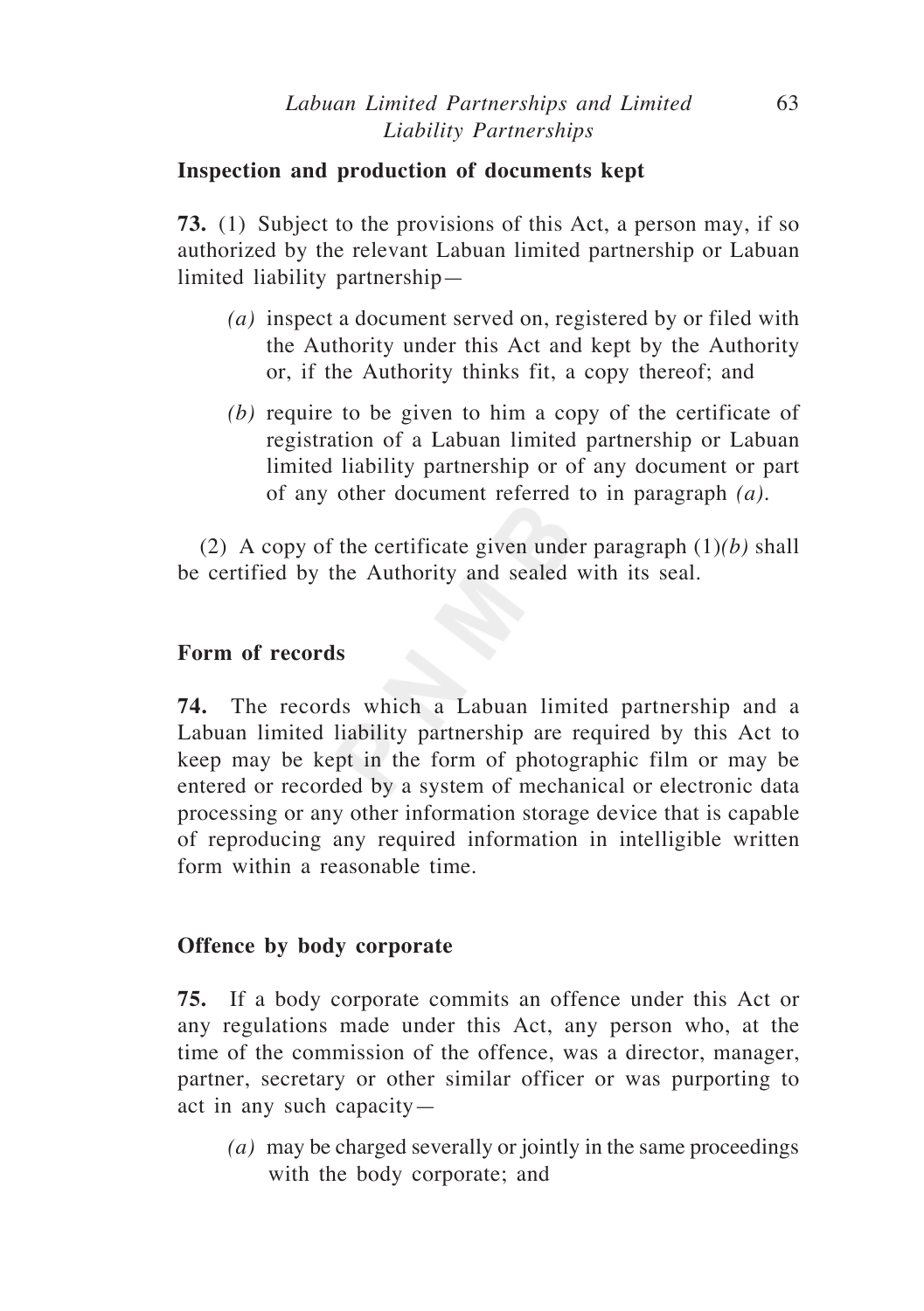- *(b)* if the body corporate is found to have committed the offence, shall be deemed to have committed that offence unless, having regard to the nature of his functions in that capacity and to all circumstances, he proves—
	- (i) that the offence was committed without his knowledge, consent or connivance; and
	- (ii) that he took all reasonable precautions and had exercised due diligence to prevent the commission of that offence.

#### **Documents to be filed through Labuan trust company**

**76.** (1) Every document required or permitted to be filed with the Authority under this Act shall be filed through a Labuan trust company.

(2) Every application to the Authority for any certificate or for any extract or copy of any certificate to be issued under this Act or of any document filed with the Authority shall be made through a Labuan trust company.

(3) Subsection (2) shall not apply where an application is made by any of the partners of a Labuan limited partnership or a Labuan limited liability partnership in respect of that Labuan limited partnership or Labuan limited liability partnership, as the case may be, and the document, certificate, extract or copy is for his own personal use.

(4) Where any document is required to be filed or registered with the Authority through a Labuan trust company, the Labuan trust company shall, without prejudice to its duty as may be contained in the Labuan Financial Services and Securities Act 2010 [*Act 704*], ensure the validity, veracity and authenticity of that document.

#### **General penalty**

**77.** Any person who commits an offence under this Act or any regulations made under this Act for which no penalty is expressly provided shall, on conviction, be liable to a fine not exceeding five thousand ringgit.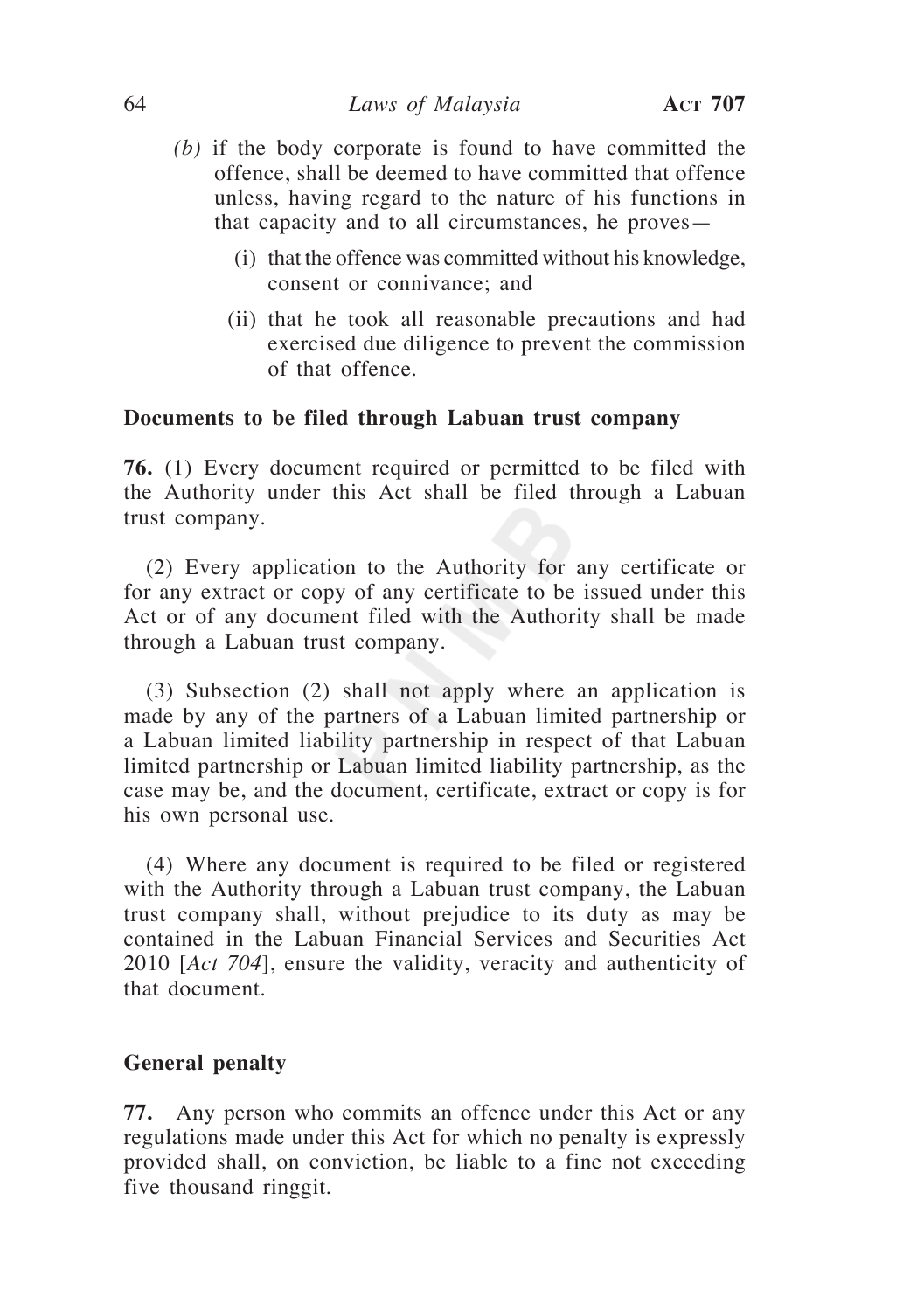#### **Power to impose administrative penalties**

**78.** (1) The Authority may impose administrative penalties on any person who fails to comply with any provision of this Act.

(2) The Authority shall, before making a decision to impose an administrative penalty on a person, serve on him a written notice calling on him to show cause why the administrative penalty should not be imposed on him.

(3) If a satisfactory explanation is not received within such period as may be specified in the written notice, the Authority may impose an administrative penalty in an amount not exceeding five hundred ringgit for each day of non-compliance and such amount shall not in total exceed the sum of ten thousand ringgit.

(4) Where a person has failed to pay an administrative penalty imposed by the Authority under subsection (3), the penalty imposed by the Authority may be sued for and recovered as a debt due to the Authority.

#### **Compounding of offences**

**79.** (1) The Authority may, with the written consent of the Public Prosecutor, compound any offence committed by any person under this Act by making a written offer to such person to compound the offence upon payment to the Authority, within such time as may be specified in the offer, such amount not exceeding fifty per centum of the amount of the maximum fine for that offence.

(2) An offer under subsection (1) may be made at any time after the offence has been committed, but before any prosecution for it has been instituted, and if the amount specified in the offer is not paid within the time specified in the offer or within such extended period as the Authority may grant, prosecution for the offence may be instituted at any time thereafter against the person to whom the offer was made.

(3) Where an offence has been compounded under subsection (1), no prosecution shall thereafter be instituted in respect of such offence against the person to whom the offer to compound was made.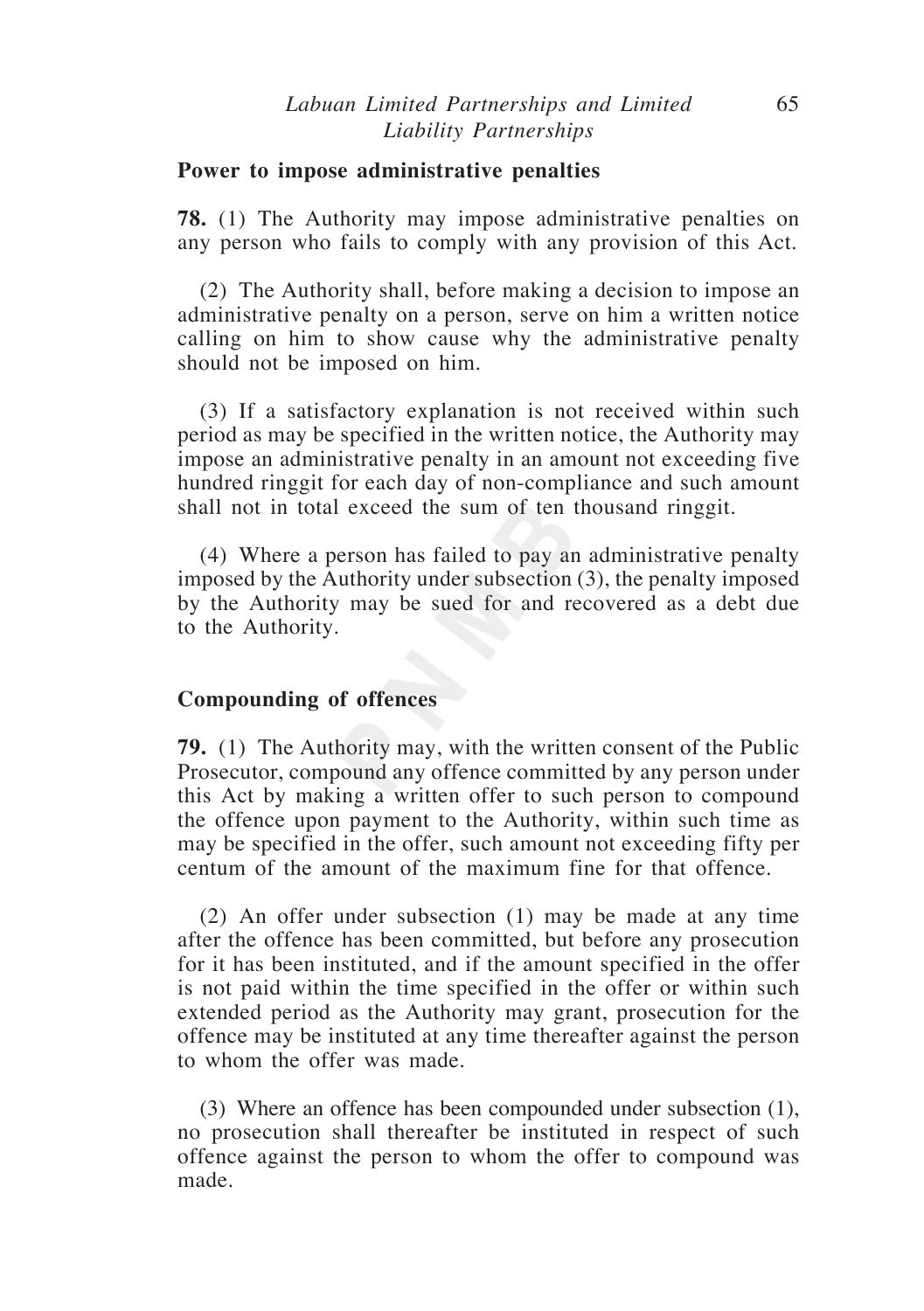(4) Any money received by the Authority under this section shall be paid into and form part of the fund established under section 29 of the Labuan Financial Services Authority Act 1996.

## **Striking-off**

**80.** (1) Notwithstanding any provision in this Act, where the Authority is satisfied that a Labuan limited partnership or a Labuan limited liability partnership—

- *(a)* has failed to pay any prescribed fees under this Act; or
- *(b)* has contravened any provision of this Act,

the Authority may serve a notice on the Labuan limited partnership or Labuan limited liability partnership notifying it that its name may be struck-off the register, unless the Labuan limited partnership or Labuan limited liability partnership takes any step or action to remedy the breach as may be specified in the notice within thirty days from the date of the notice or such longer period as may be extended by the Authority.

- (2) In the event the Authority—
	- *(a)* receives from the Labuan limited partnership or Labuan limited liability partnership, a notice stating that it is likely to be unable to remedy the breach specified in the notice under subsection (1); or
	- *(b)* receives no reply from the Labuan limited partnership or Labuan limited liability partnership to the notice under subsection (1),

the Authority may within thirty days from the date of the expiration of the period mentioned in the notice or thereafter, strike-off the name of the Labuan limited partnership or Labuan limited liability partnership from the register unless the Labuan limited partnership or Labuan limited liability partnership satisfies the Authority that the name should not be struck-off.

(3) A Labuan limited partnership or Labuan limited liability partnership that has been struck-off the register under this section remains liable for all its claims, debts, liabilities and obligations, and the striking-off shall not affect the liability of any of its partners.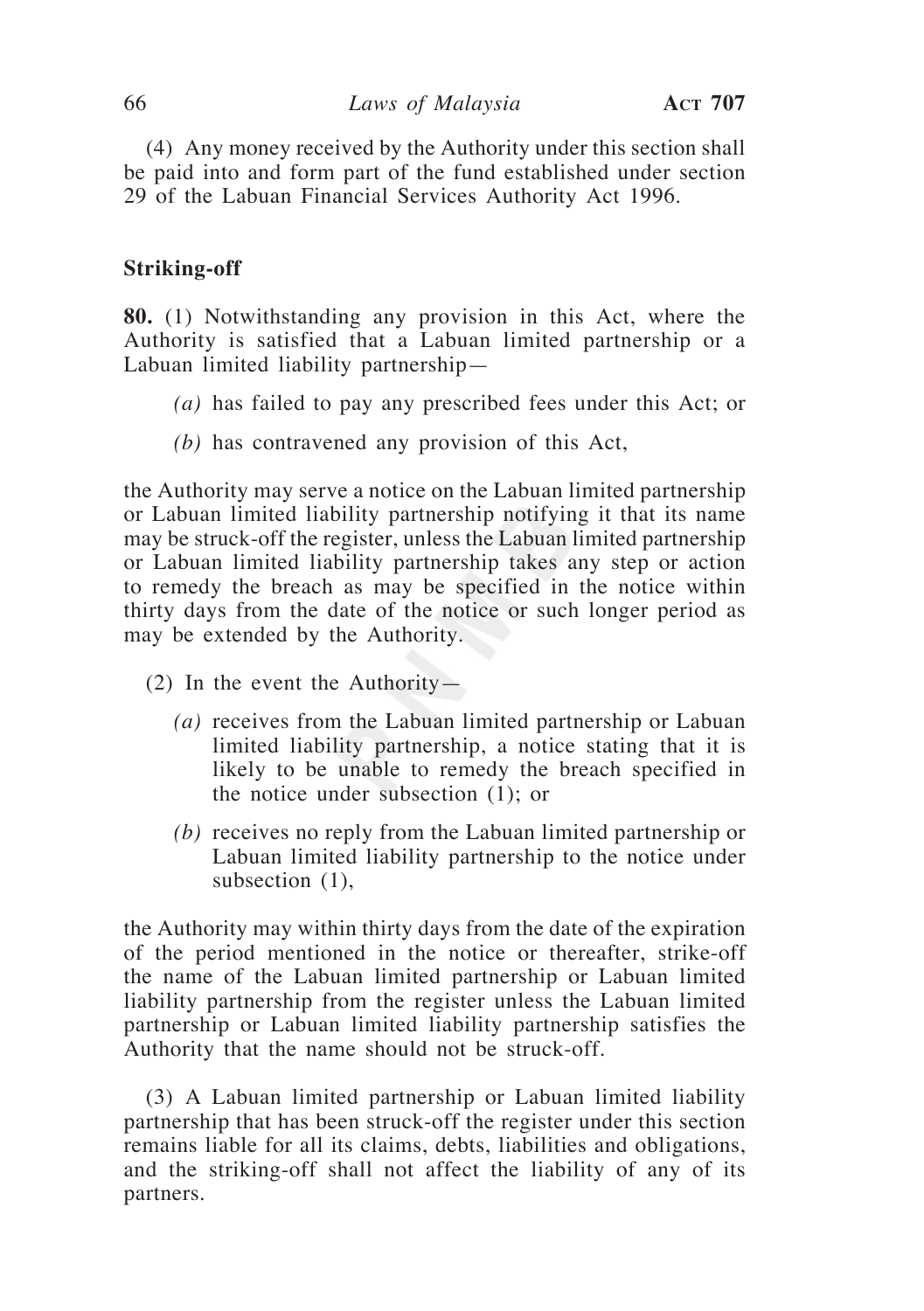#### **Restoration to register**

**81.** (1) Where the name of a Labuan limited partnership or Labuan limited liability partnership has been struck-off the register under subsection 80(2), the Labuan limited partnership or Labuan limited liability partnership, or a partner or a liquidator thereof may, within three years immediately following the date of the striking-off, apply to the Authority to have the name of the Labuan limited partnership or Labuan limited liability partnership restored to the register, and upon payment to the Authority of the prescribed restoration fees and all other prescribed fees due, the Authority may restore the name of the Labuan limited partnership or Labuan limited liability partnership to the register.

(2) Upon restoration of the name of the Labuan limited partnership or Labuan limited liability partnership to the register, the name of the Labuan limited partnership or Labuan limited liability partnership shall be deemed never to have been struckoff the register.

# **Effect of striking-off**

**82.** (1) Where the name of a Labuan limited partnership or Labuan limited liability partnership has been struck-off the register, the Labuan limited partnership or Labuan limited liability partnership, and the partners, liquidators and receivers thereof, shall not—

- *(a)* commence or defend any legal proceedings, carry on any business or in any way deal with the properties of the Labuan limited partnership or Labuan limited liability partnership;
- *(b)* defend any legal proceedings, make any claim or claim any right for, or in the name of the Labuan limited partnership or Labuan limited liability partnership; or
- *(c)* act in any manner with respect to the affairs of the Labuan limited partnership or Labuan limited liability partnership.

(2) Notwithstanding subsection (1), where the name of a Labuan limited partnership or Labuan limited liability partnership has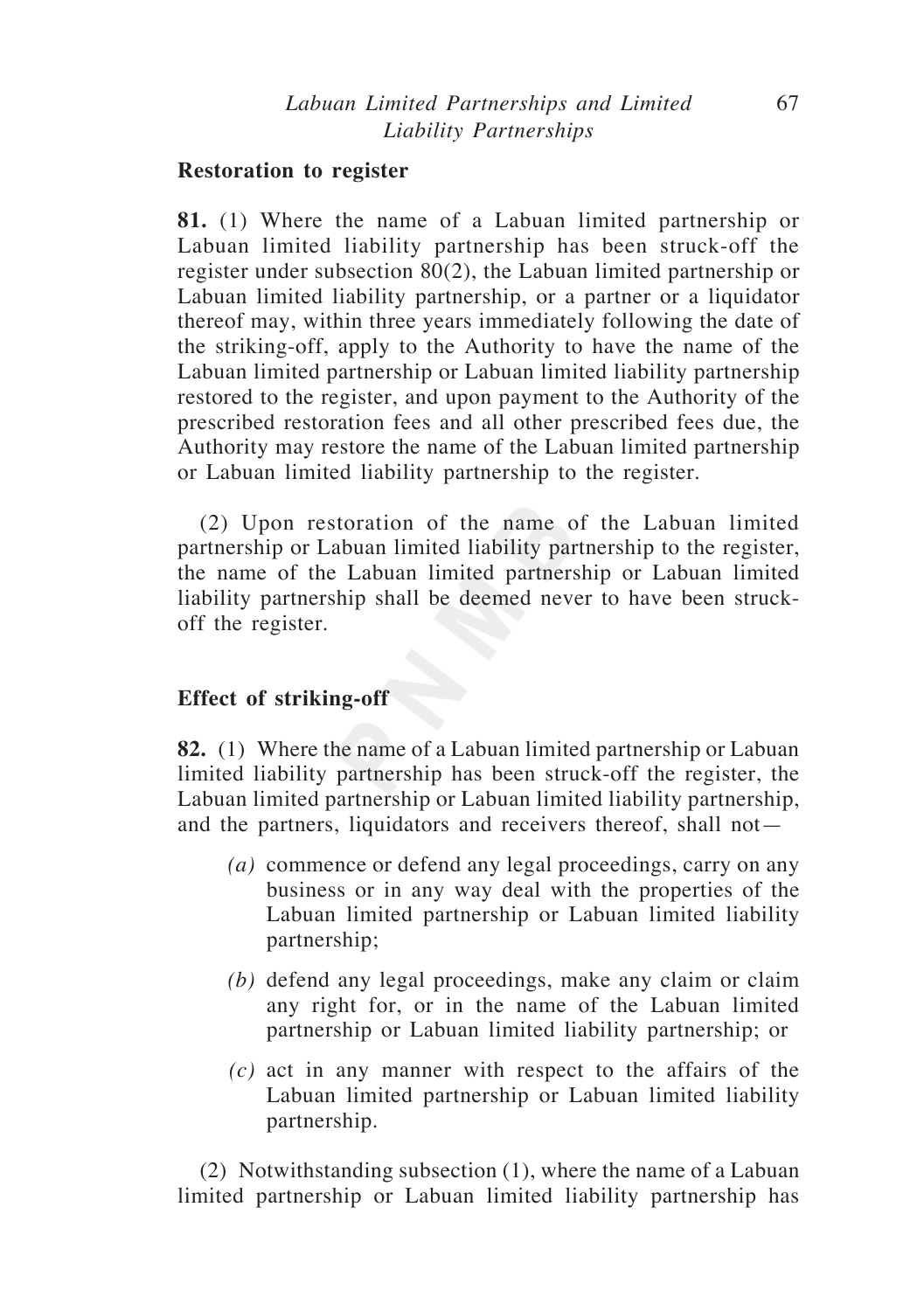been struck-off the register, the Labuan limited partnership or Labuan limited liability partnership, or a partner, liquidator or receiver thereof, may—

- *(a)* apply to the Authority for the Labuan limited partnership or Labuan limited liability partnership to be registered afresh;
- *(b)* continue to defend legal proceedings that were commenced against the Labuan limited partnership or Labuan limited liability partnership prior to the date of the striking-off; and
- *(c)* continue to carry on legal proceedings that were instituted on behalf of the Labuan limited partnership or Labuan limited liability partnership prior to the date of strikingoff.

(3) The fact that the name of a Labuan limited partnership or Labuan limited liability partnership has been struck-off the register shall not be construed as preventing—

- *(a)* the Labuan limited partnership or Labuan limited liability partnership from being liable for any of its liabilities;
- *(b)* any person from making a claim against the Labuan limited partnership or Labuan limited liability partnership, and pursuing the claim through to judgment or execution; or
- *(c)* the court from granting any order as provided under this Act.

#### **Secrecy**

**83.** (1) No person who has by any means access to any record, book, register, correspondence, document, material or information, relating to the business and affairs of a Labuan limited partnership or Labuan limited liability partnership, as the case may be, shall give, divulge, reveal, publish or otherwise disclose to any person such record, book, register, correspondence, document, material or information.

(2) All proceedings, other than criminal proceedings, relating to a Labuan limited partnership or Labuan limited liability partnership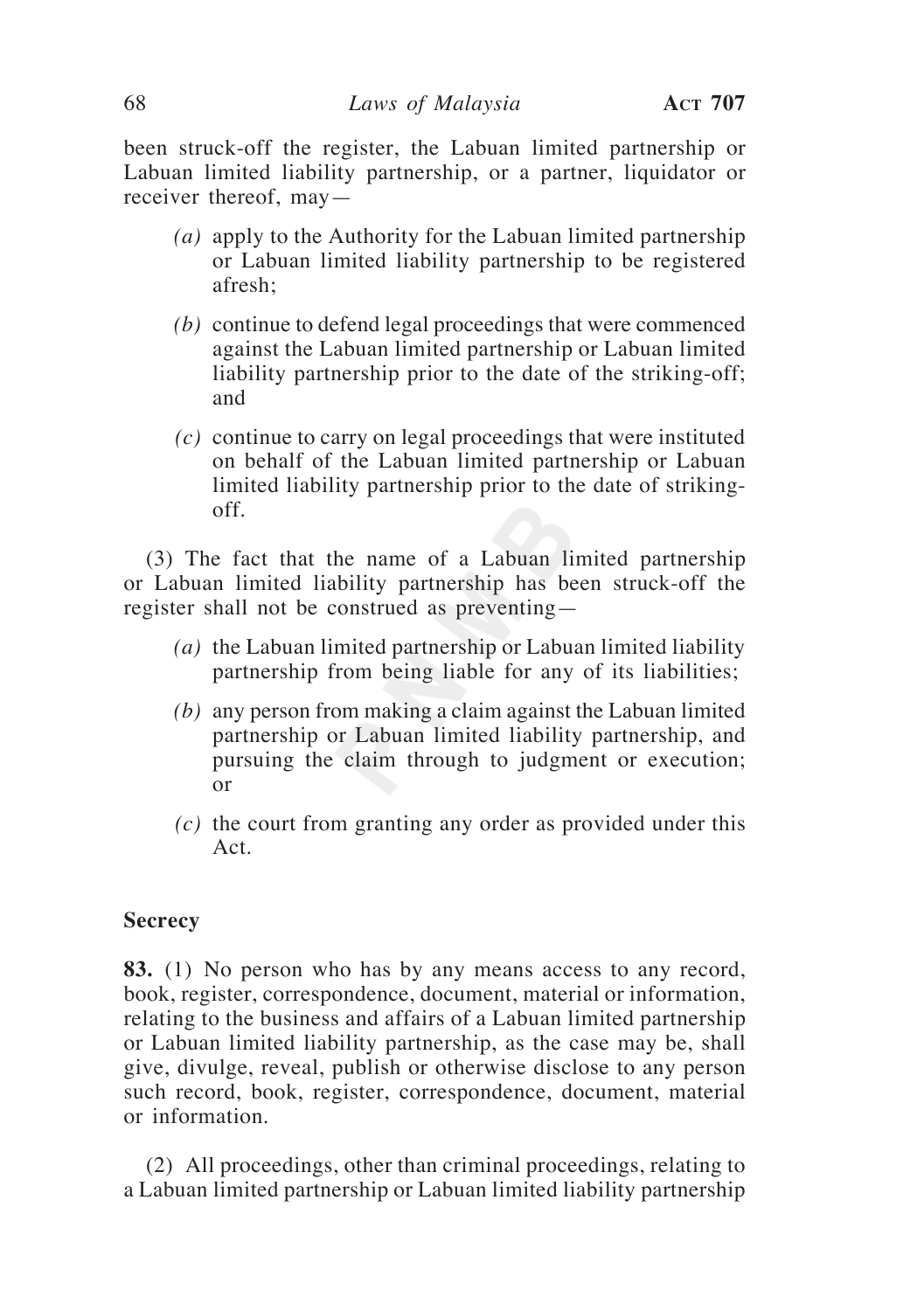shall commence in the High Court, either under the provisions of this Act or for determining the rights or obligations of the partners.

(3) The proceedings in subsection (2) and any appeal therefrom, shall, unless the High Court otherwise orders, be heard in camera and no details of the proceedings shall be published by any person without leave of the High Court.

- (4) The provisions of subsection (1) shall not apply—
	- *(a)* where disclosure is required—
		- (i) pursuant to an order by any court in any proceedings;
		- (ii) for the purpose of the performance of the Authority's supervisory functions as may be provided for under the Labuan Financial Services Authority Act 1996; or
		- (iii) for the purposes of section 22 of the Labuan Business Activity Tax Act 1990; or
	- *(b)* if there is consent of all the partners of the Labuan limited partnership or Labuan limited liability partnership.

(5) Where the order referred to in subparagraph  $(4)(a)(i)$  has been obtained by an *ex-parte* application, the limited partners or partners of the Labuan limited partnership or Labuan limited liability partnership, as the case may be, may notify the person affected by the order and upon receipt of such notification, the affected person may file in the necessary application to the court to contest the order or otherwise comply with the order accordingly.

(6) Any person who contravenes subsection (1) commits an offence and shall, on conviction, be liable to a fine not exceeding one million ringgit or to imprisonment for a term not exceeding three years or to both.

(7) Nothing in this section shall prevent any court from exercising its discretion to require a person to produce any document or to give any evidence in any proceedings before the court which is relevant to those proceedings.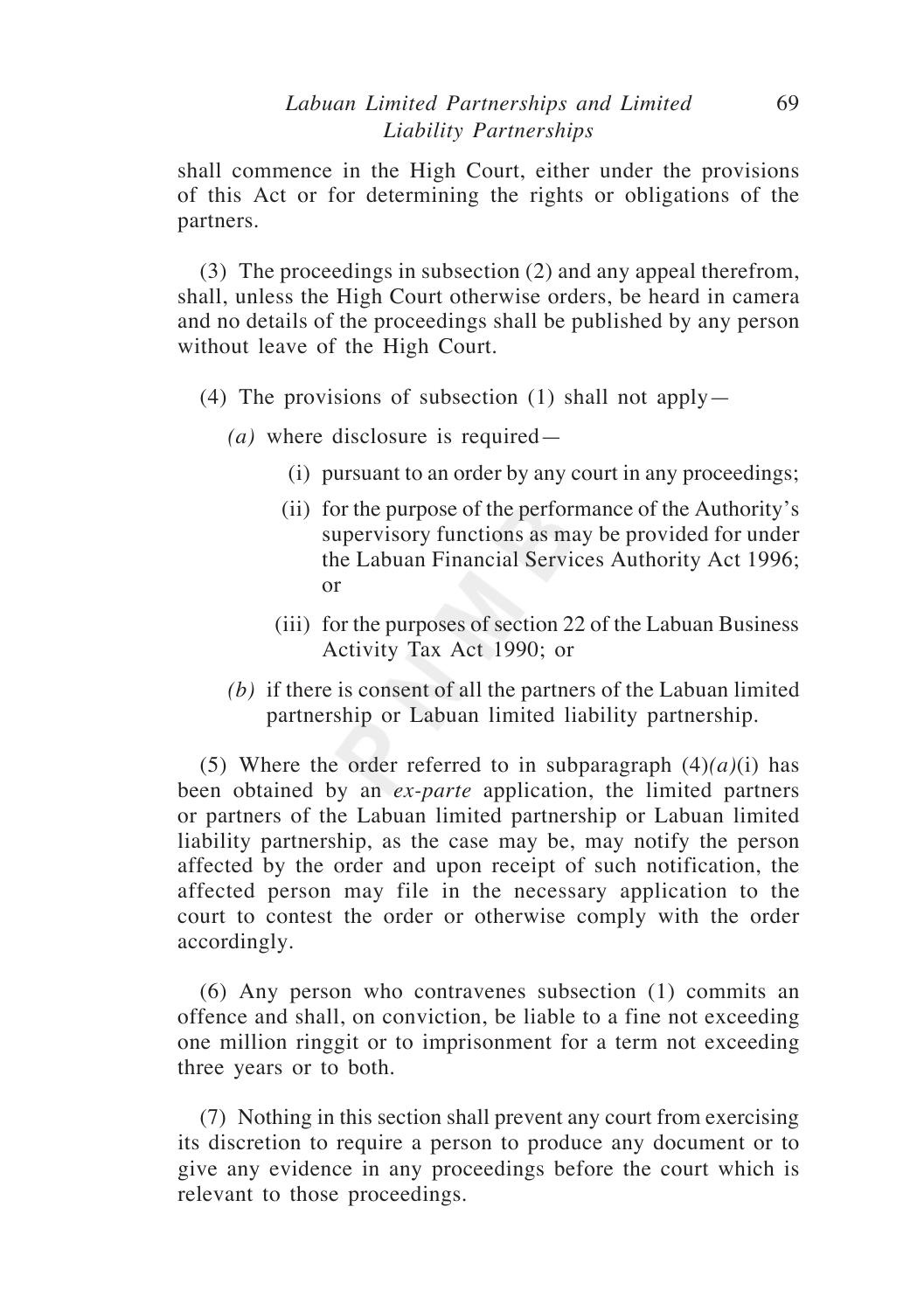# **Right to information**

**84.** (1) Notwithstanding any provision of this Act, the Authority may—

- *(a)* for the purpose of satisfying itself that the provisions of this Act are being complied with and that the Labuan limited partnership or Labuan limited liability partnership, as the case may be, is in a sound financial position—
	- (i) have access to and inspect the books, records, vouchers, documents, cash and securities of a Labuan limited partnership or Labuan limited liability partnership; and
	- (ii) require any partner, officer or employee of a Labuan limited partnership or Labuan limited liability partnership to submit any information, statistics, return or document; and
- *(b)* require, at any time, a Labuan limited partnership or Labuan limited liability partnership or any of its partners to produce to the Authority any information, statistics, return or document relating to the partnership at the time and place as may be specified by the Authority.

(2) Where any person is required under subparagraph  $(1)(a)(ii)$ or paragraph  $(1)(b)$  to provide the Authority any information, statistics, return or document, the person shall submit the information, statistics, return or document to the Authority in such form and manner and within such period as may be specified by the Authority in the request.

(3) Any person who fails to comply with subsection (2) commits an offence and shall, on conviction, be liable to a fine not exceeding one million ringgit or to imprisonment for a term not exceeding three years or to both.

(4) Where any person is required to provide the Authority any information, statistics, return or document under subparagraph  $(1)(a)(ii)$  or paragraph  $(1)(b)$ , such person shall not submit as true and accurate any information, statistics, return or document which he knows, or has reason to believe, to be false, inaccurate or misleading.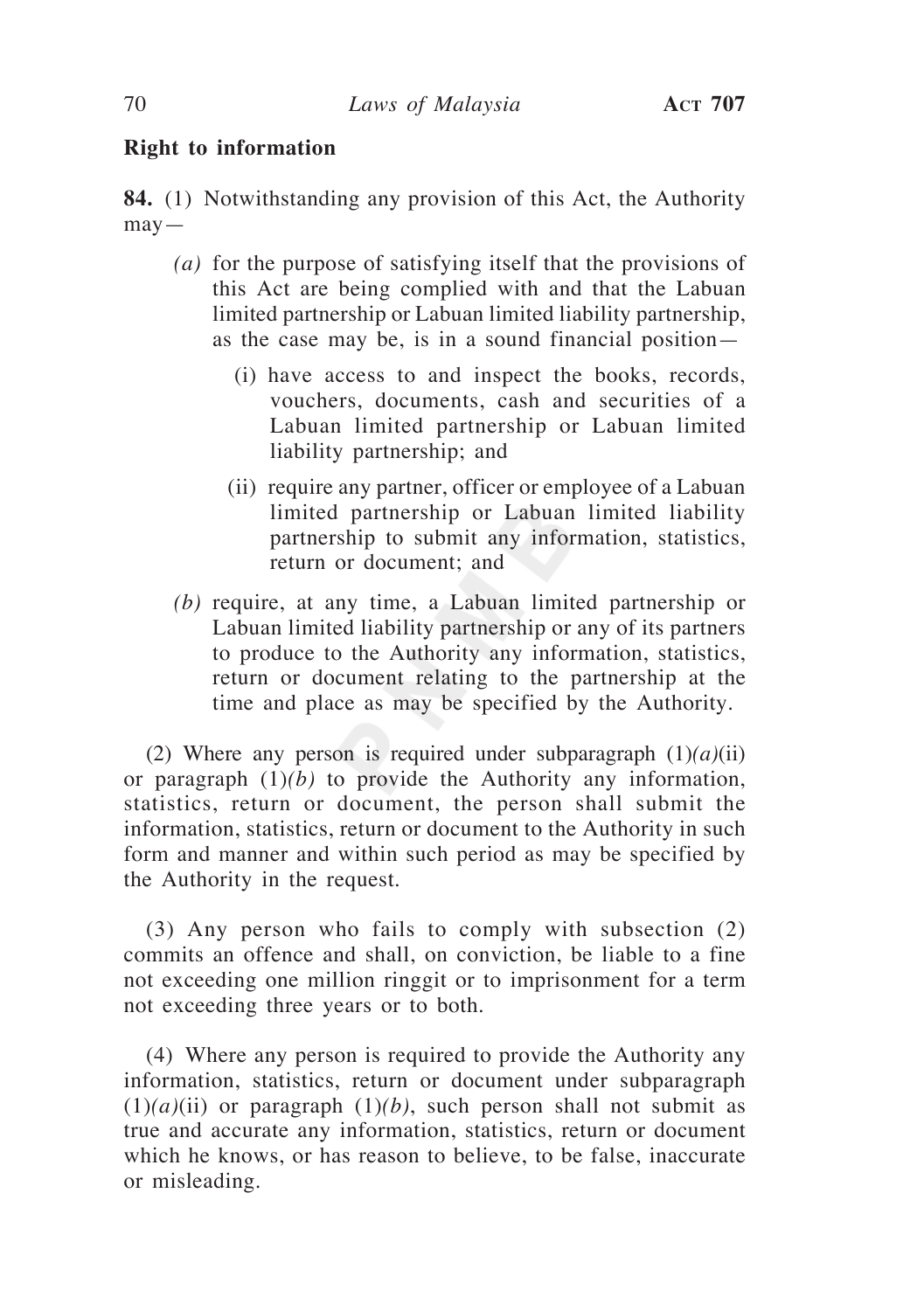# *Labuan Limited Partnerships and Limited* 71 *Liability Partnerships*

(5) Any person who fails to comply with subsection (4) commits an offence and shall, on conviction, be liable to a fine not exceeding one million ringgit or to imprisonment for a term not exceeding three years or to both.

(6) Any partner, officer or employee of a Labuan limited partnership or Labuan limited liability partnership, as the case may be, who obstructs or hinders the Authority or any authorized person while exercising any of the powers referred to in subsection (1) commits an offence and shall, on conviction, be liable to a fine not exceeding ten thousand ringgit.

(7) The disclosure by a person of any information to the Authority as required by the Authority under subsection (1) shall not be an offence under this Act.

# **Application of the Labuan Financial Services Authority Act 1996**

**85.** In the event of any inconsistencies between any provision of this Act and the provisions in the Labuan Financial Services Authority Act 1996, the latter Act shall prevail.

# **Application of partnership law**

**86.** (1) The rules of equity and of common law applicable to partnerships—

- *(a)* shall continue to be applicable to a Labuan limited partnership, except in so far as they are inconsistent with the express provisions of this Act; and
- *(b)* shall not apply to a Labuan limited liability partnership.

(2) The provisions of the Partnership Act 1961 [*Act 135*] shall not be applicable to a Labuan limited partnership and Labuan limited liability partnership established or registered under this Act.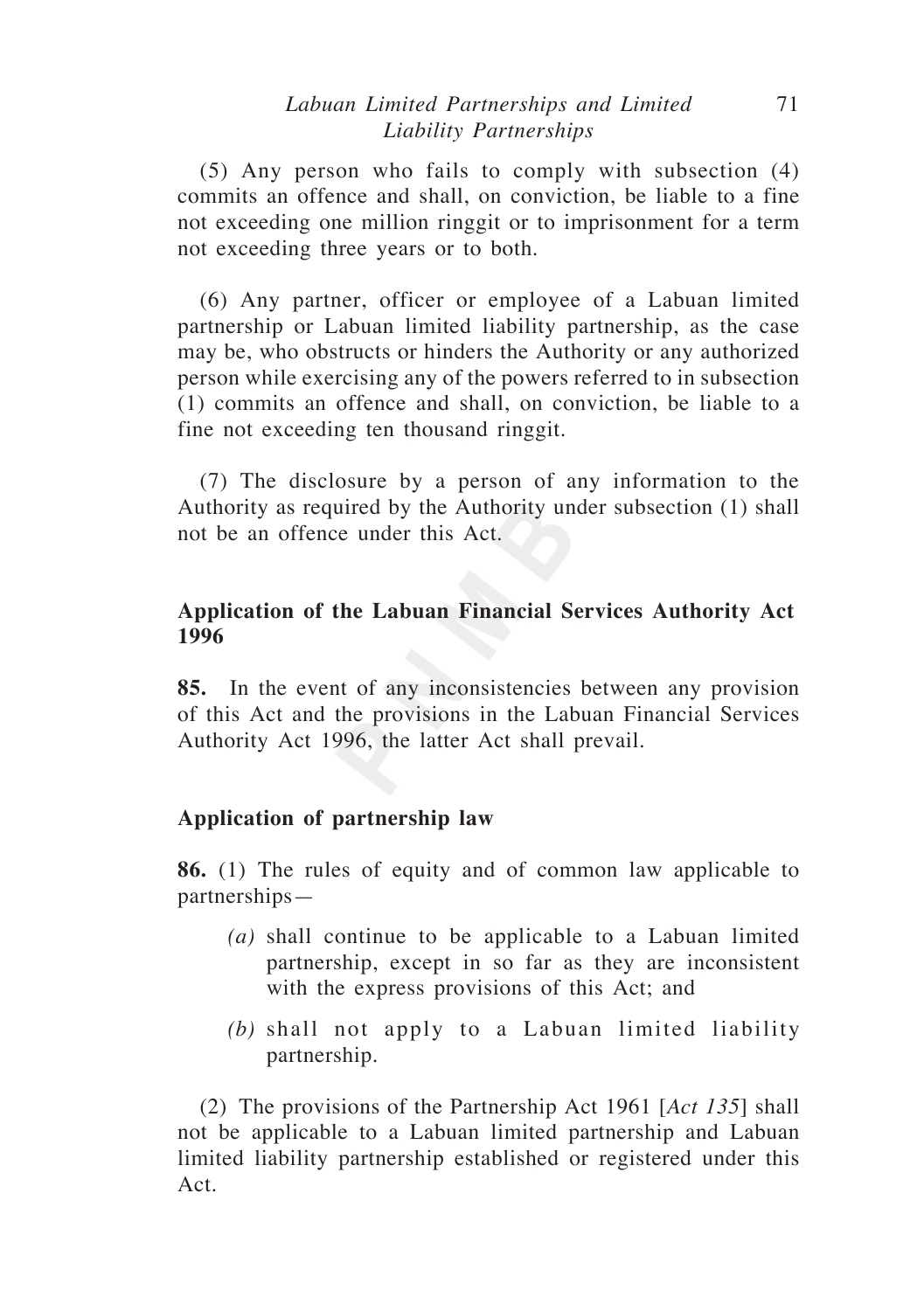# **Procedure where none laid down**

**87.** In the event that any act or step is required or permitted to be done or taken under this Act and no form is prescribed or procedure laid down either in this Act or the regulations made under this Act, application may be made to the Authority for directions as to the manner in which the same may be done or taken, and any act or step done or taken in accordance with its directions shall be a valid performance of such act or step.

# **Power to exempt**

**88.** The Minister may, on the recommendation of the Authority, exempt a Labuan limited partnership or Labuan limited liability partnership or a person or class of persons or class of Labuan limited partnerships or Labuan limited liability partnerships from any provision of this Act and may, in granting such exemption, impose such terms and conditions as the Minister thinks fit.

# **Regulations**

**89.** (1) The Minister may, on the recommendation of the Authority, make regulations prescribing all matters and things required or authorized by this Act to be prescribed or provided, or which are necessary or convenient to be prescribed or provided, for the carrying out of, or giving full effect to, the provisions of this Act.

(2) The regulations made under this Act may provide for any act or omission in contravention of the regulations to be an offence and may provide for penalties of a fine not exceeding twenty-five thousand ringgit or to imprisonment for a term not exceeding three years or to both.

# **Protection against suit and legal proceedings**

**90.** No action shall lie or be brought, instituted or maintained in any court against—

*(a)* the Authority, any authorized officer, agent or servant of the Authority; and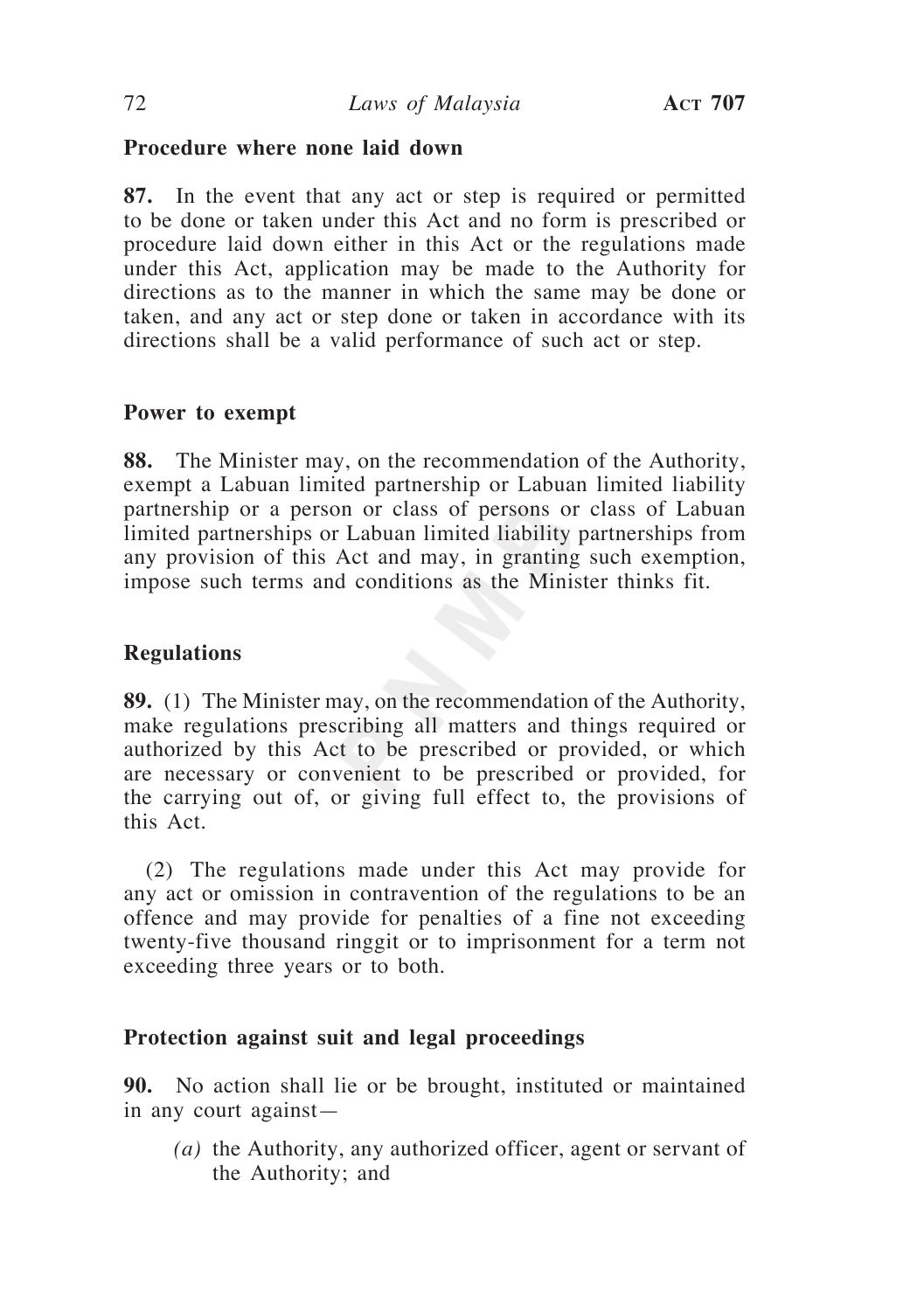## *Labuan Limited Partnerships and Limited* 73 *Liability Partnerships*

*(b)* any other person for or on account of or in respect of any act done or purported to be done by him under the order, direction or instruction of the Authority or any authorized officer, agent or servant of the Authority,

if the act was done in good faith and in a reasonable belief that it was necessary for the purpose intended to be served by it and for the carrying into effect the provisions of this Act.

## **Repeal and savings**

**91.** (1) For the purposes of this section, "effective date" shall mean the date appointed by the Minister in section 1.

(2) The Labuan Offshore Limited Partnerships Act 1997 [*Act 565*] is repealed with effect from the effective date.

- (3) Notwithstanding subsection (2)—
	- *(a)* all regulations, orders, notifications, exemptions and other subsidiary legislation, approvals, directions, decisions and other executive acts, howsoever called, made, given or done under or in accordance with, or by virtue of the Labuan Offshore Limited Partnerships Act 1997 shall be deemed to have been made, given, or done, under or in accordance with, the corresponding provisions in this Act, and shall continue to remain in full force and effect in relation to the persons to whom they applied until amended, repealed, rescinded, revoked or replaced under, in accordance with or by virtue of, the corresponding provisions in this Act;
	- *(b)* every direction, notice, guideline or circular issued by the Authority or the Minister under the Labuan Offshore Limited Partnerships Act 1997 before the effective date and in force immediately before the effective date, shall be deemed to have been lawfully issued under this Act under the particular provision of this Act corresponding to the matter dealt with in the direction, notice, guideline or circular and shall remain in full force and effect until it is amended, repealed, rescinded, revoked or replaced under this Act;